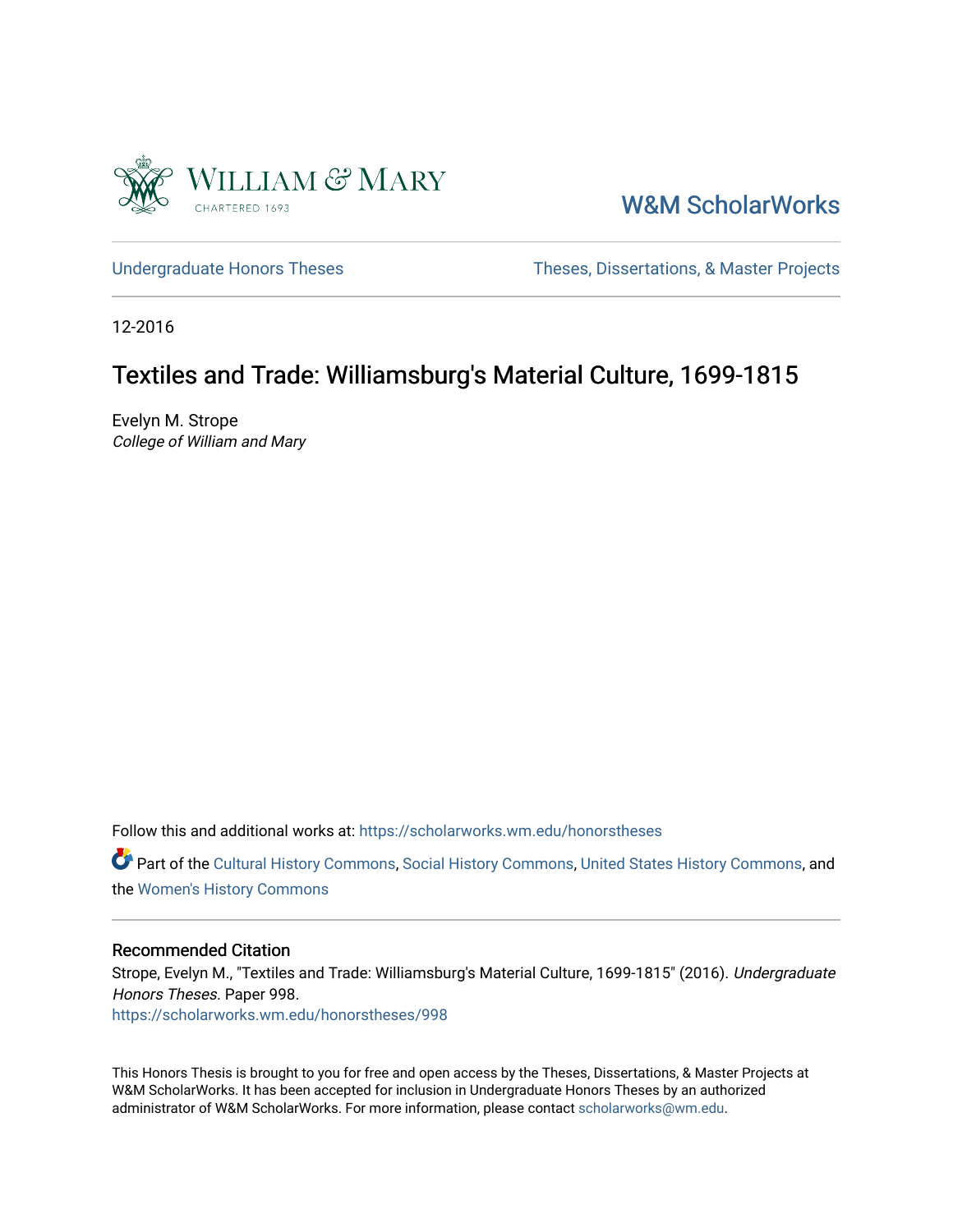Textiles and Trade: Williamsburg's Material Culture, 1699–1815

A thesis submitted in partial fulfillment of the requirement for the degree of Bachelor of Arts in History from The College of William and Mary

by

Evelyn Margaret Strope

Accepted for

(Honors, High Honors, Highest Honors)

 $\mathcal{L}_\text{max}$  , and the set of the set of the set of the set of the set of the set of the set of the set of the set of the set of the set of the set of the set of the set of the set of the set of the set of the set of the

 $\mathcal{L}_\text{max}$  , and the set of the set of the set of the set of the set of the set of the set of the set of the set of the set of the set of the set of the set of the set of the set of the set of the set of the set of the

 $\mathcal{L}_\text{max}$  , and the set of the set of the set of the set of the set of the set of the set of the set of the set of the set of the set of the set of the set of the set of the set of the set of the set of the set of the

Julie Richter, Director

Nathan Rabalais

Nicholas Popper

Williamsburg, VA December 12, 2016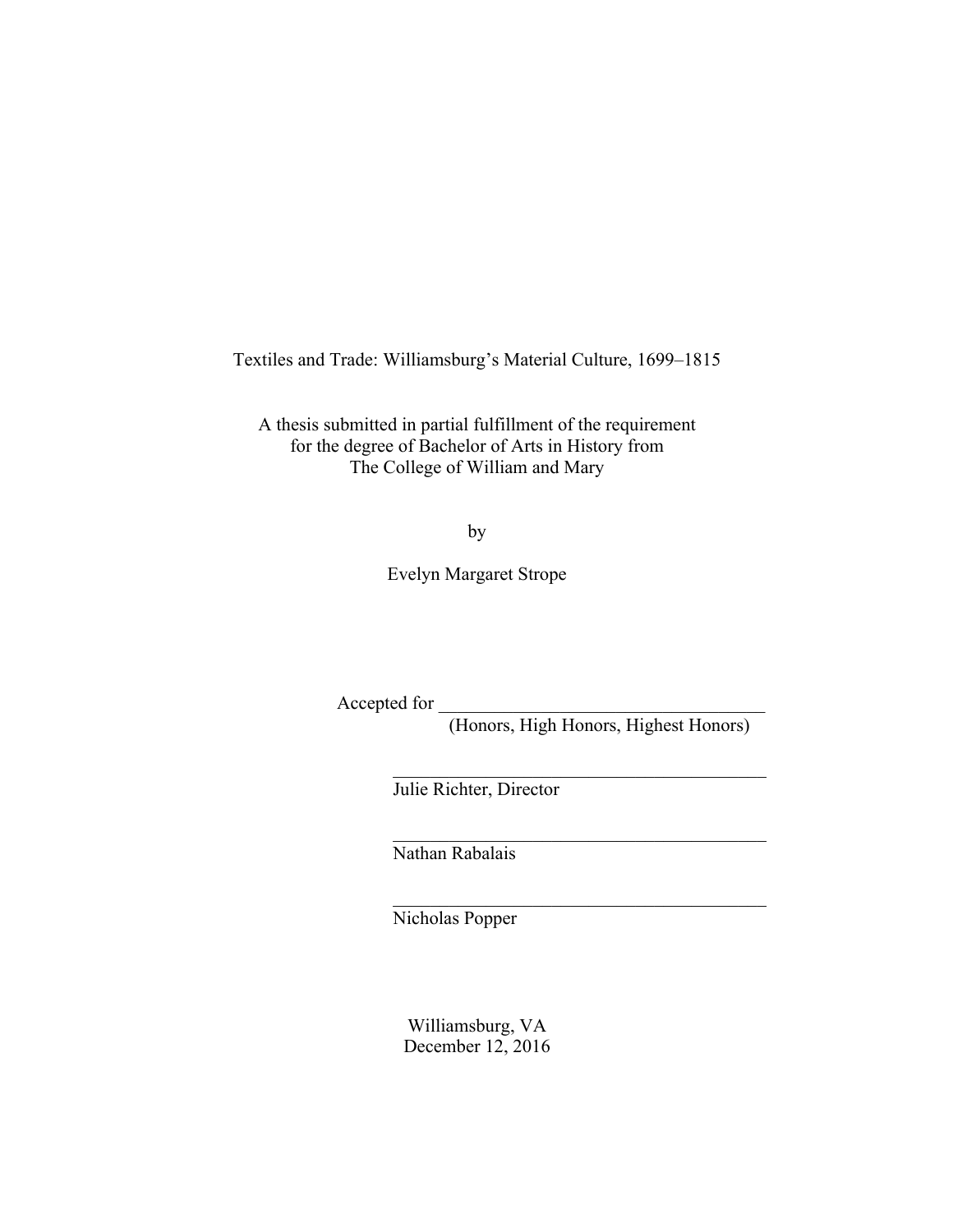## **Introduction**

Eighteenth-century Williamsburg served as the colonial capital of Virginia, an influential cultural and economic center that played an important political role in the spark of the American Revolution in the third-quarter of the century. This economic, cultural, and political influence grew from the city's consumer culture, which placed strong emphasis on the role of material objects and imports on social class and agency. These objects distinguished the social classes of the eighteenth century while forming a cultural standard for desired possessions and their proper use. The consumer revolution, an economic shift that brought increased wealth and a greater availability of luxury goods for people in the middling and lower classes, developed an individual economic agency that gave colonists a sense of political power in the shift to a socialbased dining, retail, and entertainment culture between the 1730s and 1750s. In the 1760s and 1770s, Williamsburg's material culture morphed to reflect changing attitudes about the British government and then the Revolution itself, adopting a wartime economic outlook. As the American Revolution ended and the Virginian capital moved to Richmond, this fluid material culture adapted again in the early 1780s in order to echo the socio-economic and cultural implications of a post-war city – a city in which Virginia's political power no longer resided. Although the existing historiography on eighteenth-century Williamsburg suggests that the city lost its material cultural influence when Virginia's capital moved to Richmond, its material culture simply underwent evolutionary changes in order to reflect the various social, economic, and political pressures in post-revolutionary Williamsburg.

This thesis explores the changes that Williamsburg's material culture faced in its boom period prior to the outbreak of the American Revolution, throughout the conflict, and in its aftermath, comparing and contrasting these developments in light of their social and political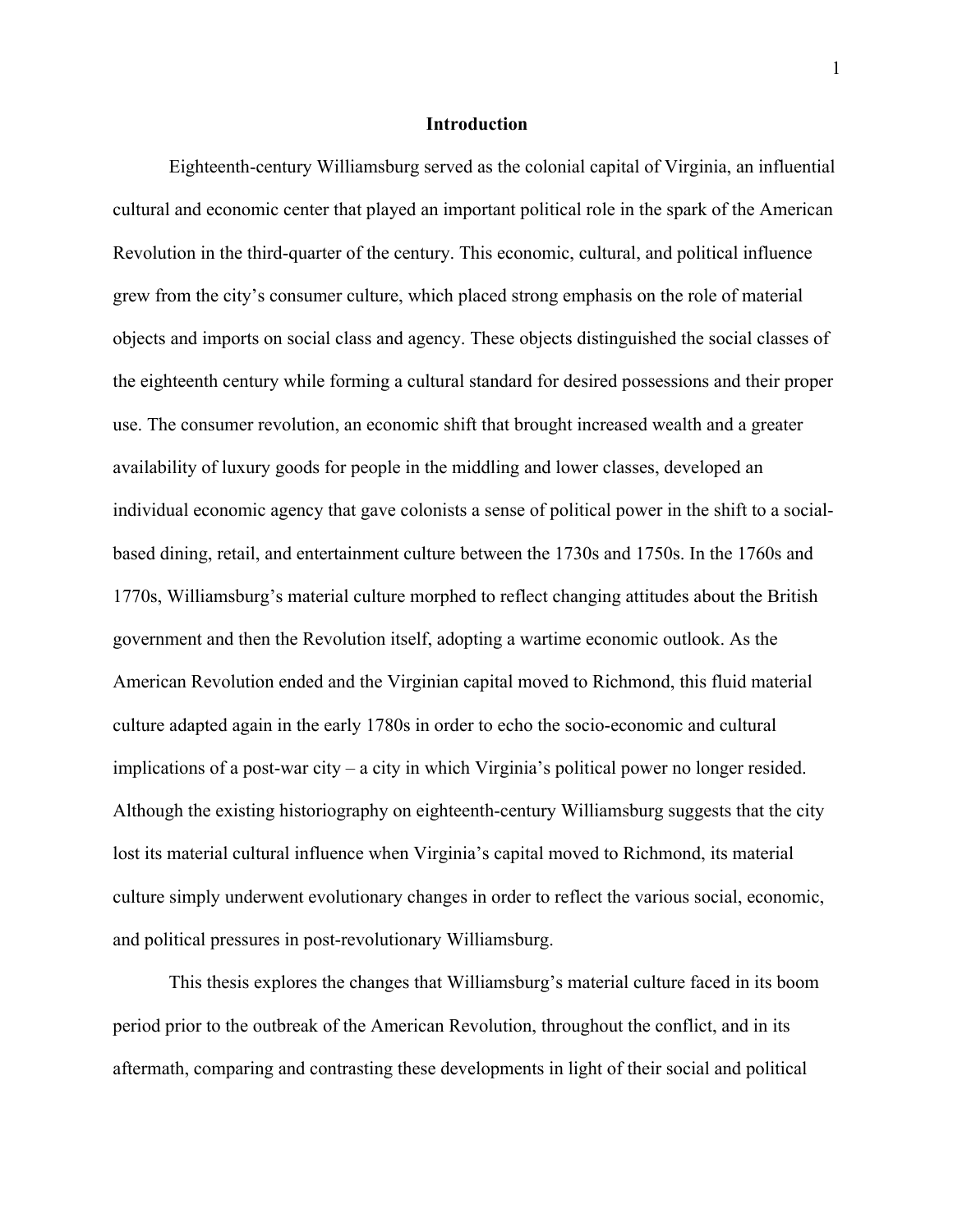implications. Divided into three parts to reflect these three distinct periods, *Early Williamsburg*, *Revolutionary Williamsburg*, and *The Aftermath of War*, the thesis traces a narrative of Williamsburg's material cultural history as an invaluable tool in understanding the city's influential sociohistorical role in Virginia politics throughout the eighteenth century. Using a case study of the Margaret Hunter Millinery Shop to illustrate the role of the millinery, mantuamaking, and tailoring trades in Williamsburg in each section, the thesis will draw parallels between the material culture of textiles within the city and its overall economic and consumer histories. As Margaret Hunter's shop survived both the Revolution and the capital's move in 1780, it demonstrates the pervasive nature of Williamsburg's trades and the production and consumption of goods throughout the eighteenth century.

## I. Early Williamsburg, 1699-1775

The first part of the thesis focuses on the pre-revolutionary period in Williamsburg, Virginia. The consumer revolution of the mid-eighteenth century transformed economic culture in the thirteen British colonies. The demand for British imports, fine goods, and luxuries increased at a dramatic rate between the 1740s and the 1770s as a result of technological innovation and advancements in trade. As the quantity of imports increased, so did their quality; goods of many colors, textures, and sizes filled Williamsburg's shops with variety. Previously unimaginable goods appeared on the market, and "items that were once considered luxuries reserved for the highest ranks began to 'trickle down' to common households…" as they became more available and affordable.<sup>1</sup> The American colonies quickly acquired a taste for material culture, one that "divided the haves from the have-nots and the knowledgeable from the know-

 <sup>1</sup> Mark Howell, Emma L. Powers, et al., "The Consumer Revolution," *Colonial Williamsburg*, accessed May 11, 2015,

http://www.history.org/history/teaching/enewsletter/volume5/december06/consumer\_rev.cfm.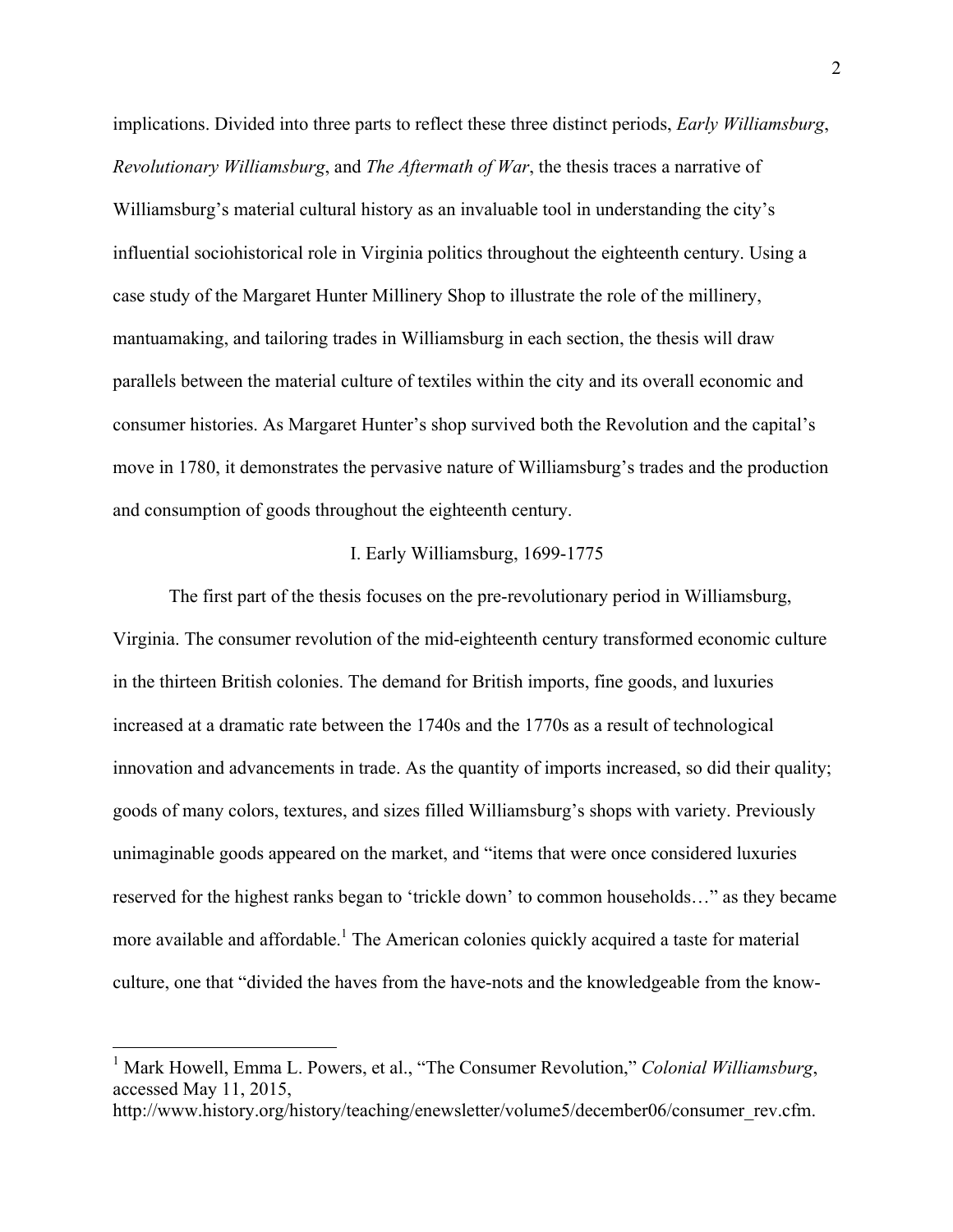nothings."<sup>2</sup> Ordinary people attempted to transcend status through purchasing power, and an increasing demand for British imports created an economic system reliant on consumer choice. The demand for imports pushed merchants to increase supplies and to continue to diversify their selections in order to make a profit, constantly shifting to reflect social trends in style. Certainly the spike in sales of china and porcelain, required for consuming, serving, and preparing tea, reflected the growing social popularity of tea drinking. This extended to textiles and other goods related to eighteenth-century fashion, for fabric remained one of the most popular imports from Britain. Gentlemen and ladies longed to partake in the rapidly expanding market for textiles of various colors and patterns brought to the colonies from all over the world through trade with the mother country. The individual economic agencies of middling people defined this new consumer marketplace; their ability to affect the local economy through their economic decisions bred a sort of social politics that proved revolutionary in the creation of a distinct material culture.

The early stages of the consumer revolution in Williamsburg followed the growth of the city. Founded in 1699, the city originally encompassed three public buildings: the Wren Building of the College of William & Mary, Bruton Parish Church, and the Capitol. Duke of Gloucester Street connected the College and the Capitol, following designer Francis Nicholson's plans for the capital to link education and government as a beacon of light for the colony. During the city's first two decades, officials constructed other public buildings like the Powder Magazine and the Governor's Palace, but private residences and businesses remained few. With full-time residency still low in the late 1730s, Williamsburg merchants developed a "commercial district in the vicinity of the capitol, where the throngs of people present during sessions of the General

<sup>3</sup>

 <sup>2</sup> Ibid.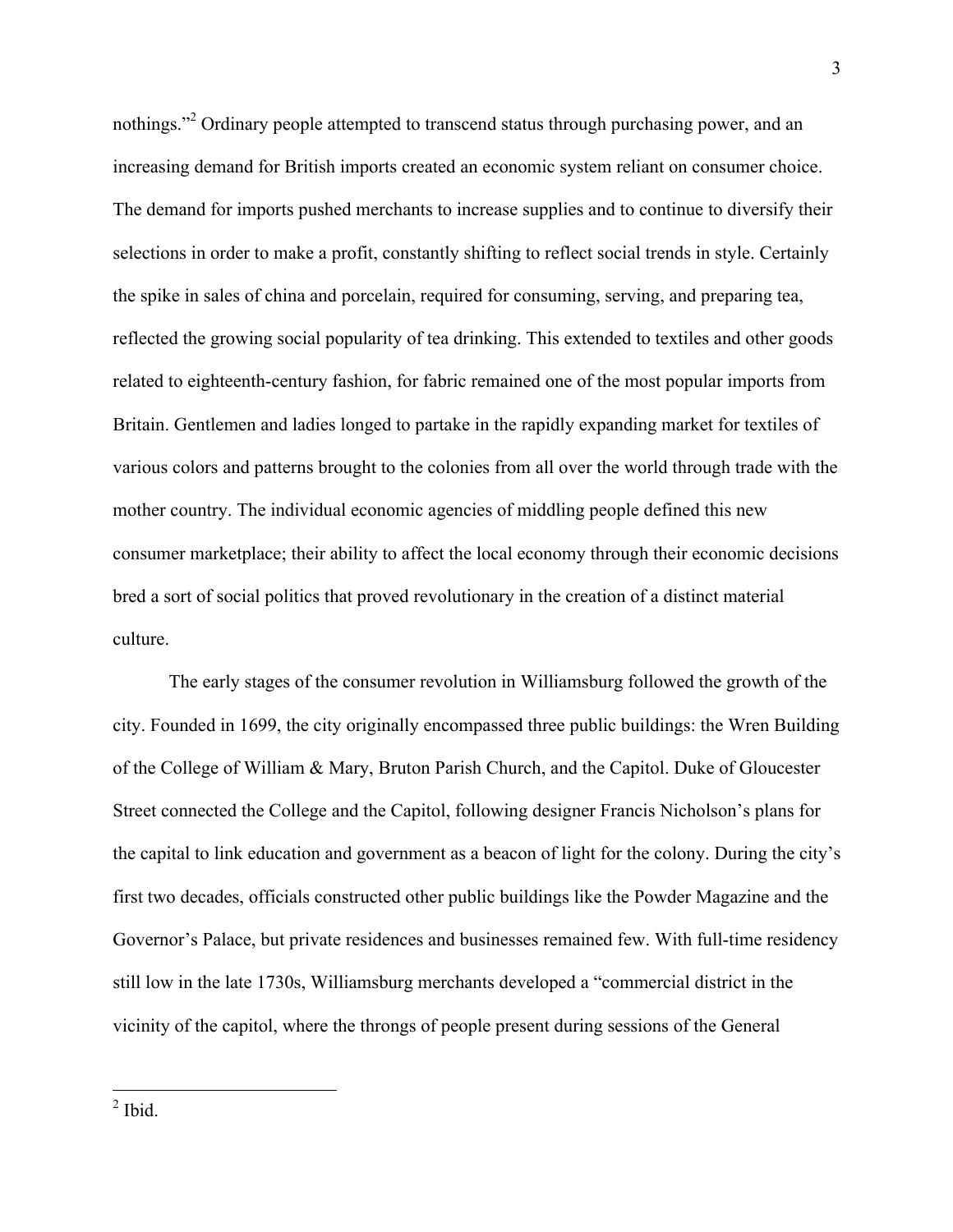Assembly required food, lodging, and diversion" to draw in a more permanent population.<sup>3</sup> While this commercial district was comprised originally of taverns that offered such services to travelers, it expanded to provide more market and entertainment opportunities to the public and encouraged settlement within the city. During the rest of the decade and into the mid-eighteenth century, a market formed in the capital to accommodate these new residents, one that focused greatly on consumer participation.

In the 1750s and 1760s, after the decision to maintain the colonial capital in Williamsburg, the city's economy experienced a true consumer revolution. With this newfound assurance as to the permanency of the capital's location as a center for commerce and sociability, local trades and businesses became more diverse and more established. Artisans, furniture makers, milliners, wigmakers, shopkeepers, printers, market vendors, coffeehouse owners, and tavern keepers provided Williamsburg residents with a variety of services and commercial opportunities. The development of a social scene in the city led to an increase in the number of coffeehouses, entertainment spaces, and additions to local taverns, but it also led to an expansion of the variety of goods sold in city establishments, as is evidenced by the probate inventories and memorandum books of local residents and prominent citizens who visited the city. In early 1768, Thomas Jefferson's commercial business in Williamsburg was rare and often limited to his farming needs, specifically fodder, oats, and seed for his plantation at Monticello.<sup>4</sup> By the end of the next year, his purchases became much more frequent and included postage, fiddlestrings, candles, coffee, foodstuffs, slippers, gloves, books, plates, a Ratten cane, feathers, a microscope,

 <sup>3</sup> Mark R. Wenger, "Boomtown: Williamsburg in the Eighteenth Century," in *Williamsburg, Virginia: A City Before the State; An Illustrated History*, eds. Robert P. Maccubbin and Martha Hamilton-Phillips (Charlottesville, Virginia: University of Virginia Press, 2000), 43.

<sup>4</sup> Thomas Jefferson, *Jefferson's Memorandum Books: Accounts, with Legal Records and Miscellany, 1767-1826; Volume 1*, eds. James A. Bear, Jr. and Lucia Stanton (Princeton: Princeton University Press, 1997), 42.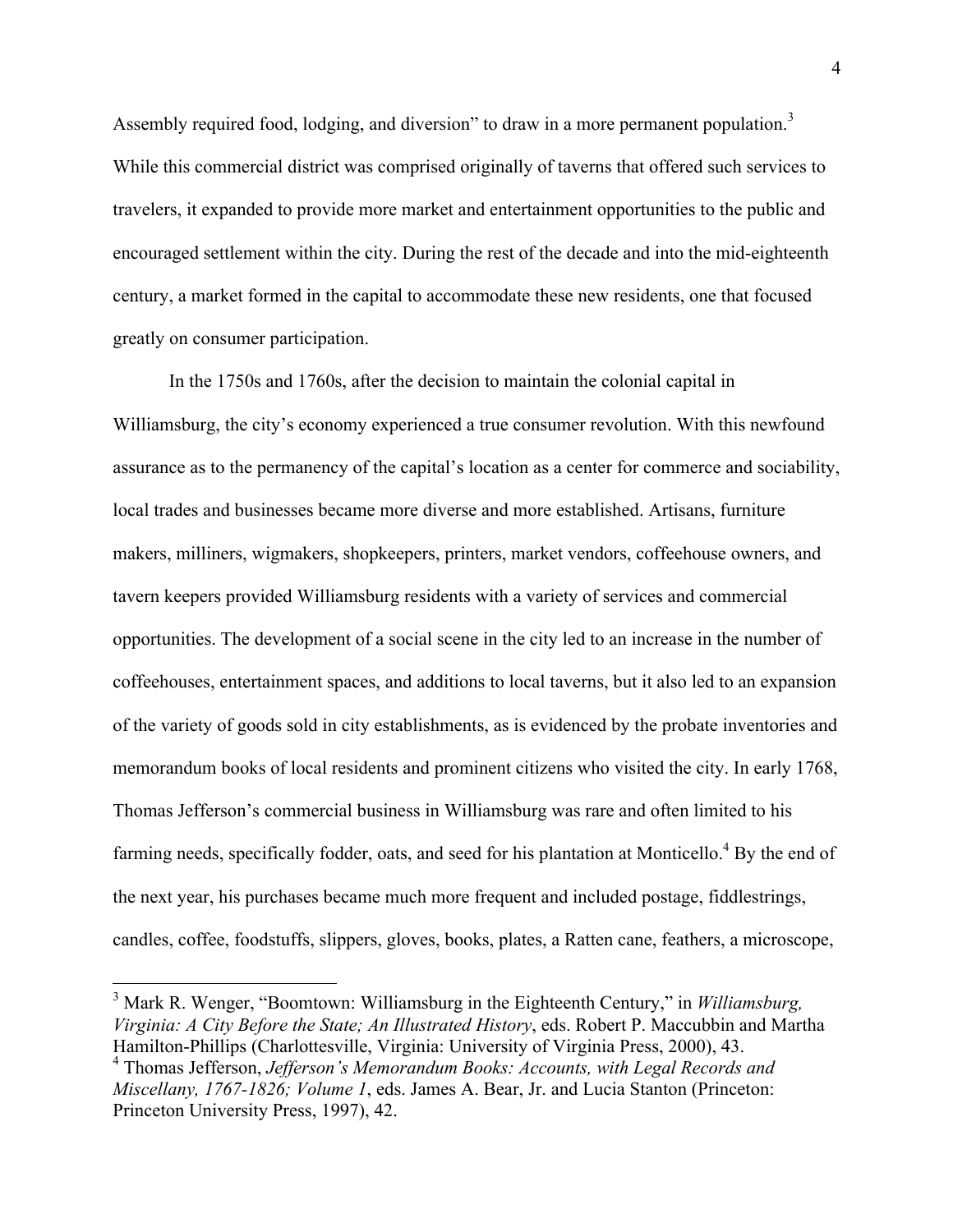and cotton stockings, to name a few.<sup>5</sup> Jefferson's purchases reflect the rising material culture that comprised the local economy, for the Williamsburg market had grown to meet the demands of a larger population.

Williamsburg's shopkeepers and tradesmen played a role in this developing consumer culture by furnishing an ever-increasing supply of goods. Wigmakers like Edward Charlton provided both goods and services to the public, making and mending wigs to address the fashion necessities of the local material culture. Between 1769 and 1776, Charlton listed Thomas Jefferson, Dr. John M. Galt, Speaker Peyton Randolph, Reverend Bland, Landon Carter, Patrick Henry, and William Prentis as patrons,<sup>6</sup> but his customers ranged across socioeconomic groups. Between 1769 and 1773, Charlton sold Jefferson several containers of powder, pairs of curls, and other sundry items, an account totaling  $£11.17s.9d<sup>7</sup>$  In this same four-year period between 1769 and 1773, Dr. Galt, local physician and apothecary owner, purchased brown dress wigs and yearly contracts in shaving and dressing from Charlton adding up to  $\text{\pounds}27.14\text{s}$ .<sup>8</sup> The market industry in Williamsburg experienced dramatic changes as the city's population and political significance increased, and local merchants and tradesmen developed a special relationship with consumers that reflected the importance of supply and demand.

While local goods and services did influence the mid-century material culture, the steady stream of imports flowing into Williamsburg's shops from the mother country had the greatest impact on the city's consumer revolution. The new consumer marketplace of imports "introduced dynamic categories of comfort and taste into the lives of middling sorts of

 <sup>5</sup> Ibid., 151-152.

<sup>6</sup> Charlton Account Book, Galt Papers (I), Special Collections Research Center, Swem Library, College of William and Mary.

 $^7$  Ibid., 79.

 $8$  Ibid., 2.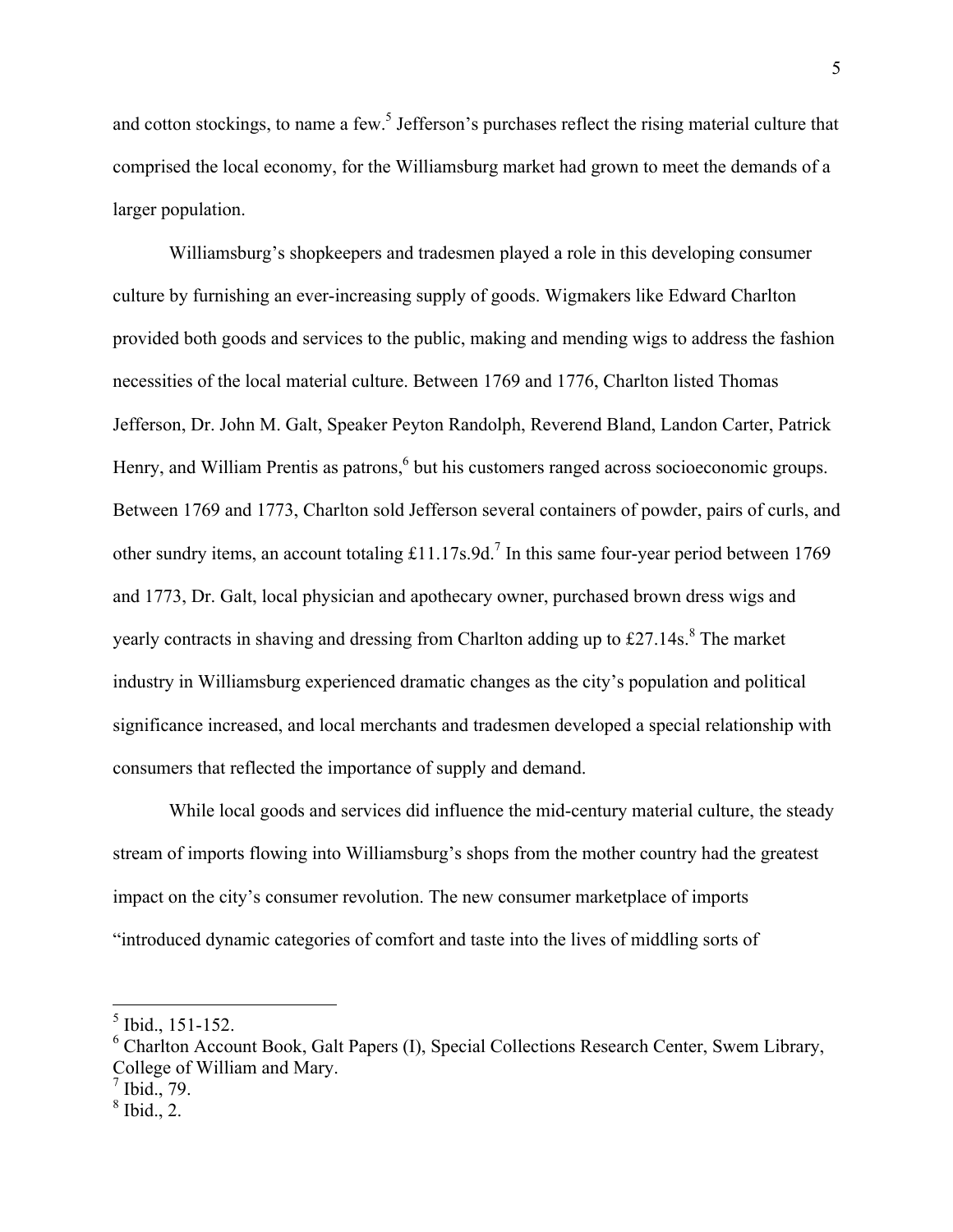people…."<sup>9</sup> Ordinary people desired the luxury and quality of British commodities, and the wide selection of goods now available that met those requirements allowed consumer choices to have a significant impact on the local economy and on everyday life. Williamsburg merchants often publicized new shipments in the *Virginia Gazette*, advertising goods "lately imported" from overseas. In October of 1767, J. Eilbeck boasted "Irish linen, white and brown sheeting, diaper table cloths, printed cottons, women's bonnets and cloaks, handkerchiefs, check linen, striped holland, of nabrugs, men and women's shoes, Negro cottons, kerseys, and plains... &c." at his store near the Post Office, sold "at the lowest prices, for ready money."<sup>10</sup>

In order to best understand the impact of the consumer revolution in Williamsburg, it is important to consider the role of artisans in the creation of this material cultural relationship between individual producers and consumers, particularly the milliners, tailors, and mantuamakers that controlled the textile trades. Milliner Margaret Hunter presents an interesting example of the development of a material culture influenced by trades in Williamsburg. Hunter moved to Virginia from England in 1767 with her sister Jane, and the two ran a millinery business together in the city. They offered "a genteel assortment of millinery, consisting of fashionable ribands, suits of blond lace, caps, fillets, stomachers and sleeve knots, tippets, breast flowers, egrets, *India* pearl, *French* bead, and jet necklaces…" among their first products.11 The two sisters worked together until Jane's marriage to Edward Charlton, the wigmaker, and then Margaret continued to run the shop on her own as a feme sole. She still boasted desirable products, including "Ladies Hats, Bonnets, Cloaks, and Cardinals…"12 The root of the word

 <sup>9</sup> T. H. Breen, *The Marketplace of Revolution: How Consumer Politics Shaped American Independence* (Oxford: Oxford University Press, 2004), PDF e-book, xvii.

<sup>10</sup> *Virginia Gazette*, 22 Oct. 1767 [Purdie & Dixon].

<sup>11</sup> *Virginia Gazette*, 1 Oct. 1767 [Purdie & Dixon].

<sup>12</sup> *Virginia Gazette*, 20 June 1771 [Purdie & Dixon].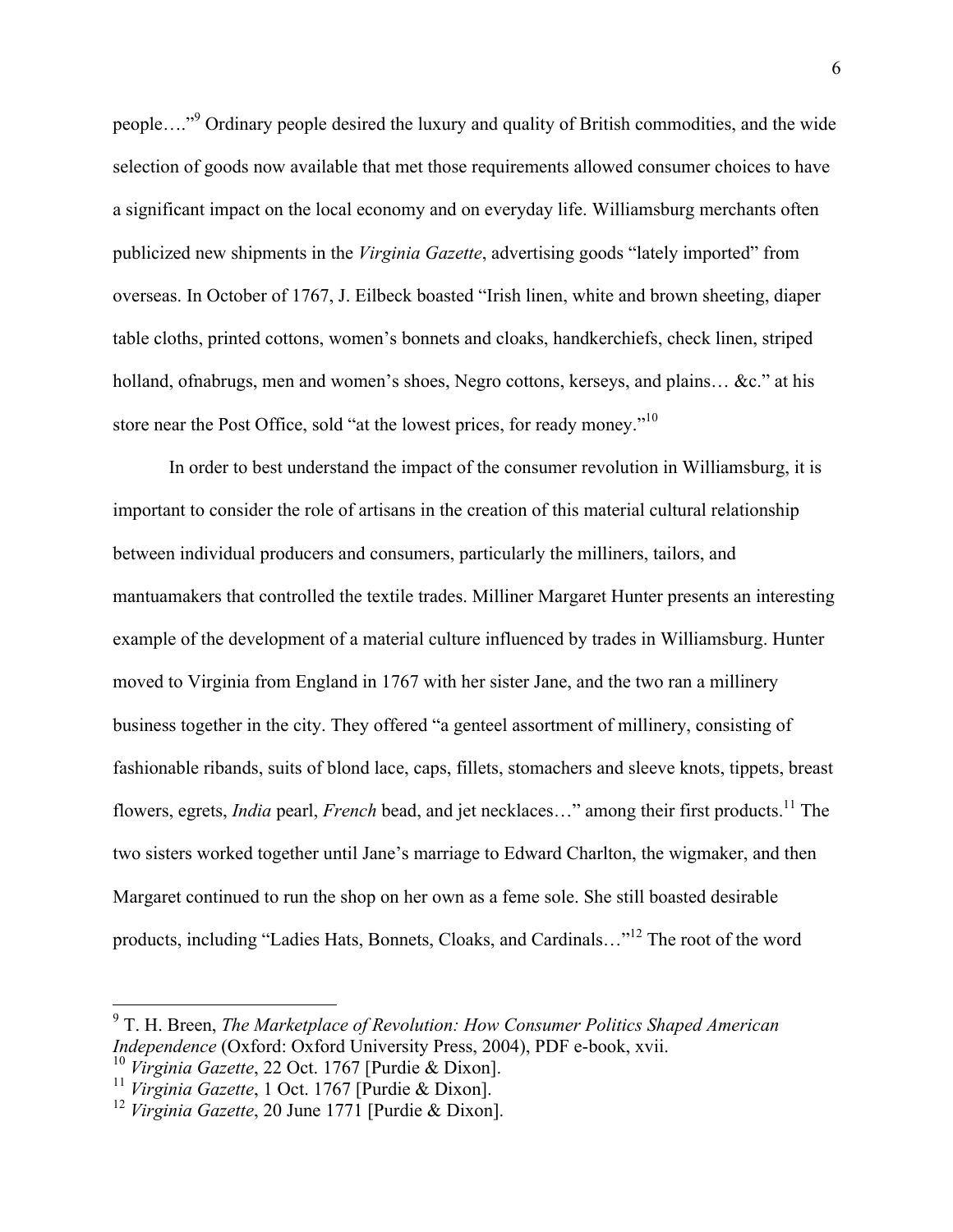'milliner,' the Latin 'mille,' meaning a thousand, suggests that milliners sold at least a thousand different things, including snuff, dolls, and aprons. Her shop advertisements emphasize this definition, selling "a great Variety of Millinery, Toys… Rappee, *Weston's*, and *Scotch* Snuff, &c. &c.  $\&c. \&c. \n\frac{13}{13}$  Hunter, however, was not alone in her trade; her sister worked as a chamber milliner, or a milliner working privately from home, and fellow competitor Mary Dickinson advertised her latest shipment in 1772, "just imported from London," with an inventory of more than 50 items.<sup>14</sup> The breadth and variety of their products as detailed here clearly reflect consumer demand for the latest in British fashion and represent an overall desire for the luxury and quality of foreign goods. By advertising in the *Gazette*, these tradeswomen and merchants could reach more clients, stimulating desire and supporting an economy ruled by consumer choice.

## II. Revolutionary Williamsburg, 1774-1781

Building on this basis of material culture in Williamsburg, the second part of the thesis explores the continued development of this culture under the influence of the American Revolution. By the third quarter of the eighteenth century, the consumer marketplace had revolutionized the Williamsburg economy. Purchasing power gave everyday individuals the opportunity to make economic decisions that shaped themselves and their local economies, creating a viable instrument of social and economic influence for Williamsburg's consumers. That instrument became political in light of changes in the relationship between the colonies and the mother country. In the mid-1760s, Great Britain rejected its historic policy of salutary neglect in favor of more direct methods of colonial management. After the Seven Year's War ended in 1763, the British government needed to levy taxes to repay accumulated war debts; the mother

 $13$  Ibid.

<sup>14</sup> *Virginia Gazette*, 7 May 1772 [Purdie & Dixon].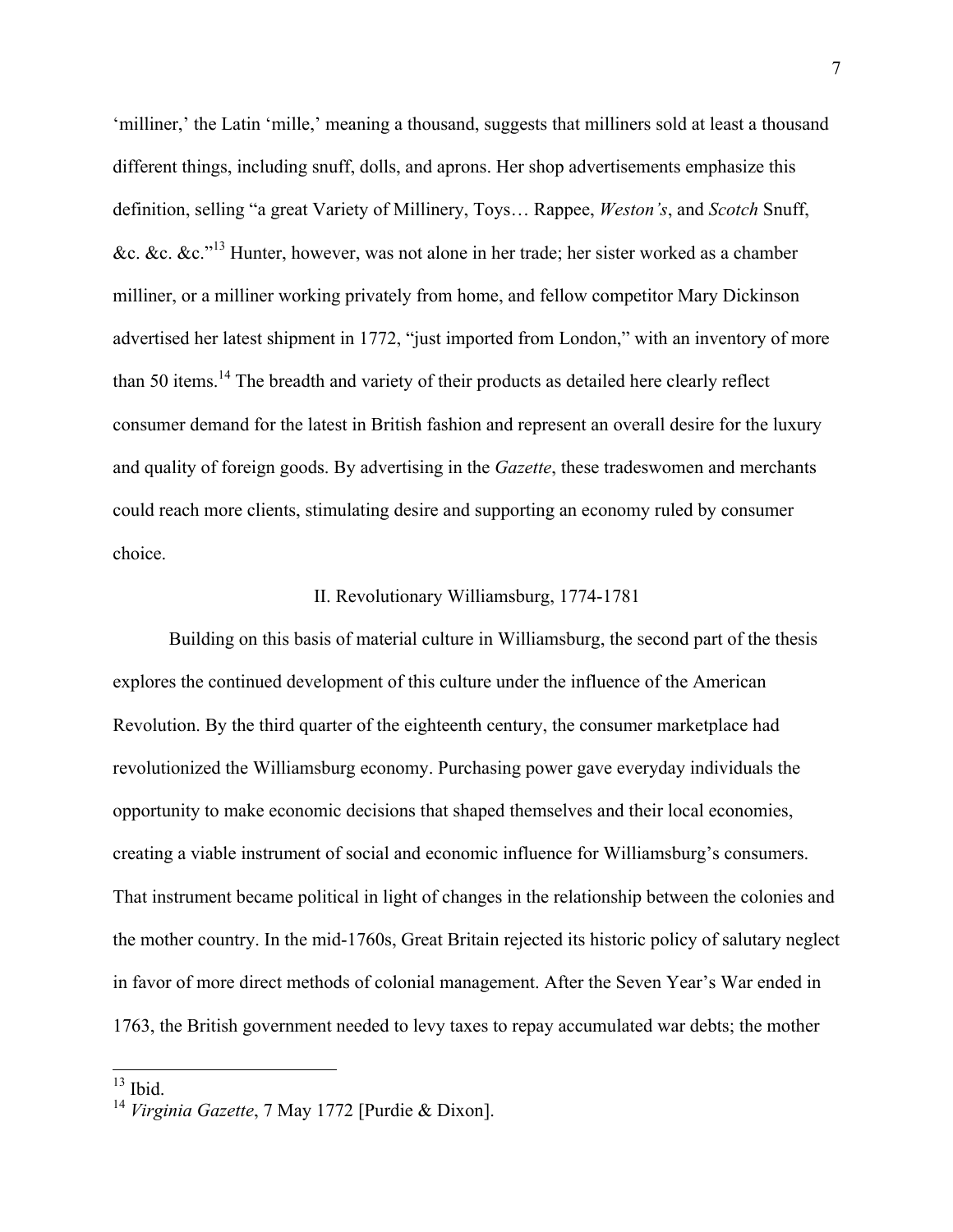country saw her under-taxed colonies as the perfect venue to raise revenue, and decided to impose taxes without the approval of the colonial legislatures. The Sugar Act of 1764 modified import duties indirectly, and proved "destructive to the normal flow of trade" in the heavily consumer-driven economy.15 The Stamp Act of 1765 took this disruption of trade a step further by imposing a direct tax on print materials and all paper goods, an obvious and intentional symbol of Parliamentary authority.

In an attempt to address the grievances that developed as a result of Parliamentary acts in the 1760s and early 1770s, colonial consumers exercised their economic powers of preference through the nonimportation and nonconsumption movements. Nonimportation consisted of a boycott all goods entering the colonies, which were subject to these Parliamentary taxes, and nonconsumption concerned the purchase of these goods within the colonies. People in Williamsburg perceived British imports, once in high demand, as tangible evidence of the crown's taxation efforts, and this view compelled them to "probe connections between parliamentary oppression and the consumption of British goods.<sup> $16$ </sup> In protest, the colonists stopped introducing and buying many British commodities, around which they had built a consumer culture only a few years before. The nonimportation and nonconsumption movements were enforced by a social system in which each merchant or consumer had to answer to the rest of the community, "[taking] oaths before their neighbours swearing not to purchase certain items until parliament repealed the obnoxious taxes."<sup>17</sup> Parliament responded to colonial protests against the Stamp Act by repealing its duties, a sign that the individual economic agencies developed by the colonists' consumer and material cultures had political power.

 <sup>15</sup> Breen, *The Marketplace of Revolution*, 11.

 $16$  Ibid.

<sup>&</sup>lt;sup>17</sup> T. H. Breen, "'Baubles of Britain': The American and Consumer Revolutions of the Eighteenth Century," *Past and Present* 119 (May 1988): 95.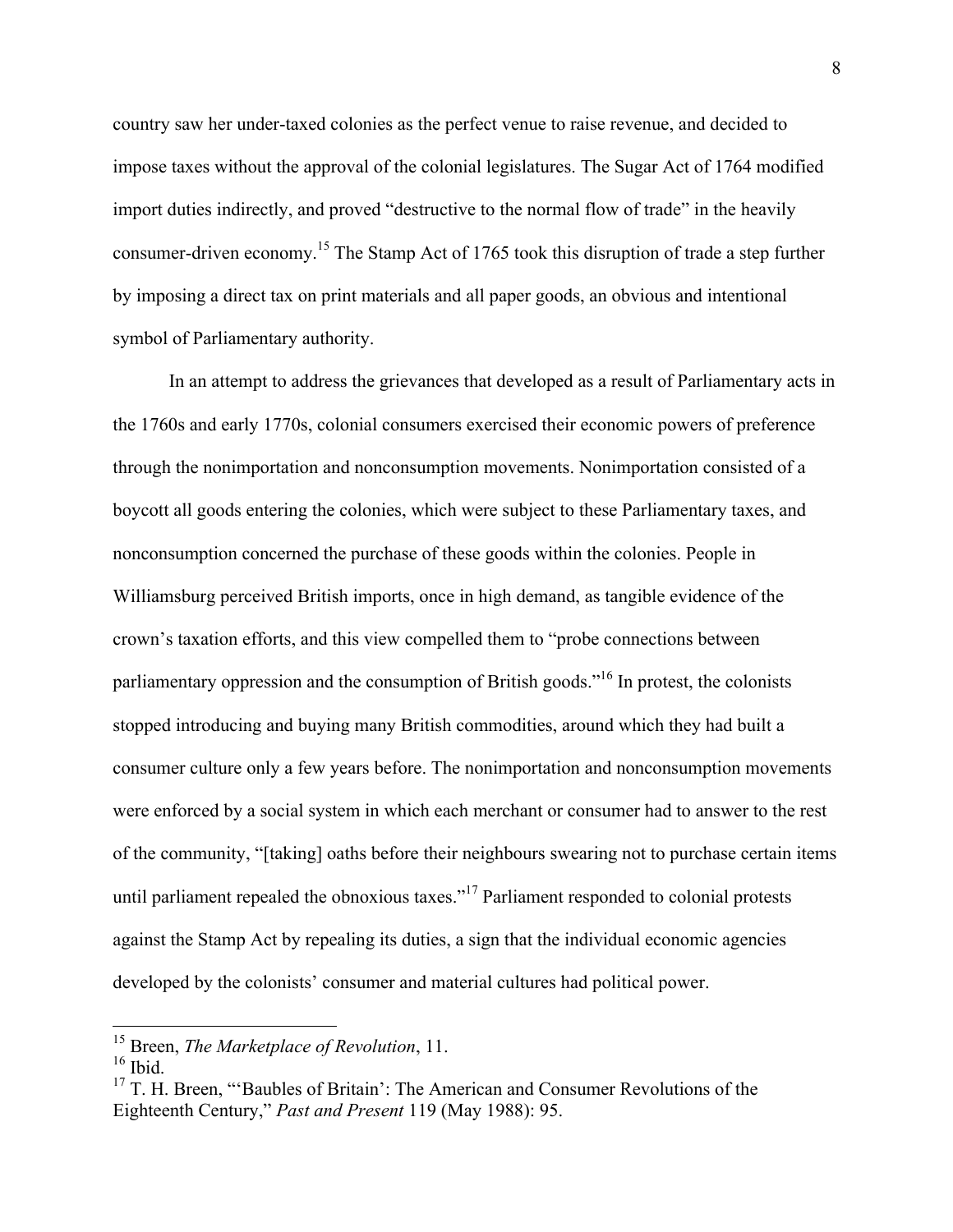Although the British legislative body bent to economic pressures in the case of the Stamp Act, the issues of taxation and importation were far from over. The Townshend Duties went into effect in 1767, expanding taxes on imports and driving colonists to again invoke the power of consumer choice to demonstrate their grievances. The Stamp Act protests acted as precursors for demonstrations against the Townshend Acts, for the colonists received evidence that they could affect political change through "enthusiastic participation in a new Anglo-American marketplace."<sup>18</sup> In 1769, former burgesses met at Raleigh Tavern to form the Association, a group designed to enforce nonimportation within the colony, which Williamsburg residents later joined. After the Townshend Acts were repealed in 1770, colonists in Williamsburg had only greater proof that "patterns of consumption provided them with an effective language of political protest."<sup>19</sup> The nonimportation and nonconsumption movements culminated with the Tea Act of 1773, despite the resurgence in the consumption of previously banned goods after the repeal of the Townshend Duties.

Although the Tea Act imposed no new taxes, it represented the colonists' final straw in regards to parliamentary legislation. The statute addressed perhaps the most popular British import to the colonies: tea. Tea was well-liked for both social and dietary reasons, and the consumer revolution rendered it a necessity; "the [Tea Act] affected an item of popular consumption found in almost every colonial household."<sup>20</sup> In light of the Boston Tea Party and the Coercive Acts that punished Boston's residents, the Virginia House of Burgesses declared in 1774 that the importation of tea into the colony would cease, $^{21}$  and here the power of consumer choice is clear, as the Virginia Association of 1774 served as the model for the Continental

 <sup>18</sup> Breen, *The Marketplace of Revolution*, 14.

<sup>&</sup>lt;sup>19</sup> Breen, "Baubles of Britain": 90.

<sup>20</sup> Ibid., 84; Ibid., 98.

 $21$  Ibid., 98.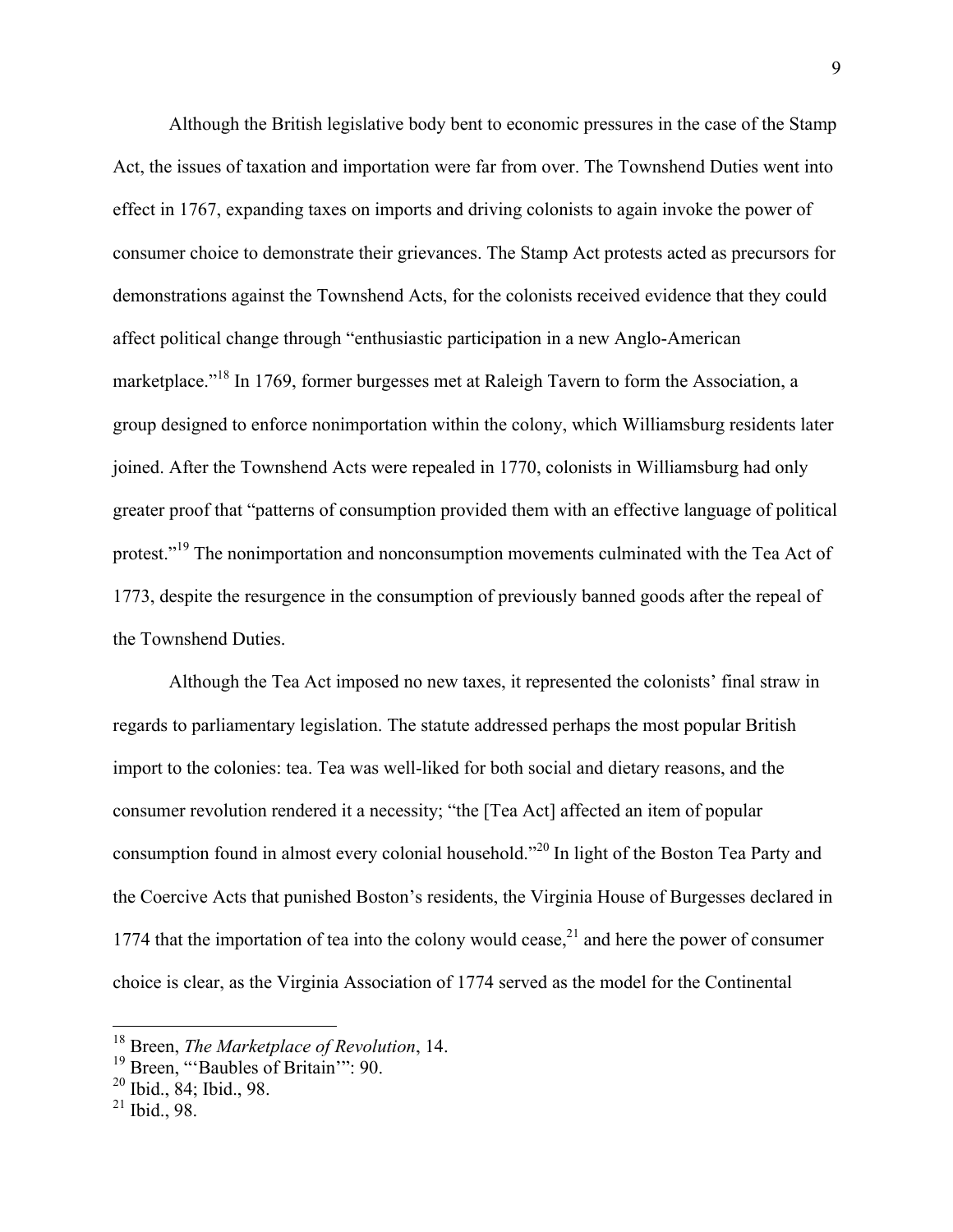Association of 1774. By choosing neither to import nor to consume tea, colonists in Williamsburg made a political statement about the nature of parliamentary taxation.

As a result, the effects of nonimportation, legislation, and military demands necessitated a change in the established material culture in Williamsburg during the American Revolution. Different material objects gained cultural importance in light of the wartime economy, for availability, quantity, quality, and variety determined the items bought and sold in the city. Boycotts and rationing prevented earlier staples like tea from remaining readily available; other objects like militia uniforms and weaponry gained new material value in the conflict. Williamsburg's tradesmen and merchants adapted their goods and services to reflect the social, political, and inflationary economic climate in the revolutionary period, evolving the city's existing material culture to meet its needs.

In particular, the milliners, tailors, and mantuamakers in Williamsburg found themselves tasked with outfitting Williamsburg's militia. Available textiles and materials reflected the wartime economy and differed from the fashionable variety available before the Revolution and affected the trades' material productions. Williamsburg's Public Store and its network sold these textile goods along with other tools and arms to local citizens and their suppliers, creating a market for Williamsburg's revolutionary material culture. Despite the necessity of this clothing market for soldiers, the textile trades did experience difficulty throughout the political and economic events of the American Revolution. Margaret Hunter intended to depart for England in March of 1775, calling for patrons to settle their accounts so that she could "accomplish [her] Intention," but instead, her shop survived the Revolution.<sup>22</sup> Consumer behavior reflected purchasing power, and with high inflation throughout the American Revolution, it became

 <sup>22</sup> *Virginia Gazette*, 4 Mar. 1775 [Purdie & Dixon].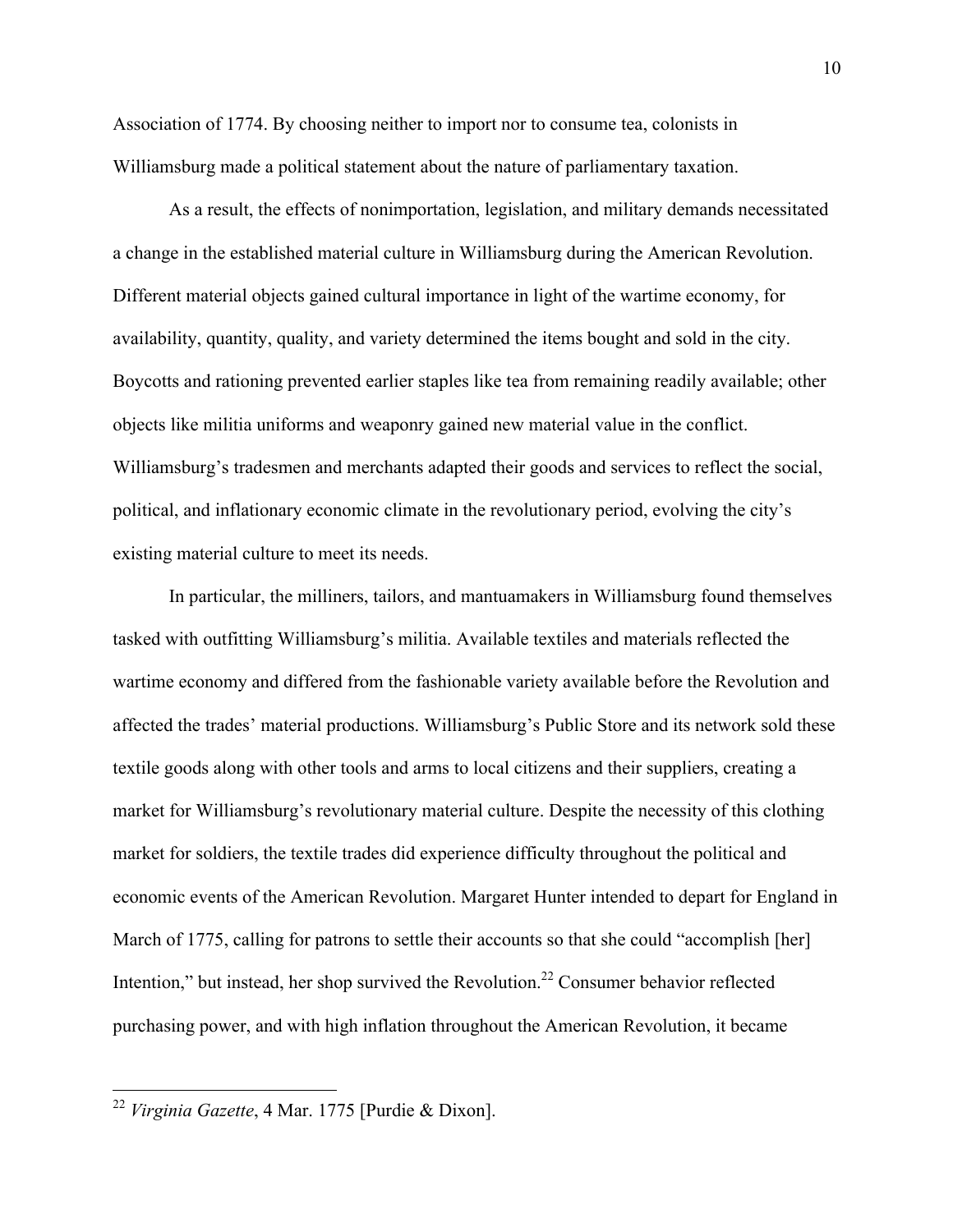difficult for some consumers to participate in Williamsburg's market; this in turn affected tradespeople and trade shops. The change in the objects produced within the city and the change its in economic activities characterized the material culture of the revolutionary period.

#### III. The Aftermath of War, 1780-1815

The final part of the thesis examines the material culture of post-revolutionary and postcolonial Williamsburg. On April 18, 1780, a year and a half before the Battle of Yorktown and nine years prior to ratification of the U.S. Constitution, Governor Thomas Jefferson moved the Virginia capital to Richmond. This transfer of political power from the city of Williamsburg to Richmond, the future site of Confederate power and Virginia state rights, is often viewed historiographically as the death of the colonial capital. Historians of the American Revolution in Virginia tend to paint the capital's move as a unilateral transfer of cultural, economic, and political influence, implying that Williamsburg generated little to no material culture between 1780 and its liberation by John D. Rockefeller and Reverend W.A.R. Goodwin in the early twentieth century. Even though Williamsburg was no longer the center of government, it still was an important economic and cultural center for the state. Although Williamsburg's post-war material culture was different from its pre-war counterparts, it represented the continued evolution of consumer purchasing power in new and different social and political environments.

Even though the seat of government moved in 1780, it took time for businesses and families to relocate, and all aspects of capital society did not immediately follow them. A substantial population remained in Williamsburg to foster a continued consumer culture of goods and services, as evidenced by census records. Trade shops, taverns, and stores remained open and altered their material goods to serve the residents of a post-war Williamsburg and contributed to the city's post-revolutionary society. In some cases, the effects of the war were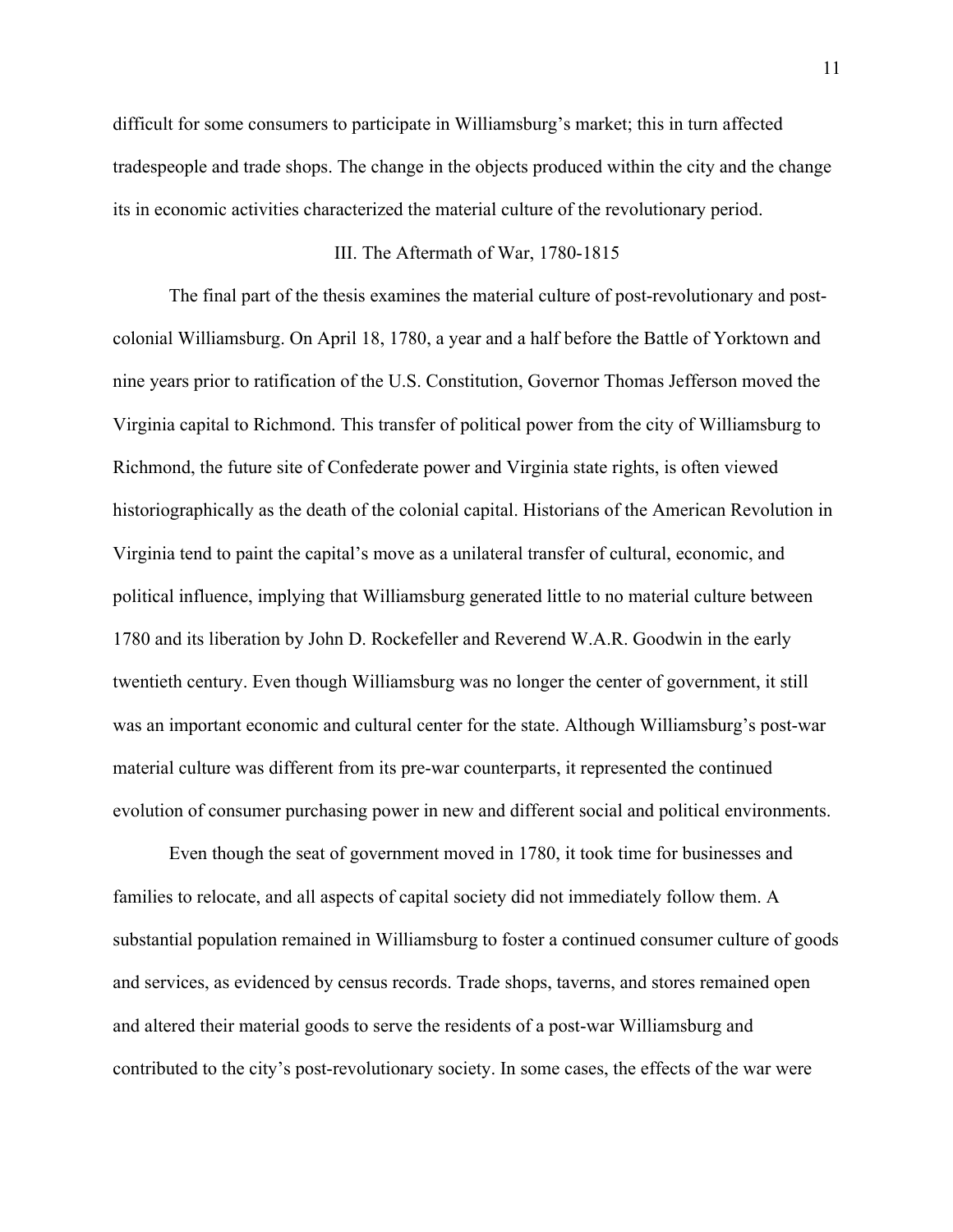visually apparent. Several women were left to take over the businesses and households of husbands and sons who died in the fight, and they helped to redefine Williamsburg's postcolonial economy. Other changes revealed the complex nature of supply and demand in a city that had once relied on the patronage of visiting burgesses and businessmen and, in the wake of the Revolution and the state's new seat of government, now relied much more heavily on its current residents.

Tradespeople in textiles provide a strong representation of the remaining material culture in the city of Williamsburg. In February of 1780, Margaret Hunter marketed "an elegant assortment of the most beautiful calico … patterns, black and white gause," and other goods, announcing that she intended to "carry on" the milliner's trade in Williamsburg.<sup>23</sup> Her shop remained open after the capital's move in 1780, highlighting a continued need for fashion and the necessary complements to the wardrobe within the city. Consumers in the area were in need of these products, and their demand kept Hunter's trade alive. Although the capital moved to Richmond, Williamsburg itself was not erased; it remained a cultural and economic center with significant historical influence, an influence that rendered the city a prime target for Rockefeller's later vision for a glorified American past.

# A Narrative of Material Culture

These three sections of the thesis together will seek to argue that a material culture existed in Williamsburg throughout the eighteenth century, influenced by political and social events like the consumer revolution, the American Revolution, and the move of the capital to Richmond. This culture drew from social and economic practices in the area, centered on craftsmanship, the relationship between local consumers and merchants, and the dining and

 <sup>23</sup> *Virginia Gazette*, 5 Feb. 1780 [Dixon & Nicolson].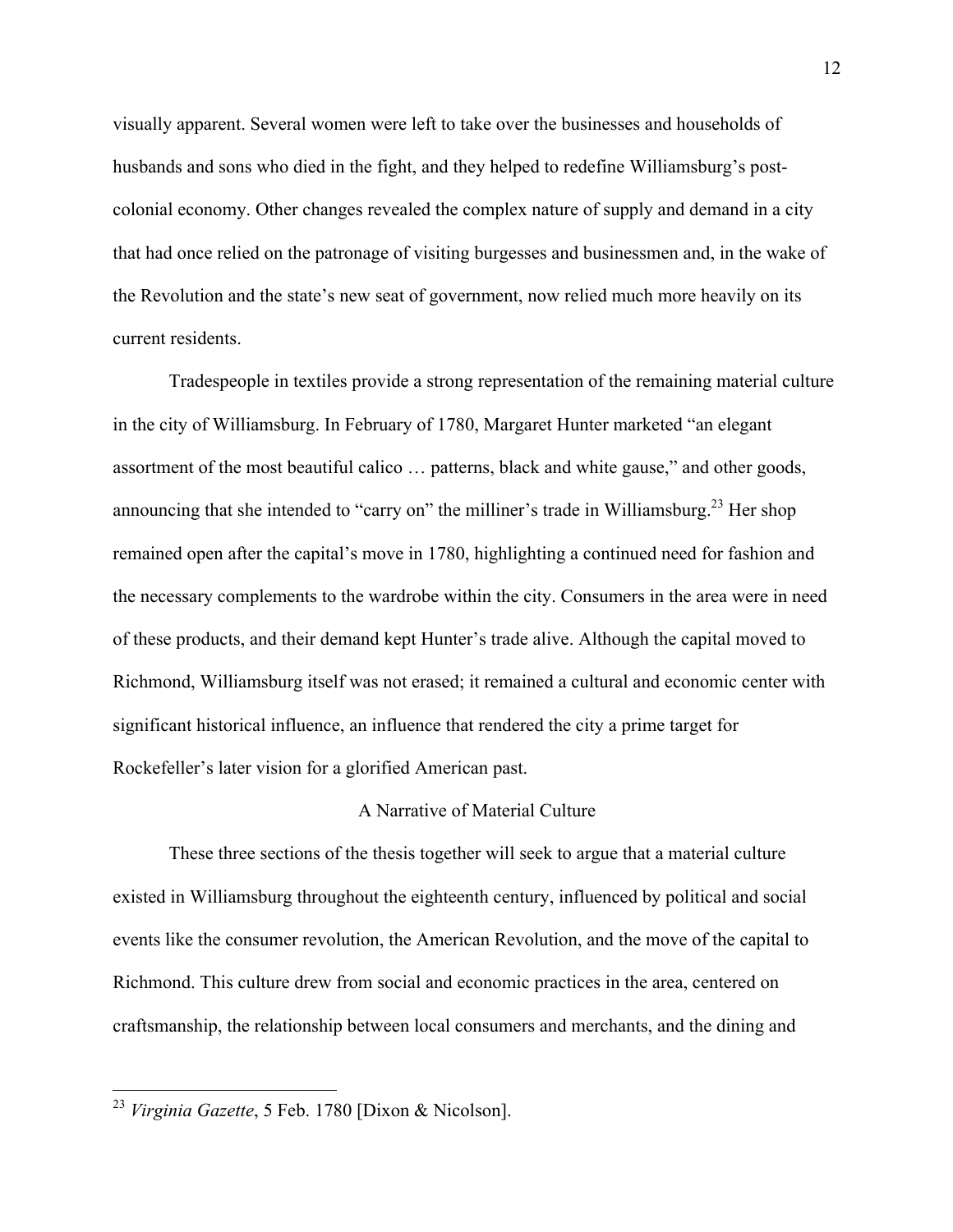entertainment culture of the gentry and growing middle class. The American Revolution complicated this culture, affecting economic activity and the availability and the accessibility of goods and services. After the Revolution and the capital's relocation, this culture transformed again to reflect the post-war social structures, but it did not disappear. Tracing the textile trades throughout the century, the thesis will demonstrate the ways in which one aspect of the city's material culture adapted to meet the population's consumer needs in order to extrapolate on Williamsburg's material culture as a whole. Williamsburg remained an important center of economic, social, and cultural activity within the state of Virginia after 1780, for it retained a distinct material culture that adapted to its changing environments.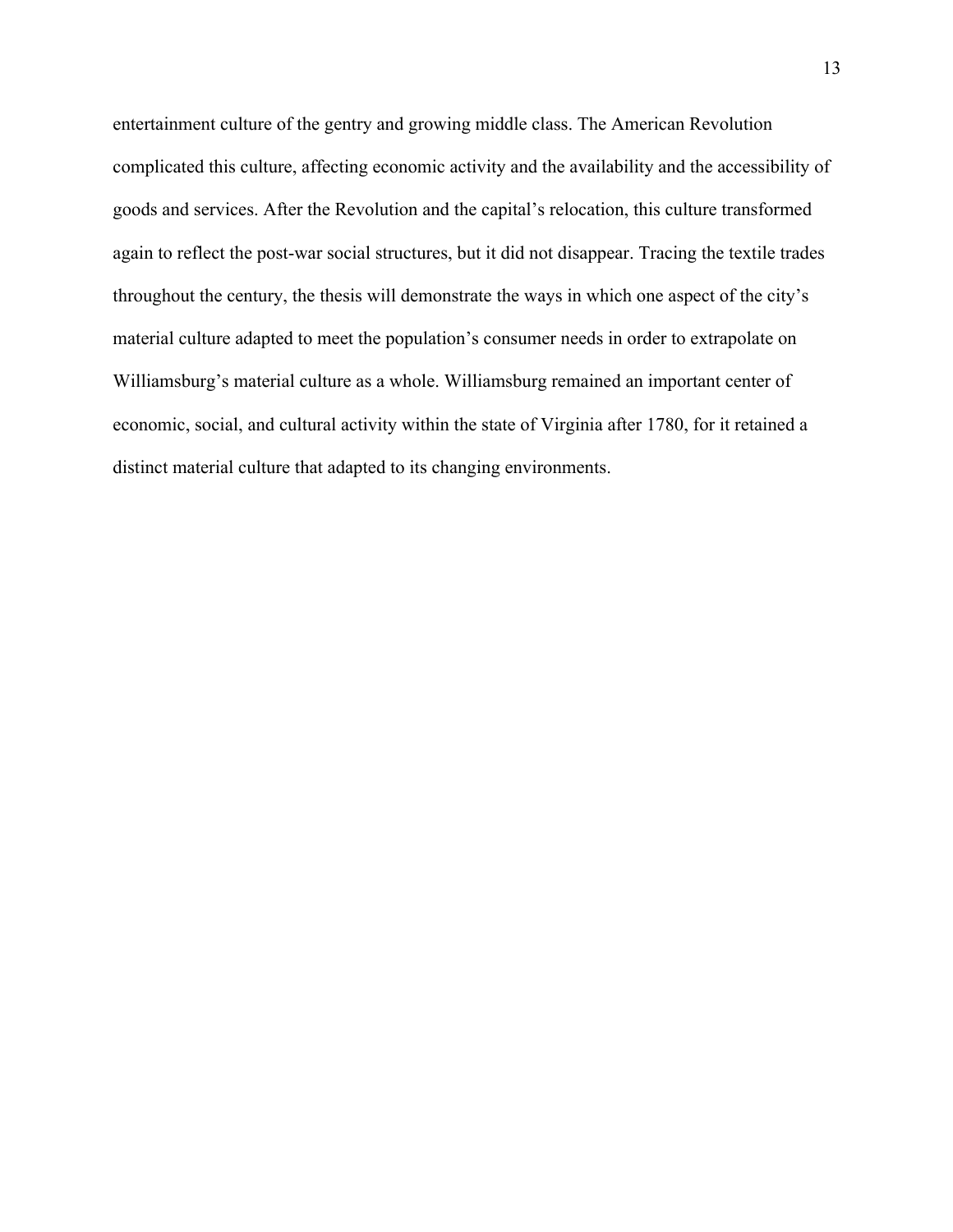## **Early Williamsburg, 1699-1775**

## Williamsburg and the Consumer Revolution

Established in 1699 and reaching its peak influence around the mid-eighteenth century, the city of Williamsburg experienced its growth into a center of economic and political power parallel to the growth of colonial material culture and consumer power. Permanent settlement, the growth of the dining and entertainment culture in the city, the expansion of markets and the retail trade, and the progression of the artisanal trades created the proper conditions for the development of a distinct material culture in Williamsburg through the larger economic lens of the consumer revolution. The consumer revolution, which defined the economics of the second quarter of the eighteenth century, played a vital role in redistributing wealth and allocating individual and independent consumer power to a wider range of classes. Consumerism, defined by Ann Smart Martin as "the cultural relationship between humans and consumer goods and services,"<sup>24</sup> allowed eighteenth-century American colonists to acquire and emulate the culture and sensibilities of the British mainland. In this way, the consumer revolution was a movement of economic and social change that increased access to funds for those of the lower and middling classes and generated a greater availability and quality of genteel goods that they could purchase with these higher wages, creating a sense of mobility in the colonial social structure.

By moving goods and services through the economy in a system of consumption, defined by affordability, availability, and desirability, the colonists created a value system of cultural and symbolic rank through "an Anglo-American 'empire of goods' linking the British colonial

 $24$  Ann Smart Martin, "Buying Into the World of Goods: Eighteenth-Century Consumerism and the Retail Trade from London to the Virginia Frontier" (dissertation, College of William & Mary, 1993), 17.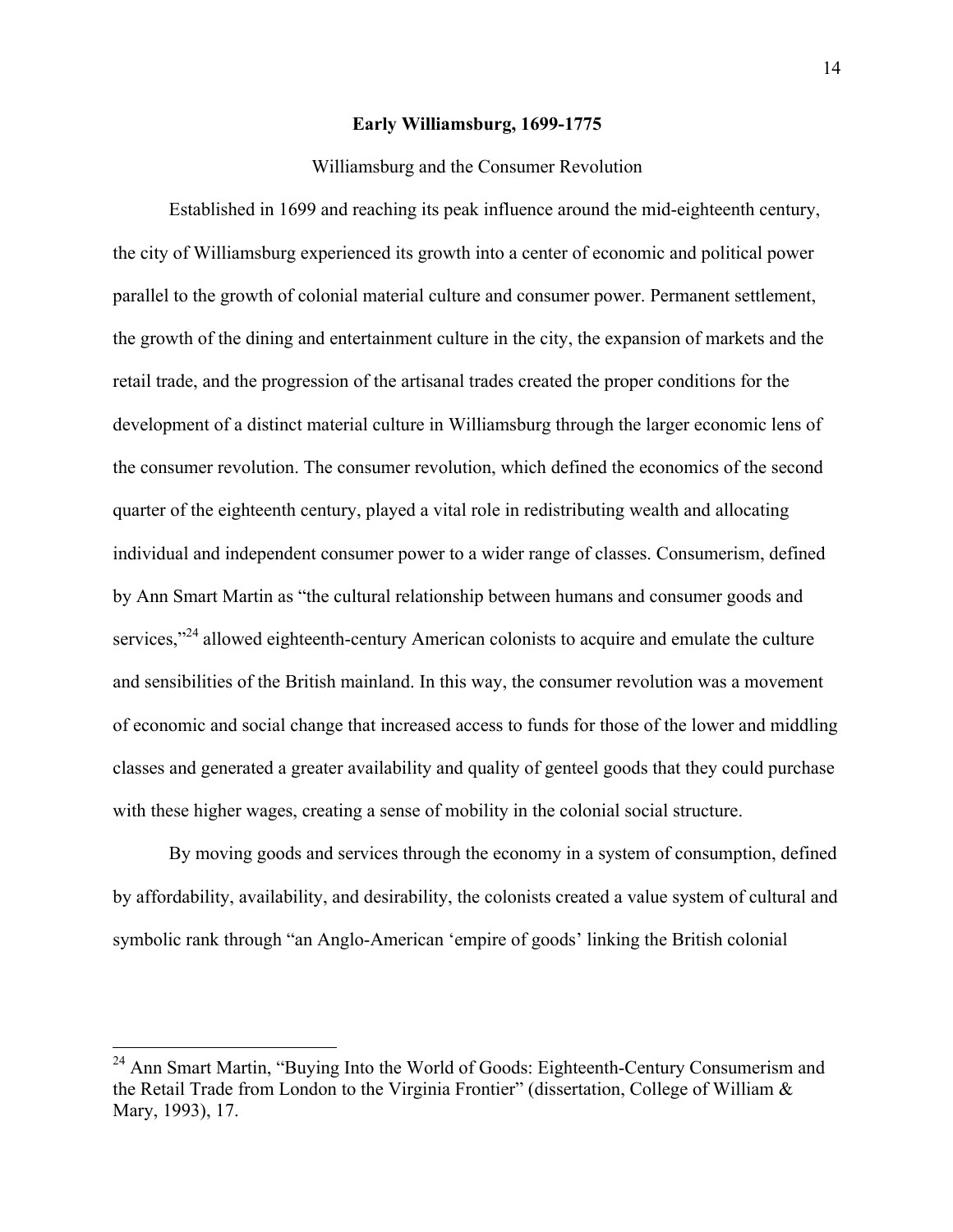empire to the metropolitan core of London with bonds far tighter than the customs collector.<sup> $25$ </sup> A desire for fashionable goods, understood in terms of "ritualized behavior, differentiation of social rank, formation of social group, and how meaning is conferred circumscribed, and changed" in a society,<sup>26</sup> stood at the center of this "empire of goods." Richard L. Bushman solidifies these valued behaviors as a desire for gentility, where "a system of personal culture, as well as wealth and taste…set apart some of the population as refined, polite, and learned, leaving the rest to be vulgar, coarse, and ignorant," commanding social and monetary value.<sup>27</sup> This genteel desirability required the balance of both availability and affordability, which was provided by the changing nature of the consumer economy in the eighteenth century.

As the consumer revolution increased the availability and circulation of material goods throughout England and her colonies, Ann Smart Martin argues that economic and material cultural changes in the eighteenth century, including "greater prosperity, improvements in manufacturing and distribution, and a new willingness to spend combined to bring to a greater quantity, quality, and variety of objects into the lives of the Anglo-American middling ranks."<sup>28</sup> These goods made the genteel culture, valued and desired in both England and the American colonies, more accessible to the middling and lower classes, particularly through the expansion of the British import industry into the colonies. In fact, nearly half of British exports went to the American colonies between 1772 and 1774, and those colonies experienced a per capita wealth increase of 50 to 100 percent, which provided colonists with the means to participate in the

 <sup>25</sup> Ibid., 25.

<sup>26</sup> Ibid., 46.

<sup>27</sup> Richard L. Bushman, *The Refinement of America: Persons, Houses, Cities* (New York: Vintage Books, 1993), 25.

<sup>28</sup> Martin, "Buying Into the World of Goods," 92.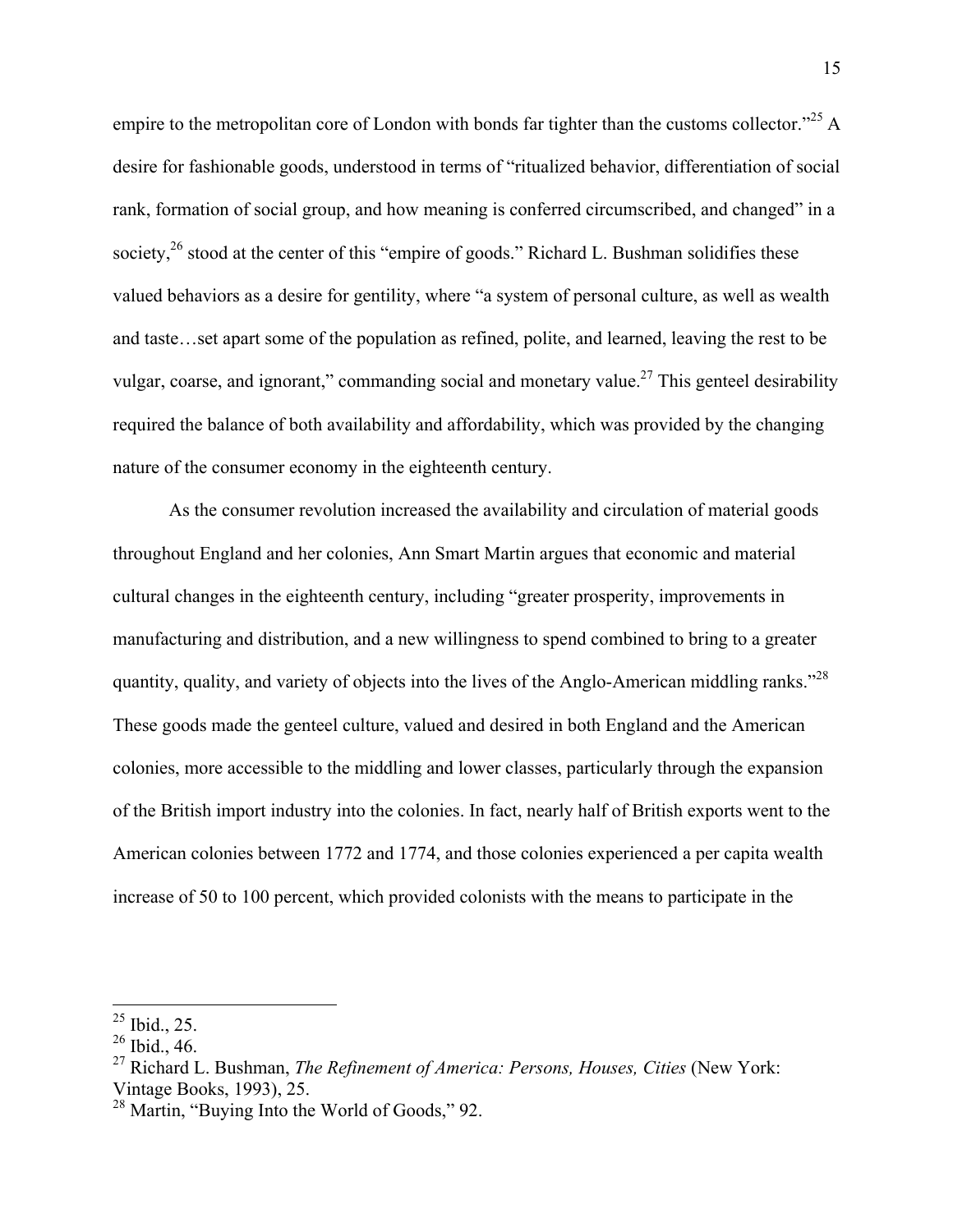import economy.<sup>29</sup> This mercantilist relationship between the mother country and the American colonies had been established formally a century earlier, and it emphasized British control of both production and consumption. The Navigation Act of 1651 and its subsequent reiterations, aimed primarily at the Dutch international trade, "provided that all goods traded between England and its colonies and between foreign countries and English colonies had to be carried in English or colonial ships of which the master and a majority of the seamen were English."<sup>30</sup> Reinforced more rigorously after the Glorious Revolution of 1688, these Navigation Acts "consistently disallow[ed] colonial laws in conflict with those of the mother country" in order to protect English manufacturing by stifling colonial efforts at material cultural production.<sup>31</sup> Despite Parliamentary efforts to control colonial purchasing habits and trade, individual consumers found power in consumption through this consumer revolution.

As Lorena S. Walsh observes, these acts did make it more difficult for Virginia planters and small farmers to deal with fluctuations in the tobacco economy and pushed rural colonists to import replacement as an attempt to address losses in profits by compensating for a lack of funds with which to buy essentials.<sup>32</sup> They encouraged more varied agriculture, tanning, shoemaking, smithing, spinning, weaving, soapmaking, and candlemaking, employing free white women and assigning enslaved black women to cloth production.<sup>33</sup> In Virginia's cultural centers like Williamsburg, however, due to access to retail stores and marketplaces coupled with a large number of merchant and artisan occupations, and therefore middling amounts of wealth, import

 <sup>29</sup> Ibid., 96; Bushman, *The Refinement of America*, 5.

<sup>30</sup> Lorena S. Walsh, *Motives of Honor, Pleasure, and Profit: Plantation Management in the Colonial Chesapeake, 1607-1763* (Chapel Hill, N.C.: University of North Carolina Press, 2010), 122.

 $31$  Ibid., 197.

<sup>32</sup> Ibid., 198; Ibid., 249; Ibid., 606.

 $33$  Ibid.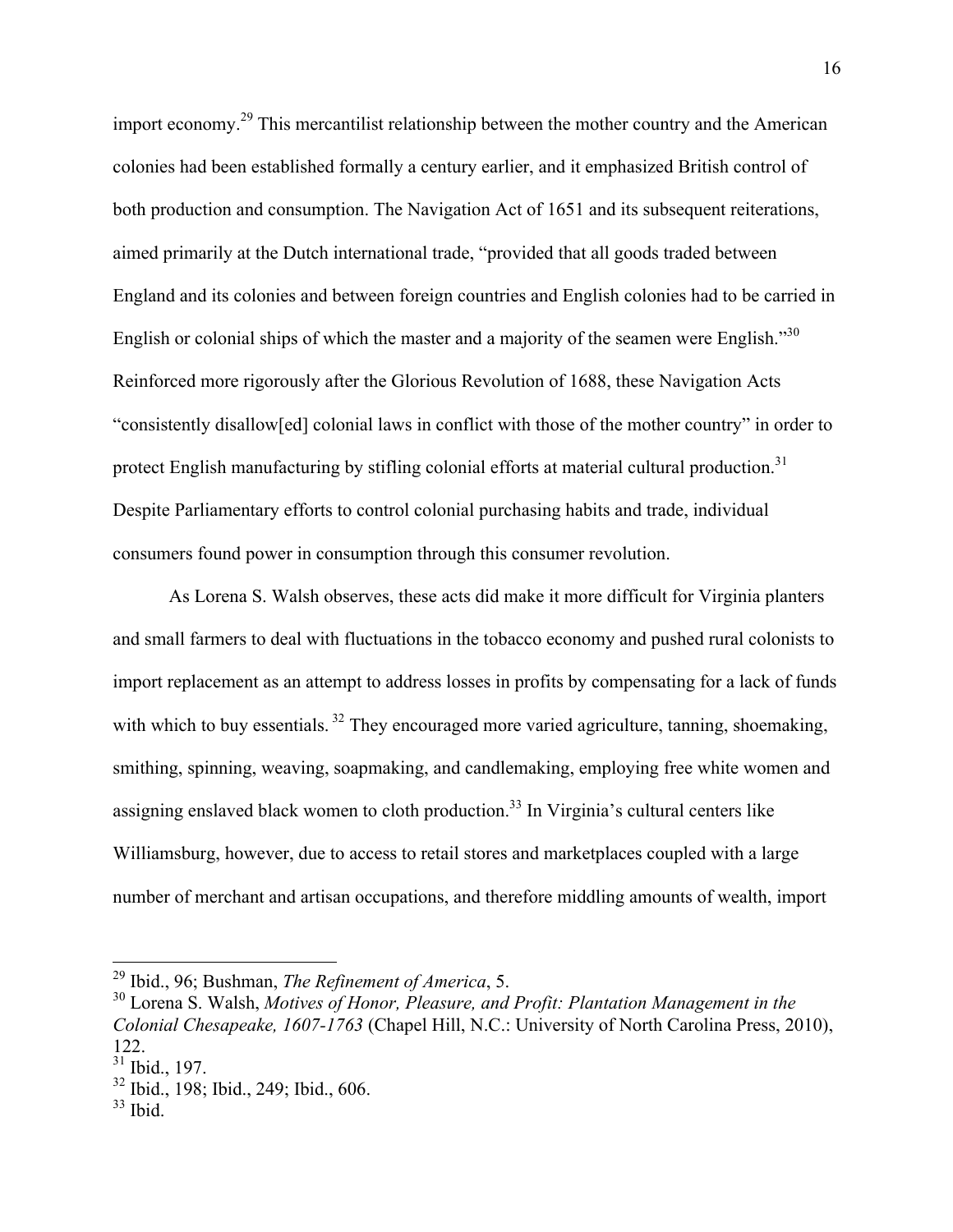replacement was not necessary. Williamsburg's residents indulged and nurtured this import economy of desired, fashionable goods and built a distinct material culture within the city around them in terms of production, consumption, and distribution. This material culture was unique within the southern colonies because Williamsburg, as the center of power for one of the most influential southern colonies in the period leading up to the American Revolution, held a great deal of cultural, social, and political influence, which set a precedent for the consumption of material goods in the South that later played a role in the politicization of consumption for all thirteen colonies.

Economic and Political Growth: Steps Towards Cultural Refinement

In Williamsburg, the first half of the eighteenth century represented a period of exponential growth that allowed for economic and political distinction. As the capital of the Virginia colony, Williamsburg housed the seat of government at the Capitol; additionally, the meetings of the General Court in April and October and the Oyer and Terminer Court in June and December brought a large group of officeholders and their families from throughout the colony into the city. As Williamsburg's economic importance relied heavily upon its political significance,  $34$  the city's role as the symbolic heart of the Virginian way of life served as the primary catalyst for its growth, influenced by the members of the gentry and other prominent families like the Randolphs who had sought permanent residence in the city during court times between the 1720s and 1740s. In order to incite a desire for permanent residence, however, Williamsburg had to offer a desirable, genteel lifestyle fit for those with class and status.

William Byrd II of Westover's secret diaries provide valuable insight into the manifestations of these efforts to incite a genteel culture in Williamsburg in the early-eighteenth

 <sup>34</sup> James H. Soltow, "The Role of the Williamsburg Economy, 1750-1775," *William and Mary Quarterly* 15, no. 4 (1958): 470.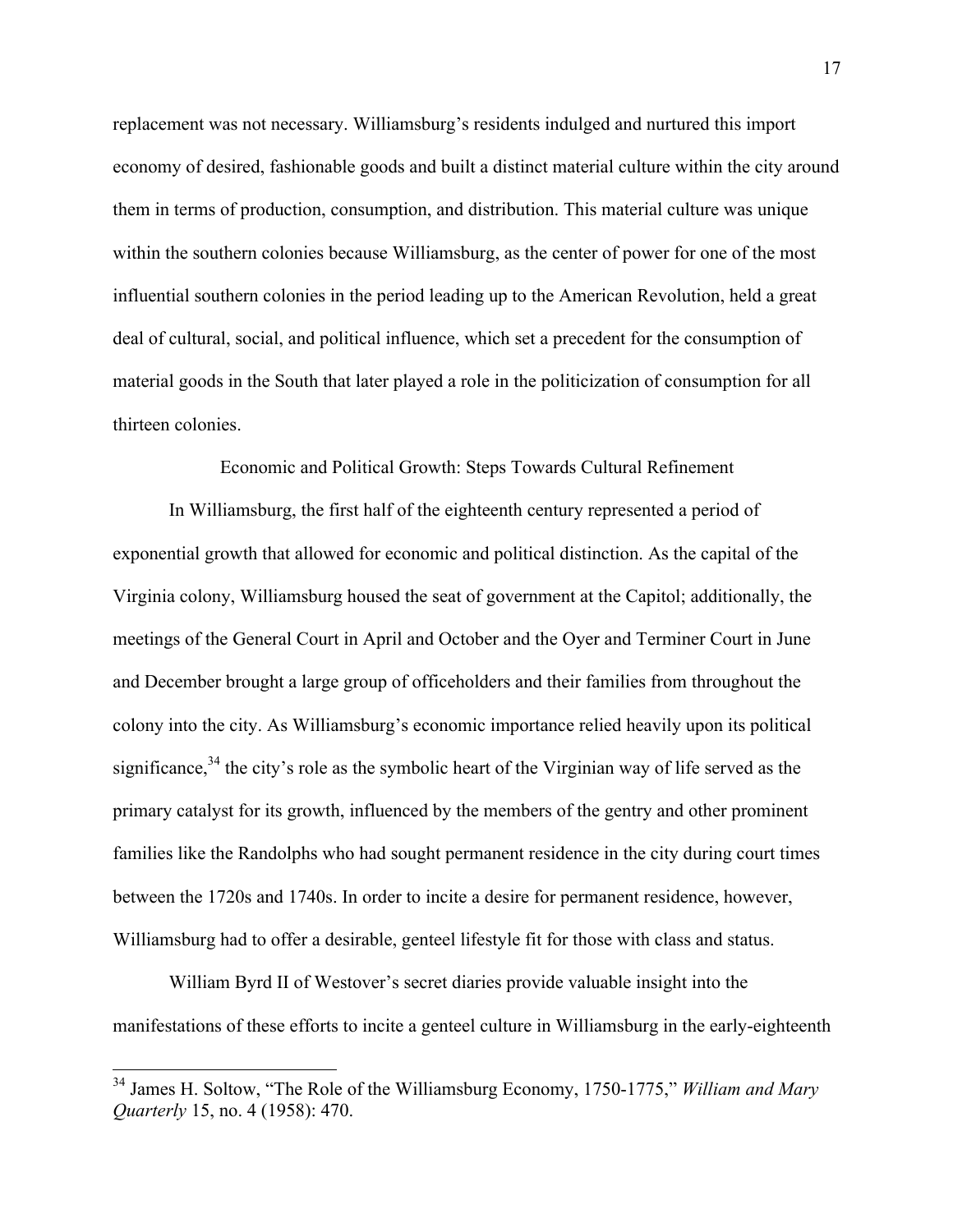century. In 1709, Byrd's business in Williamsburg centered, for the most part, on his work with the College of William & Mary and at the Capitol, church services at Bruton Parish Church, dinner at unnamed taverns, and a few trips to the coffeehouse.<sup>35</sup> By 1740, his activities in the city had expanded to include balls, sociable events like tea and cards with Lady Randolph and Colonel Spotswood, birthday celebrations for the Governor, and elaborate dinners at Wetherburn's tavern, including calf's head.<sup>36</sup> On November 4 alone, Byrd called on six different fashionable people, including the Governor, Dr. Mollet, and Lady Randolph.<sup>37</sup> Noticeably, economic changes in Williamsburg between 1709 and 1740 allowed for this expansion in genteel cultural diversions, particularly in terms of dining, entertainment, architecture, retail, and the artisan trades.

The rotating and ever-expanding nature of tavern businesses in Williamsburg accounts for a significant portion of the dining and entertainment culture. Taverns provided meals, entertainment, social spaces, and lodging for both visitors and local residents. Originally popular as impermanent housing solutions for those attending court, taverns grew to represent a symbol of social interaction in the city. In taverns, "paying customers and gentlemen travellers could gather for convivial conversations and share social activity," but places like Wetherburn's also offered private rooms for business between gentry members.<sup>38</sup> By breaking bread with other members of Williamsburg's society, customers could partake in expressions of gentility and

 <sup>35</sup> William Byrd II, *The Secret Diary of William Byrd of Westover, 1709-1712*, eds. Louis B. Wright and Marion Tinling (Richmond, Virginia: Dietz Press, Inc., 1941), 9-116.

<sup>36</sup> William Byrd II, *Another Secret Diary of William Byrd of Westover, 1739-1741: With Letters & Literary Exercises, 1696-1726*, ed. Maude H. Woodfin, trans. Marion Tinling (Richmond, Virginia: Dietz Press, Inc., 1942), 56-119.

 $37$  Ibid., 108.

<sup>&</sup>lt;sup>38</sup> Robert Leath, "Wetherburn's Refurbished: Re-creating an Eighteenth-Century Virginia Tavern," *The Colonial Williamsburg Interpreter* 22, no. 4 (Winter 2001-2002): 2.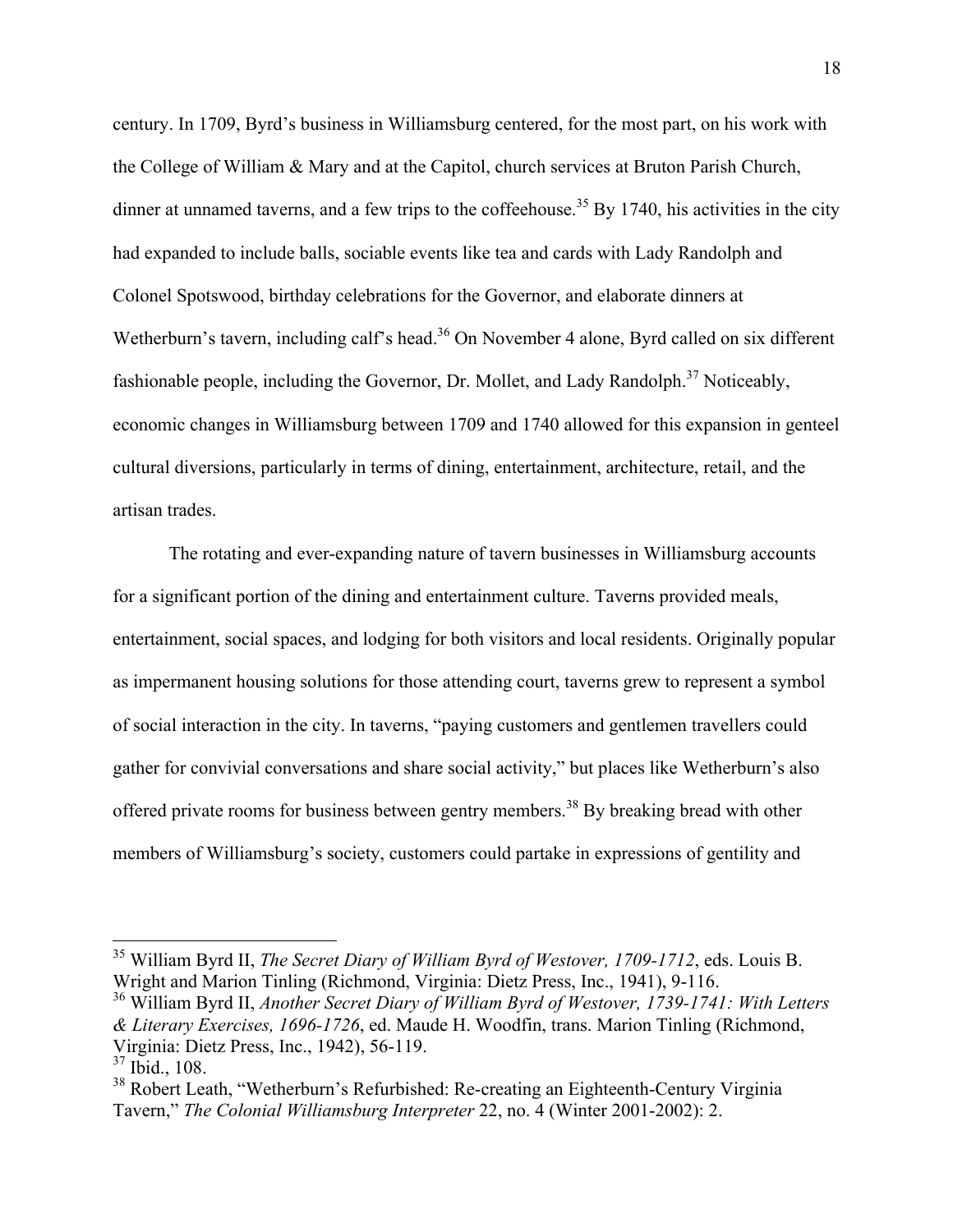sociability through display and conversation while forging cultural relationships that gave definition to the demographic make-up of the city.

While Thomas Jefferson's accounts suggest that taverns did provide entertainment in the form of sideshows like great hog viewings,  $39$  the population, brought in by the court and encouraged to stay by tavern keepers, required richer sources of entertainment. The theatre proved a "popular gathering place in the evenings for legislators, government officials, and others during public times when the General Court and House of Burgesses adjourned for the day,"<sup>40</sup> attracting prominent guests like George Washington and Thomas Jefferson as well as a middling population. Balls served as arenas for both display and sociability, allowing residents to mingle with each other while showing off the latest fashions through "the genteel presence created by bearing and graceful motion."<sup>41</sup> By offering valued cultural experiences that demonstrated gentility and created venues for social interaction, the development of the dining and entertainment culture in Williamsburg helped to stimulate a desire for permanent residence in the city, providing an opportunity for a distinct economic and material culture.

In terms of permanent residence, expansions in housing and city planning accounted for the demographic implications of an expanding population in Williamsburg. Culminating at a population of around 1800 at the eve of the American Revolution, about equally divided between white and black, $42$  the people of Williamsburg developed their landscape through the construction of brick and frame houses, public buildings, retail stores, and taverns to serve both

 <sup>39</sup> Jefferson, *Jefferson's Memorandum Books*, 152.

<sup>40</sup> Carl R. Lounsbury, "'To Emulate the British Stage": The Research and Design of the Douglass Theatre, Williamsburg, Virginia," (report, Colonial Williamsburg Foundation, 2015), 1.

<sup>41</sup> Bushman, *The Refinement of America,* 69.

<sup>&</sup>lt;sup>42</sup> James H. Soltow, "The Occupational Structure of Williamsburg in 1775" (report, Colonial Williamsburg Foundation, 1956), 1-2.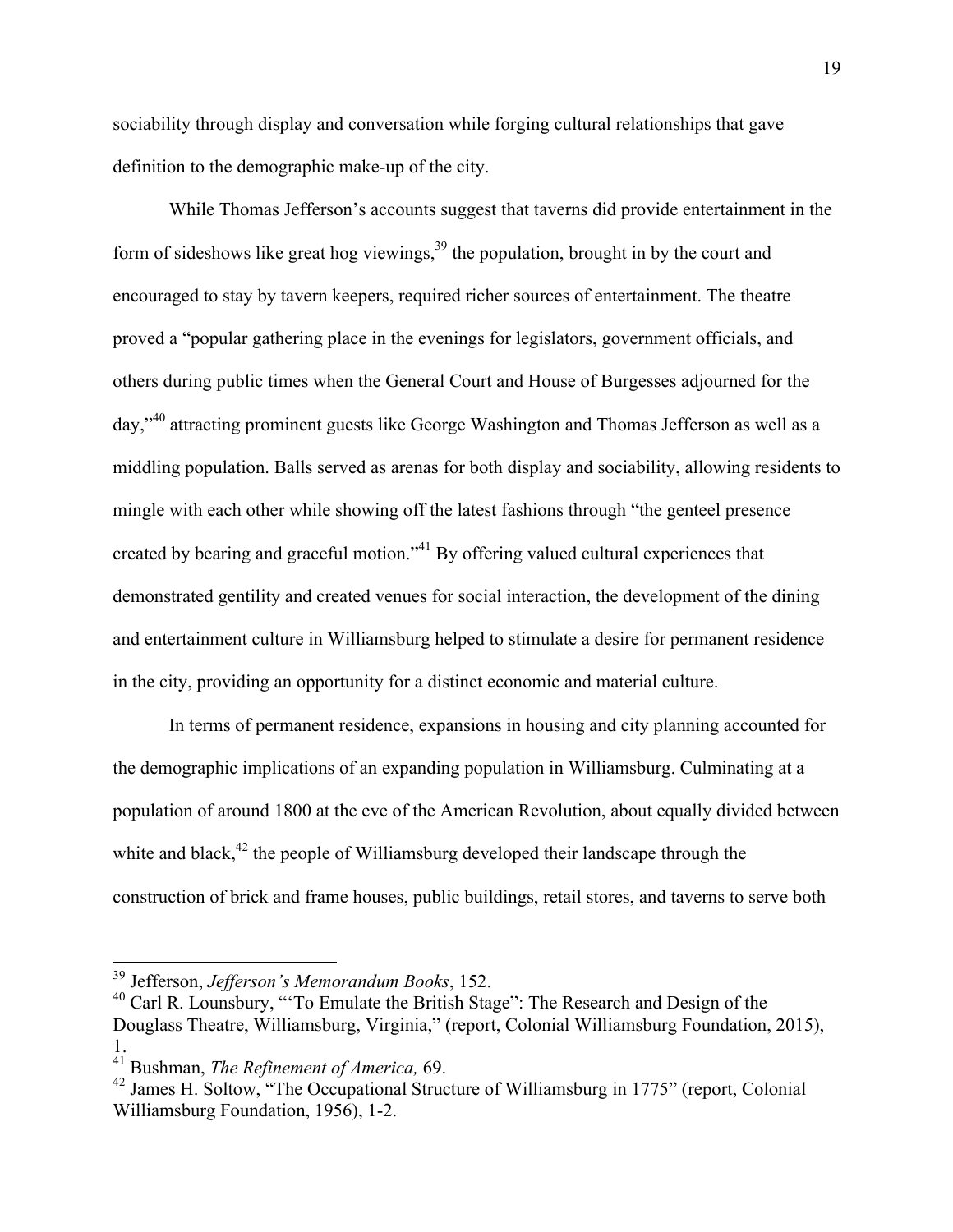residential and commercial needs. By investing in brick houses, which represented a large proportion of material wealth available as a result of the consumer revolution, the colonists sought to increase status and gentility.<sup>43</sup> Gentry houses, and middling houses supported by the availability and affordability of goods at mid-century, "represented a system of personal culture, as well as wealth and taste, giving the mansions the power to set apart some of population as refined, polite, and learned, leaving the rest to be vulgar, coarse, and ignorant."<sup>44</sup> Throughout the commercial centers of the American colonies, including Philadelphia, Charleston, and Williamsburg, colonial homes served as symbols of wealth, arenas of display for freshly affordable genteel goods in the consumer revolution.

## Material Culture in Early Williamsburg

Material goods like upholstery, furniture, kitchen utensils, and decorative objects "began to make their way into the lives of more and more people even as the very pace of household life was undergoing a transformation."<sup>45</sup> As the prosperity and economic and cultural influence of the city of Williamsburg grew throughout the first half the eighteenth century, encouraged by a more permanent population and its political symbolism as the seat of government, the desirability for a genteel lifestyle became more and more common among the middling classes. The quickest way to a genteel disposition was to participate in the genteel "world of goods," and retail stores offered a varied selection of material goods all in one place to purchase at the consumer's convenience. By creating more permanent locations for trade beyond established markets and peddlers, retail stores helped to catalyze the availability of goods. Retail store buildings were larger than the houses of the period, typically two-room, square structures with

 <sup>43</sup> Bushman, *The Refinement of America*, 15.

<sup>44</sup> Ibid., 25.

<sup>45</sup> Martin, "Buying Into the World of Goods," 37.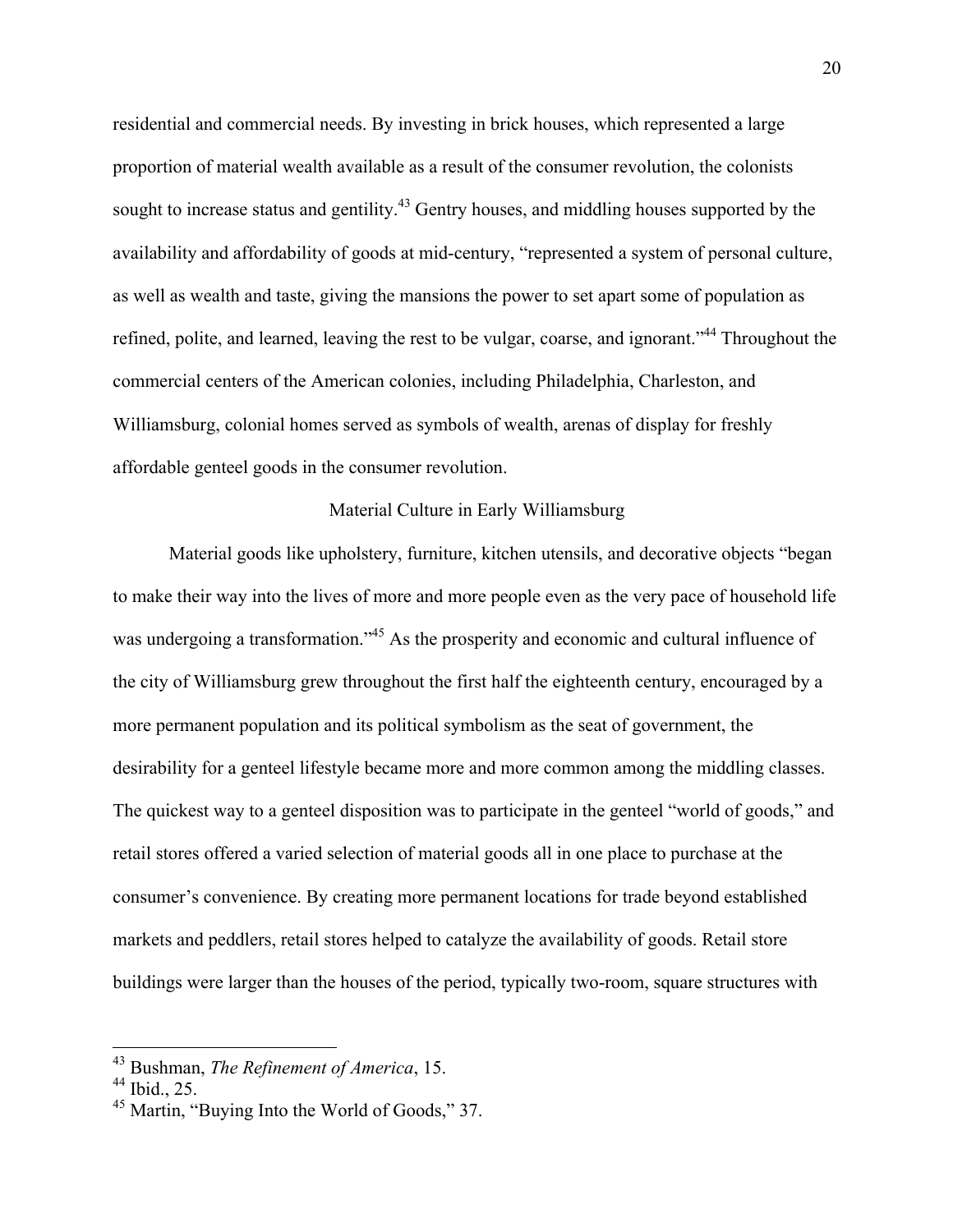divisions between the store itself and its office or counting room.<sup>46</sup> With shelves lining the walls, show cases and boxes to hold goods, and counters and tables where shopkeepers could entertain customers with tea and sweets,<sup>47</sup> retail stores demonstrated both genteel display and sociability.

In Williamsburg, popular retail stores like Tarpley's and Pitt's provided local residents with opportunities for gentility, selling fashionable imports from England including "handsome" painted Table-Cloths…painted Sugar and Coffee Canisters, Window Glass, Paints, Gardens Seeds, Saddlery..." and more.<sup>48</sup> Ann Smart Martin emphasizes that the relationship between merchant and consumer had a powerful impact on the economic and cultural importance of the store. In addition to the flattery involved in sales, "the merchant also passed on information about changes in behavior among the elite, and gave the customer a means to join in the new social custom by buying appropriate clothing," but the consumer still had "a huge range of choice and the ultimate power of the purse."<sup>49</sup> As consumers were able to gain desirable goods through the supply of local shopkeepers while maintaining their powers of demand, they held individual autonomy in the material economy.

While British imports represented a significant amount of retail goods in Williamsburg in the early 1770s, the products of local artisans who adapted English cultural precedents to Virginia society heavily influenced the city's distinct material culture. For eighteenth-century builders, this meant adapting seventeenth- and eighteenth-century English constructions to the Virginia climate, generating a less permanent framing system for the unpredictability of the tobacco economy. Such buildings could be easily destructed if the farmer needed to relocate and were cost-effective in the unreliable economy, which allowed for farmers to remain relatively

 <sup>46</sup> Martin, "Buying Into the World of Goods," 200.

 $47$  Ibid., 201.

<sup>48</sup> *Virginia Gazette*, 16 Dec. 1775 [Dixon & Hunter].

<sup>49</sup> Martin, "Buying Into the World of Goods," 213.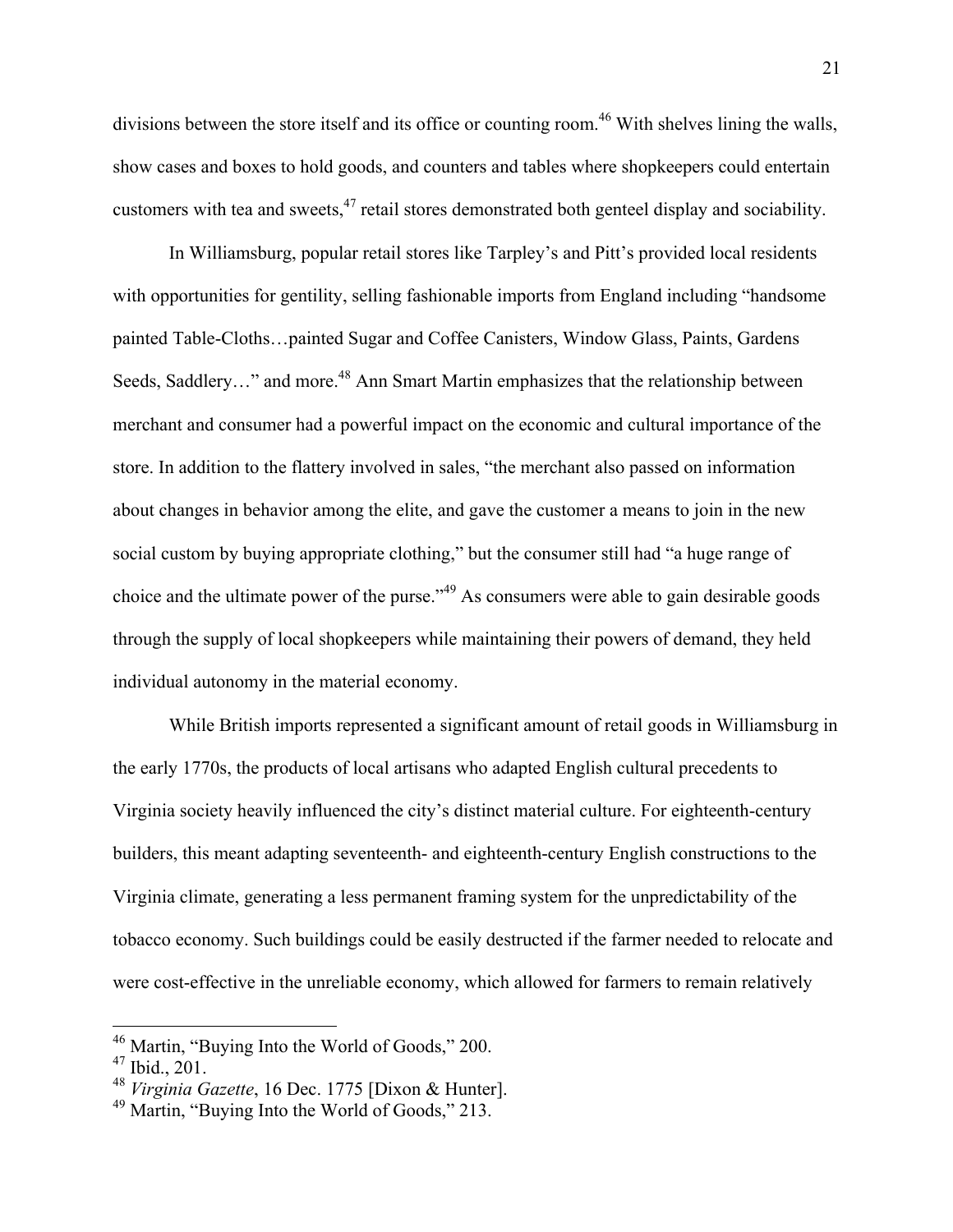mobile in case the year's crop was unsuccessful or the fields in the area became arid. For silversmiths and blacksmiths, adaptation meant crafting material goods like spoons, hinges, and jewelry in competition with British imports, and for milliners and mantuamakers, it meant turning imported textiles into locally produced clothing. Artisans accounted for the largest group of the approximately 150 to 200 "heads of household" in Williamsburg in 1775, with about half of all artisans working in construction, clothing, and transportation.<sup>50</sup> James H. Soltow argues that the significant proportion of Williamsburg heads of household "engaged in the retail and service trades was considerably larger than in most other urban communities in this period" due to the population draw during court times and "luxury goods and services which were not provided elsewhere in the province were available there.<sup>551</sup> Some artisans operated both retail stores and artisanal shops in the same space in order to participate in both aspects of Williamsburg's material culture; in 1775, three Williamsburg merchants served as both artisans and store owners, likely milliners or apothecaries, as those trades required specialization.<sup>52</sup> In addition to eight coachmakers and wheelwrights, two saddlers, seven silversmiths and jewelers, seven cabinetmakers, and three printers, six wigmakers, six milliners, six tailors, three shoemakers, one stocking manufacturer, one mantua-maker, and one stay-maker operated artisanal businesses in Williamsburg in that year.<sup>53</sup> Based on the number of artisans involved in the textile trades as listed above, Williamsburg's material culture focused greatly on the production of a particular type of genteel goods: those of or relating to fashion.

<sup>&</sup>lt;sup>50</sup> Soltow, "The Occupational Structure of Williamsburg in 1775," 2; Soltow, "The Role of the Williamsburg Economy, 1750-1775": 469.

<sup>&</sup>lt;sup>51</sup> Soltow, "The Occupational Structure of Williamsburg in 1775," 4.

 $52$  Ibid., 2-5.

 $53$  Ibid., 5.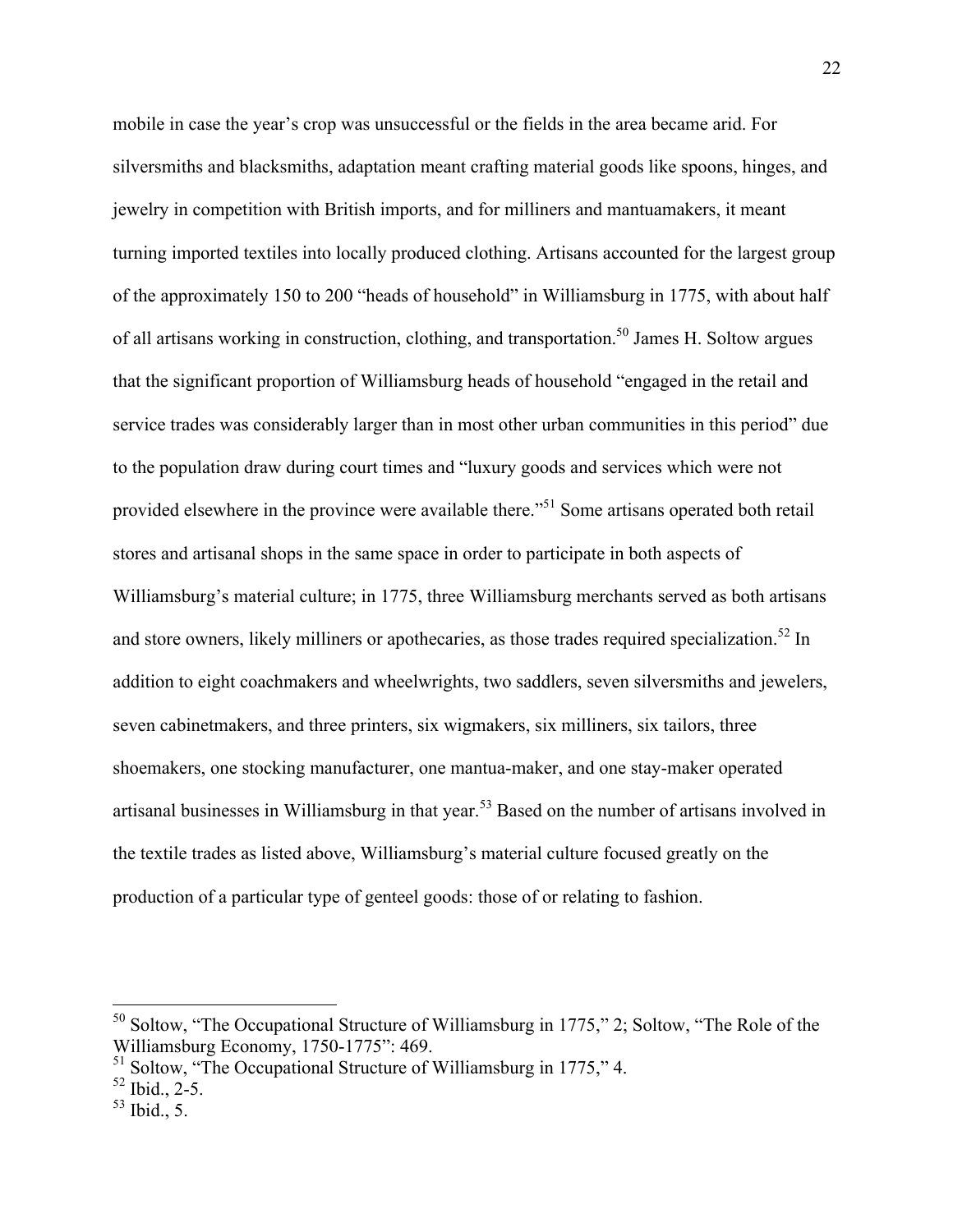# *The Textile Trades in Early Williamsburg: A Material Cultural Case Study*

History of the Textile Trades

The textile trades, focusing on the manufacture and distribution of textiles and their consumption in the form of finished goods in the world of fashion, were a vital part of the eighteenth-century colonial economy, gaining importance several centuries earlier at the height of trade expansion between Europe and the Far East. Textiles had been traded between Asia, the Middle East, Africa, and Europe primarily over land until the mid-fifteenth century, but the fragmentation of the Mongol Empire signaled the end of the vast Silk Road.<sup>54</sup> To circumvent this obstacle, Europeans sought sea routes that would connect Europe directly with the rest of the world, particularly India and China – two areas well-known for their high-quality silks and cottons. The Europeans found that textiles could be used as currency for other goods, including African slaves, due to economic demand and their material quality, thereby expanding the scope of the textile trade.<sup>55</sup> Through European trade with India and China, textiles "influenced the visual culture of the locations where they were marketed as well as produced," creating a common visual language of design through the interchange of motifs and patterns from all over the world.<sup>56</sup> The textile trades developed a system of economic value through fabric and clothing that created commonalities between Europe, Asia, Africa, and later, England and her American colonies.

In India, the transit trade, in which Indian Ocean goods like spices, aromatics, dyes, Indian silk, and cotton textiles were sent to the Mediterranean and paid for in gold and silver, provided a quantity of exchange for spices that linked Southeast Asia to Africa and the Arabic

 <sup>54</sup> Amelia Peck, ed., *Interwoven Globe: The Worldwide Textile Trade, 1500-1800* (New York: Metropolitan Museum of Art, 2013), 1.

<sup>55</sup> Ibid.

<sup>56</sup> Ibid.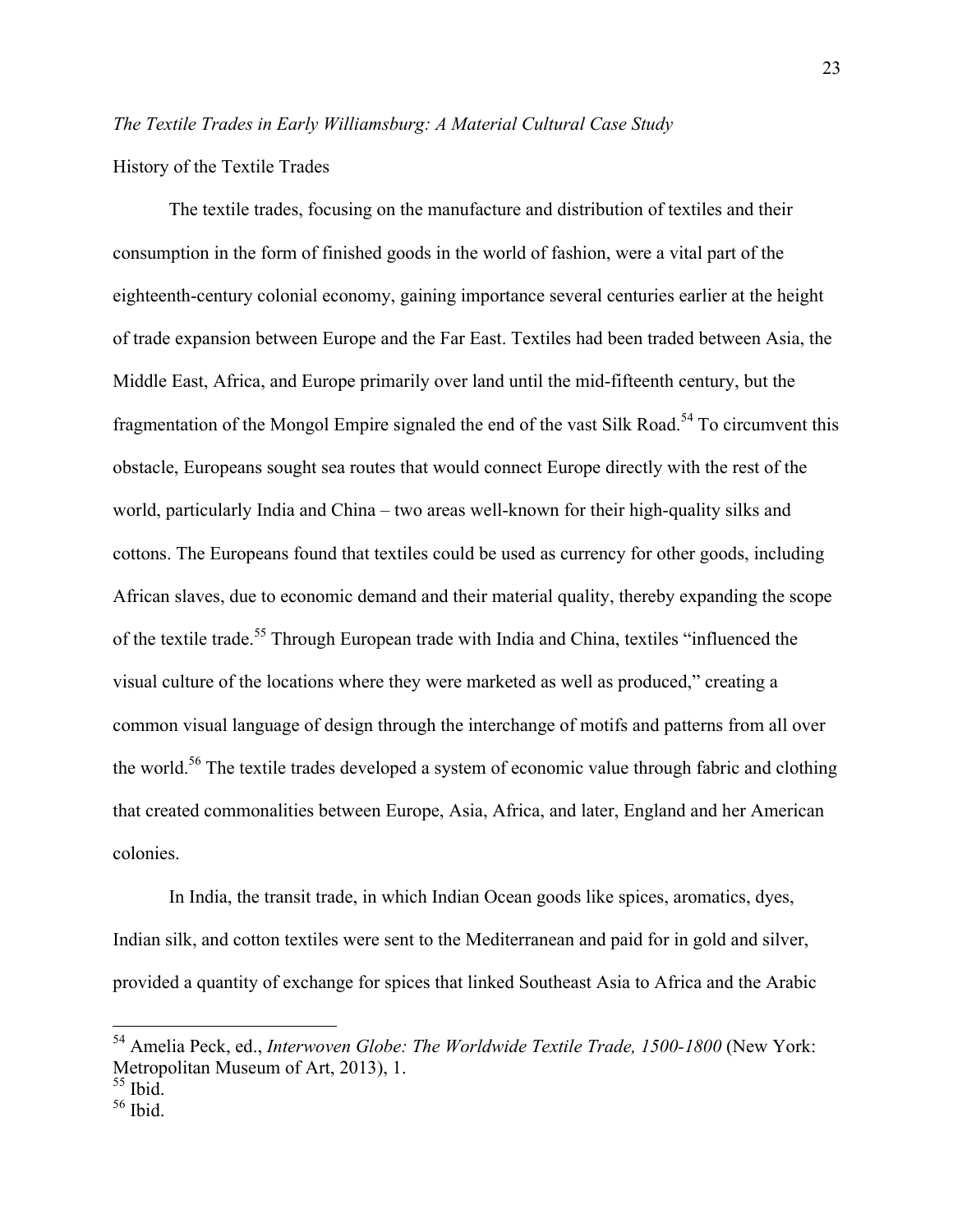world.<sup>57</sup> Resist-dyed blue cotton calicoes and Indian chintzes, named after the port at Calicut and the Hindi word "chit," meaning "spotted" or "speckled,"<sup>58</sup> introduced new methods of manufacture in dye processes. All colors were achieved through dye immersion baths rather than block printing, starting by sizing the cloth to prevent the mordants from bleeding, transferring the design to the cloth by pouncing charcoal dust through perforated paper patterns, and connecting those charcoal dots with painted lines of iron-rich mordant.<sup>59</sup> Indigo specialists then painted areas not intended to be dyed blue with a barrier material such as wax to prevent the dye from setting, later boiling the fabric to remove the wax; they painted alum and iron mordants within the outlined shapes to create shades of pink, red, and lavender within the fabric.<sup>60</sup> After spreading the cloth in the sun to bleach leftover, unmordanted dye, the specialists then added yellow dye mixed with mordant to the fabric before applying a final layer of glaze.<sup>61</sup> The care taken to produce Indian chintzes made them extremely valuable and placed them in high demand in European markets.

In China, another major textile-producing region, the Chinese found a way to foster trade through foreign relations with the Portuguese despite barriers to private maritime trade, focusing on raw materials and finished products, including cloth yardage sent to Portugal to be cut and assembled according to Western styles.<sup>62</sup> Through an interweaving of European and Chinese material, technical, and visual influences, Amelia Peck argues that "Chinese silks figured as feasible alternatives to European textiles in the creation of clothing, vestments, and hangings,"

 <sup>57</sup> Ibid., 13.

<sup>58</sup> Susan W. Greene, *Wearable Prints, 1760-1860: History, Materials, and Mechanics* (Kent, OH: Kent State University Press, 2014), 25.

 $^{59}$  Ibid., 31.<br> $^{60}$  Ibid.

 $61$  Ibid.

<sup>62</sup> Peck, ed., *Interwoven Globe*, 47-48.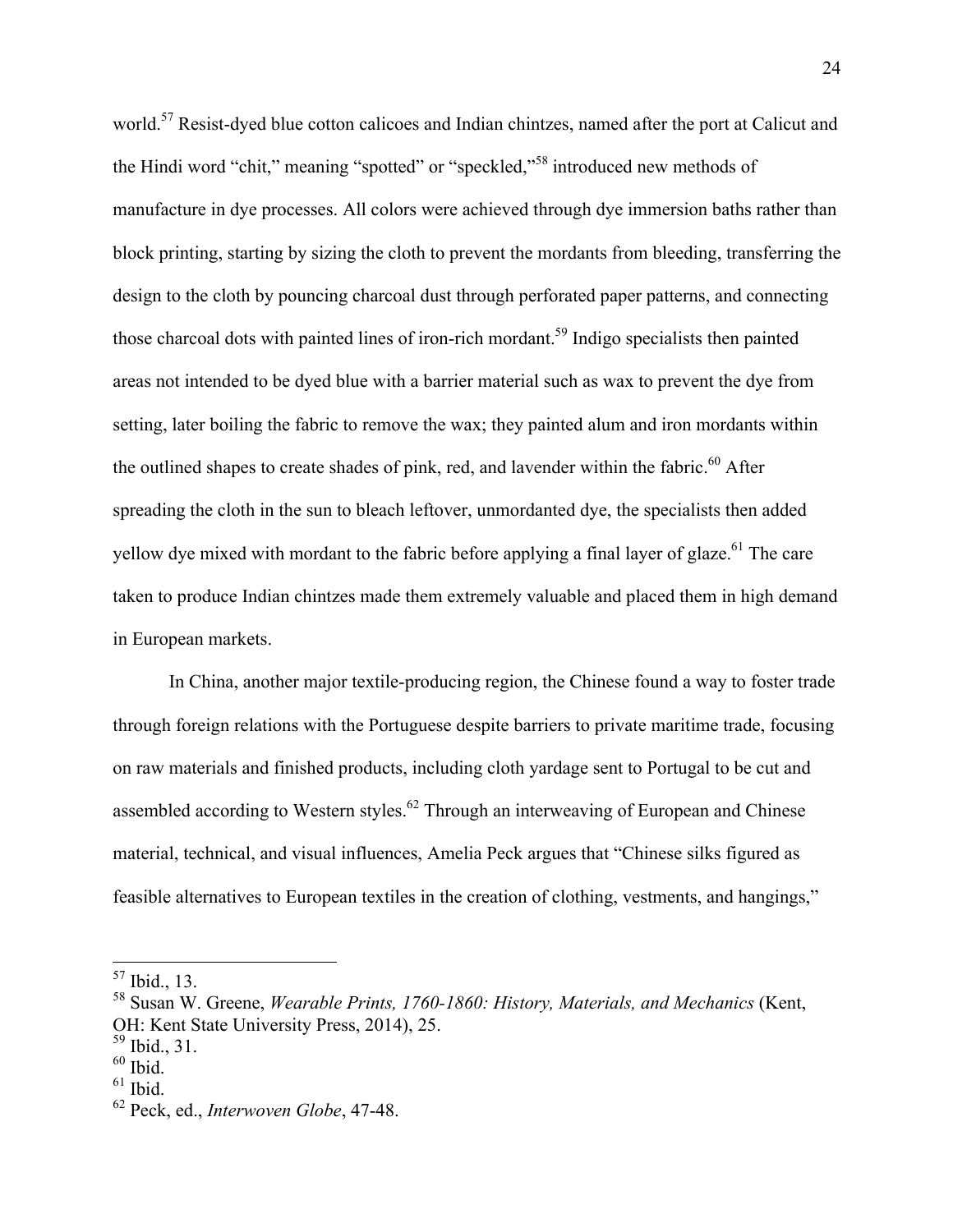especially popular Chinese damasks.<sup>63</sup> The desire for Chinese damasks and Indian chintzes, sometimes called "chinoserie," became domesticated as such textiles were "so completely incorporated into European textile design as to be unremarkable, while still retaining their fashionable charm."<sup>64</sup> National trading companies like the East India Company greatly expanded and increased the circulation of goods around the globe and brought greater consumption of Middle and Far Eastern goods to Europe,<sup>65</sup> with a large portion of the textile trade surrounding raw materials and supplies for the industry.

Through the mercantilist relationship between Great Britain and her colonies in the subsequent centuries, these textiles, and their economic and social importance through the language of fashion, were introduced to the American colonies and played a powerful role in the consumer revolution and the development of a distinct material culture in Williamsburg, Virginia.

Although British legislation heavily regulated the calico-printing industry in order to promote British-made linen or fustian and wool, those restrictions were lifted in 1774 and they affected colonial trade very little.<sup>66</sup> Textiles were one of the largest imports into the American colonies and an integral part of regional and urban economies because the colonists were "unable to transplant or reproduce centuries-old textile manufacturing and mercantile systems on new shores to supply their long-established textile needs and demands, so they imported everything from silk brocade to woolen broadcloth to fine muslins, including cheap goods like coarse linens and sacking."67 While the Navigation Acts limited colonial trade to trade with the mother country, the newfound wealth and social fluidity brought by the consumer revolution allowed

- $64$  Ibid., 83.
- $65$  Ibid., 84.
- <sup>66</sup> Ibid., 38-39.
- $67$  Ibid., 43.

 <sup>63</sup> Ibid., 48-49.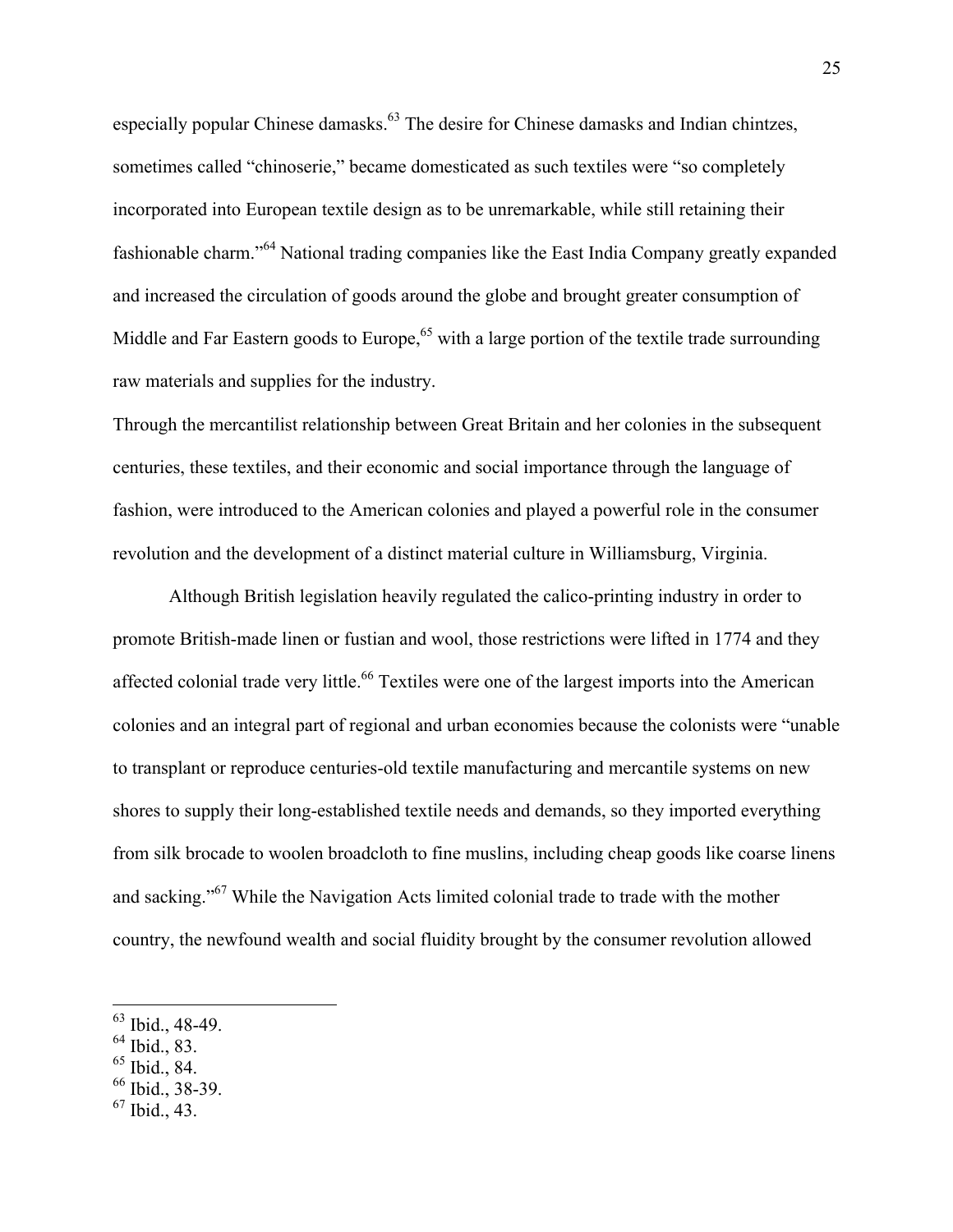more individuals of the middling and lower classes to invest in fashionable wardrobes.

According to Linda L. Sturtz, textiles made up more than half of British exports to the colonies, and "colonists spent about 9 percent of their per capita income on textile products imported from Great Britain and another 1 percent on related haberdashery items and accessories."<sup>68</sup> In Southside Virginia, fabrics and textile-related goods accounted for 40 percent of total sales in the 1750s and 65 percent of those sales in the 1760s.<sup>69</sup> In terms of material and economic culture, textiles "functioned as the primary category of object that engendered widespread ideas of what was desirable and fashionable in dress and household decoration,"<sup>70</sup> for they served as status symbols while stimulating markets and production. Fashion represented not only a system of valued wealth and social standards, but the relationship between imported goods and their manufactured role in the colonial economy, particularly because imported textiles were assembled into fashionable goods like gowns, petticoats, waistcoats, and breeches in the colonies themselves. Considering their vital economic role in the colonies' economy as a whole, and by extension, the Williamsburg community, the sale and production of finished textiles provides an important case study of the political and social importance of the city's material culture.

In Williamsburg, the many men and women who worked in the textile trades contributed heavily to local material culture by adapting fashionable British textiles and British styles to the local environment, balancing the mercantilist economic relationship between Britain and her colonies and the local relationship between merchant-artisan and consumer. By taking the roots of British fashion in imported textiles from around the world and reformulating them into fashionable suits and gowns for Williamsburg's residents, the town's milliners, tailors, and

 <sup>68</sup> Linda L. Sturtz, "'Madam & Co.': Gender, Family, and Trade Enterprises," in *Within Her Power: Propertied Women in Colonial Virginia* (Abingdon, UK: Routledge, 2002), 164-165. <sup>69</sup> Ibid., 165.

<sup>70</sup> Peck, ed., *Interwoven Globe*, 1.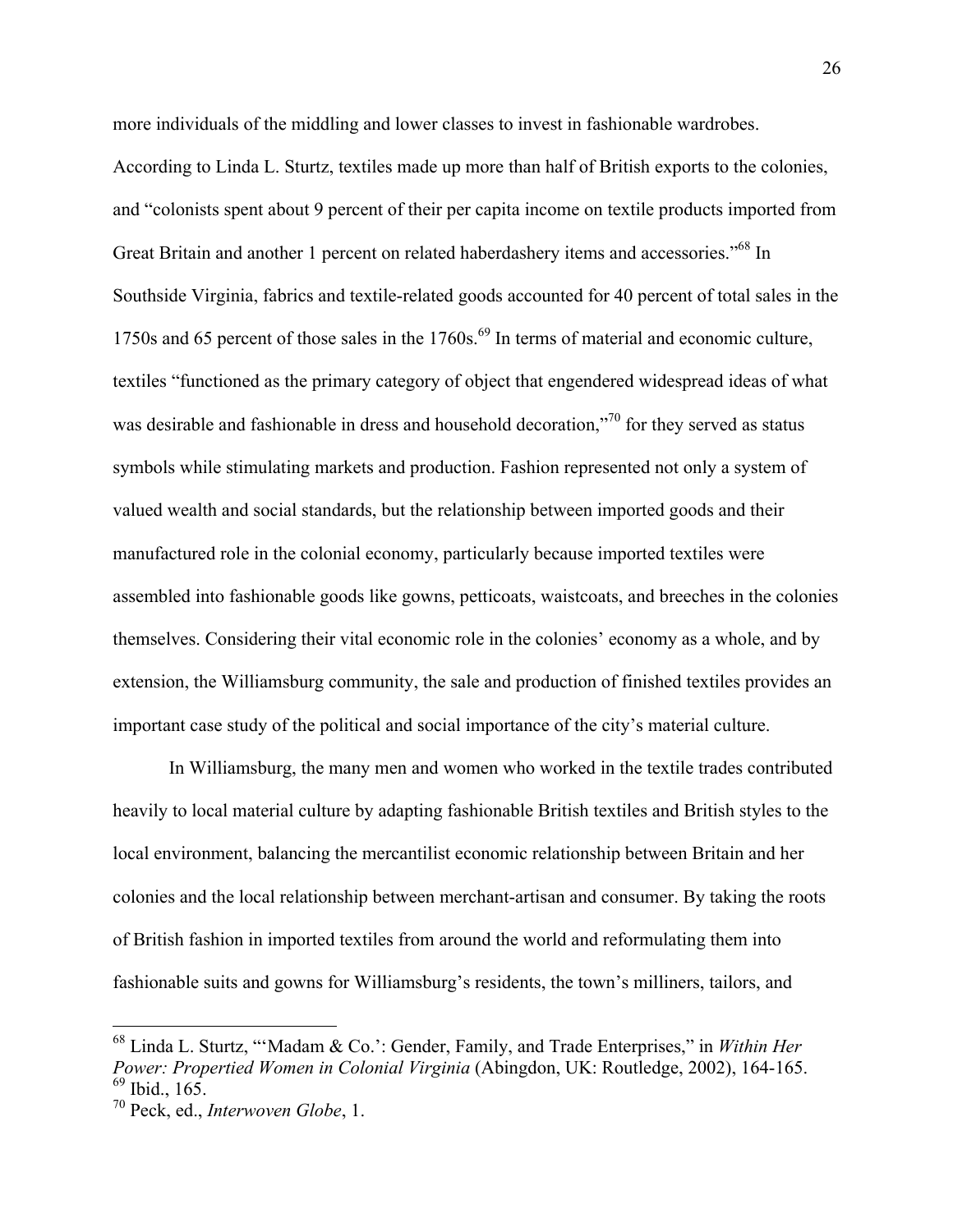mantua-makers helped to define a distinct material culture for the economically and politically influential city in the period leading up to the American Revolution.

Milliners and Mantua-makers in Early Williamsburg

In Williamsburg, artisans and merchants like milliners, tailors, and mantuamakers oversaw the fashion and textile trades. Turning imported wools, linens, silks, cottons, and various blends thereof into finished products, they encouraged local consumers to participate in the economy in terms of a socially acceptable language of fashionable goods. Influenced by political, social, and cultural changes in eighteenth-century America, fashion presented a clear visual representation of local material culture. While the fashion industry did emphasize ties between the American colonies and the rest of the world through transatlantic commerce, local artisans held power in the trades through their expertise, experience, and ability to influence consumer preference, even in the height of the consumer revolution. Furthermore, as the textile trades of millinery and mantua-making were dominated almost entirely by women, they emphasize the significant role that women played in defining material culture in Williamsburg through the overwhelming number of consumer goods found in fashion.

While tailors produced fitted clothing for men, namely coats, waistcoats, and breeches, through patterning and measurement, mantua-makers constructed fitted clothing for women, specifically gowns and jackets, through a technique known as "cutting to the body." Mantuamakers would wrap, pin, baste, and cut a woman's chosen fabric to her body while she wore her stays, the eighteenth-century female support garment, essentially shaping the gown to the body. Milliners helped to complete the wardrobe by producing millinery, or the ornaments to the wardrobe, in order to create variety and distinction in fashion, for "a clever lady could turn a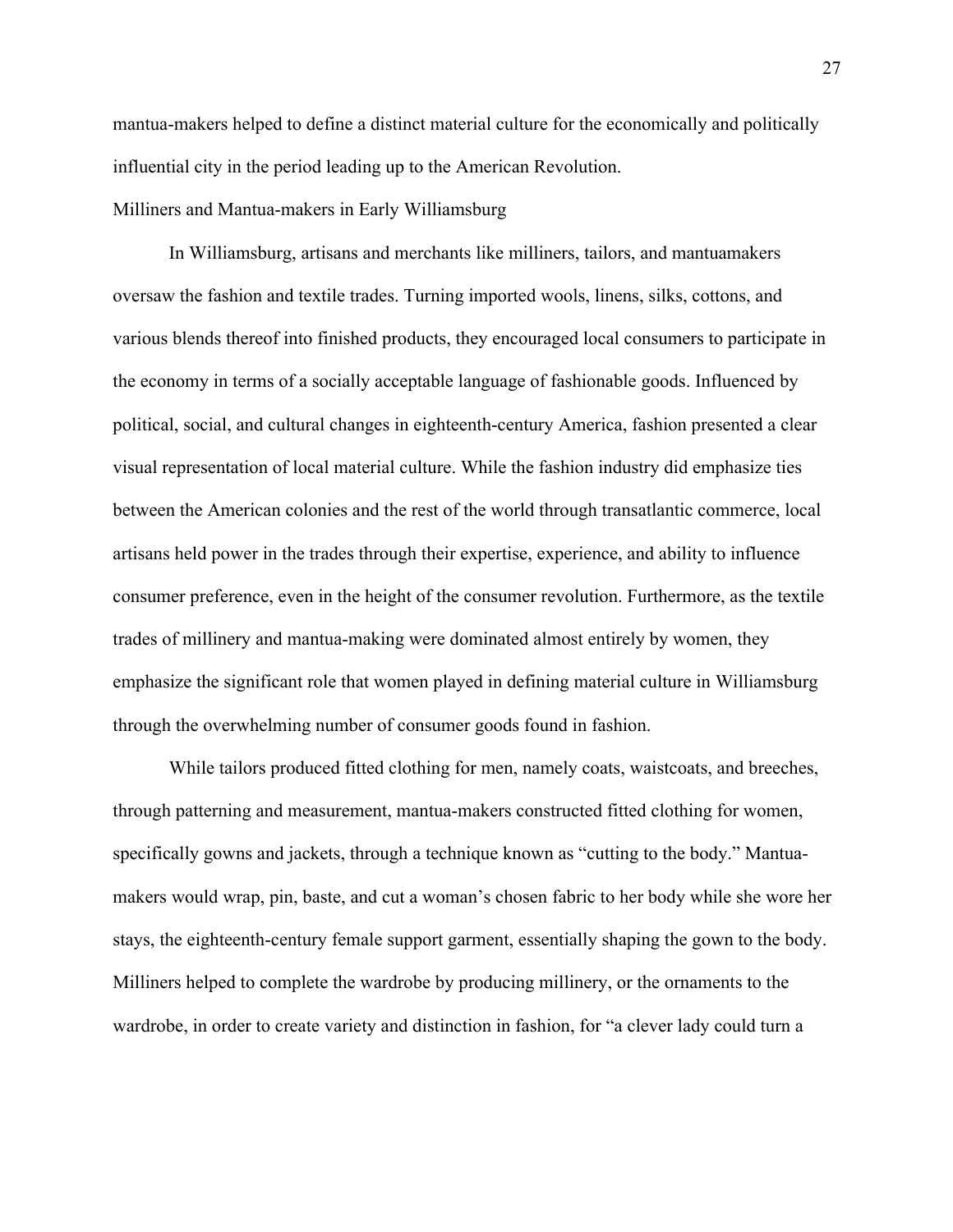small wardrobe into a varied one by the judicious use of aprons, kerchiefs, caps and petticoats."<sup>71</sup> Often made with fine white linens or cotton muslins, millinery was intended to add a sense of gentility to both the male and female wardrobes through a vast number of additions to the gown and suit, including shirts, shifts, petticoats, stocks, cravats, aprons, caps, kerchiefs, and neck, sleeve, and skirt ruffles. Millinery and mantua-making were natural choices for women who earned their living, as sewing was "an important part of every girl's education."<sup>72</sup> In order to learn these trades, young girls around the ages of 11 and 12 would be apprenticed to a local milliner or mantua-maker and taught geography, geometry, and to "read, write and 'cypher' in order to order goods and keep accounts, as well as to have good sewing skills and a talent for design,"<sup>73</sup> sometimes learning both trades at once in order to offer more complete services to customers.

While some merchants sold imported millinery as untrained sellers, other milliners and mantuamakers operated or shared storefronts with which to display and sell their goods to the public. As it took approximately 100 pounds to open a shop, women tended to start as apprentices or journeywomen first, but millinery shops offered a unified location for the sale of fashionable goods; "a millinery shop could vary from the front room of a lady's house where she did some sewing and had a few goods for sale, to a large elegant establishment of two or more floors with many articles for sale, and a number of needleworkers."<sup>74</sup> A combination of merchants, merchant-milliners, milliners, and mantua-makers provided fashionable goods to the citizens of Williamsburg in the height of the consumer revolution before the outbreak of the

 <sup>71</sup> Eleanor Kelley Cabell, "Women Merchants and Milliners in Eighteenth Century Williamsburg" (report, Colonial Williamsburg Foudation, 1988), 2.

 $72$  Ibid., 4.

 $73$  Ibid.

 $74$  Ibid., 6.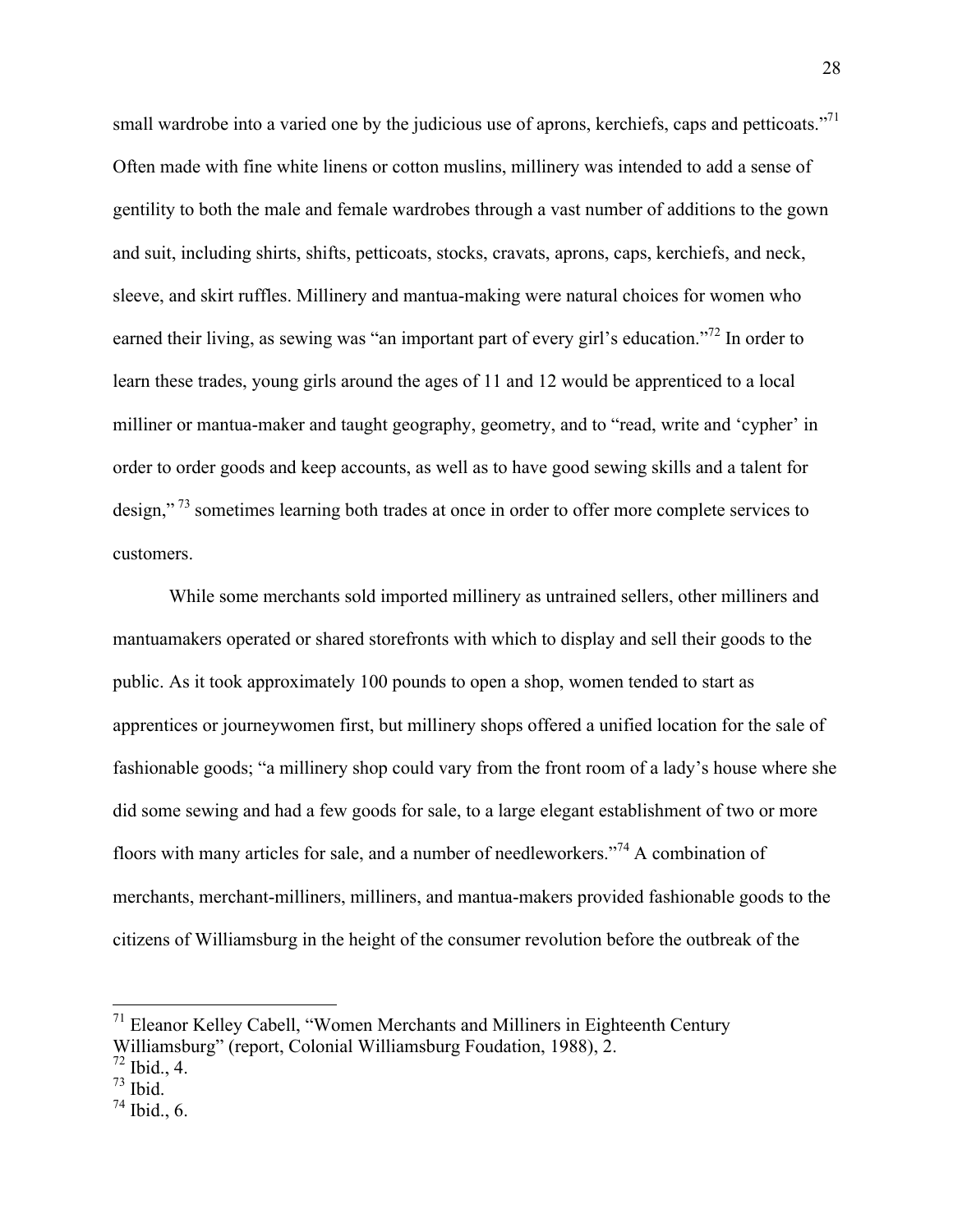Revolution. Their efforts to shape consumer preference and behavior through the adaptation of English styles and refinement of global textiles in the construction process highlight the formation of a distinct material culture in the city, influenced heavily by the tradesmen and women of the middling classes and the economic and political influence of the capital as established by the early 1770s.

The earliest known milliners in Williamsburg are actually suspected to have been merchants who sold various millinery goods, particularly Alice Ives, whose probate inventory at her death in 1722 listed a wide variety of fabrics, thread, buttons, ruffles, handkerchiefs, mittens, gloves, caps, and petticoats common in a storefront.<sup>75</sup> Sarah Packe Green's business followed a similar pattern, with accounts running from 1731 to 1752. Advertising "Bombazeens, Crapes, and Sorts of Mourning, for Ladies; also Hatbands, and Gloves, for Gentlemen," on March 1, 1738, Green's offerings foreshadow the wide variety of goods available during the consumer revolution.76 The first known milliner who sold her own work in Williamsburg, Frances Webb, incorporated her talents at mounting fans into her business, in which she partnered with her husband.<sup>77</sup> In June of 1745, she advertised a variety of millinery goods, including those "Just" imported in the Ship Restoration, Capt. John Wilcox, from London," including fine textiles like "Holland Calicoes, Chintz's printed Linnens" alongside finished "Velvet Caps and Hoods, Women's Gloves, [and] Silk Shoes," all sold from her house.<sup>78</sup> By 1752, Webb's available goods grew to include "a choice Assortment of Silks, consisting of India Damasks, Grogroons, China Taffety…white and printed Calicoes, Muslins…Velvet and Silk laced Bonnets, Hair Hats,

 <sup>75</sup> Ibid., 18-27.

<sup>76</sup> *Virginia Gazette*, 1 Mar. 1738 [Parks].

<sup>77</sup> Cabell, "Women Merchants and Milliners in Eighteenth Century Williamsburg," 42.

<sup>78</sup> *Virginia Gazette*, 20 June 1745 [Parks].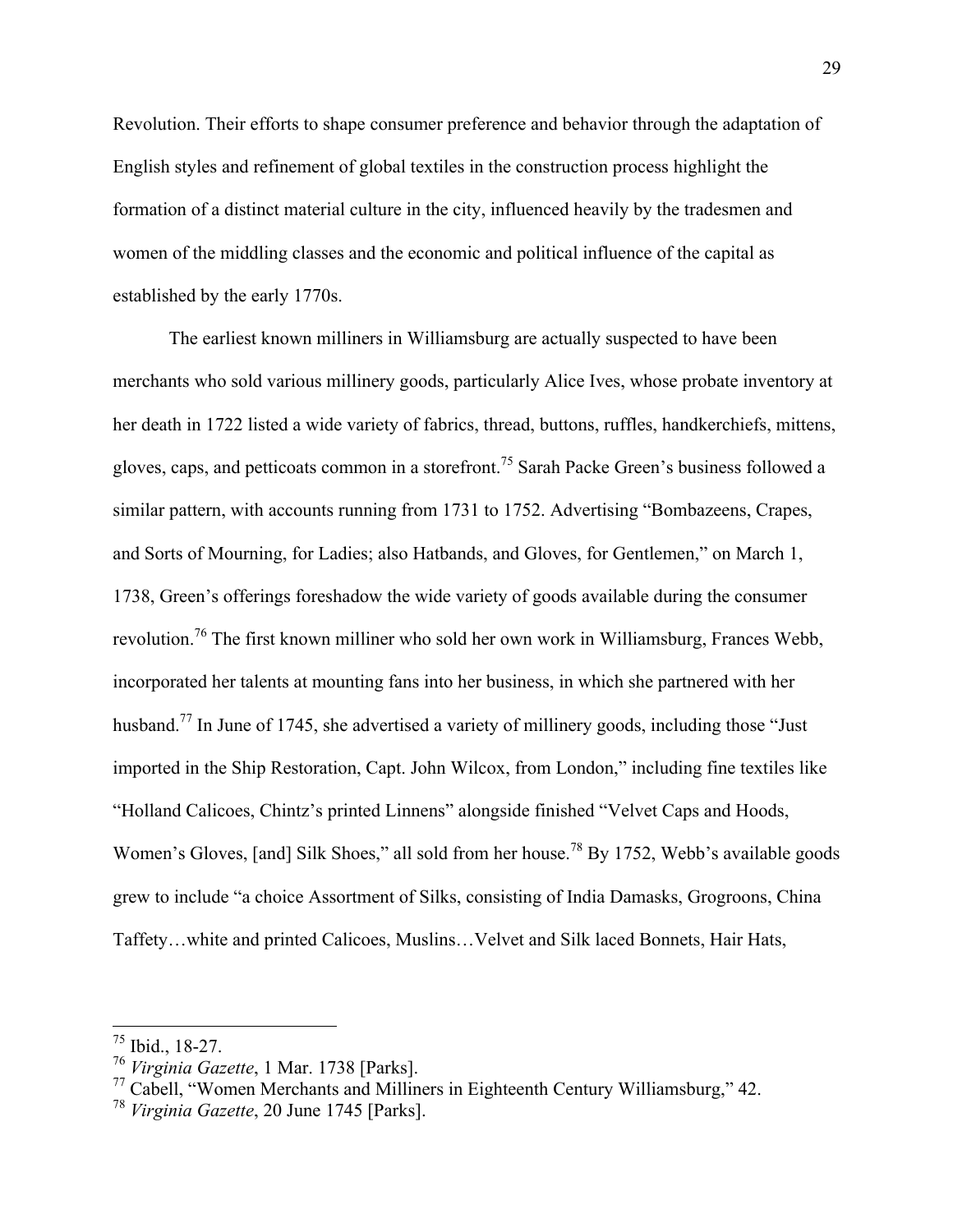Womens Calimanco" and other goods "of the best Kind,"<sup>79</sup> following the pattern of increased variety and availability of genteel goods in the consumer revolution of the 1750s.

The most active, successful, and influential milliners in early Williamsburg, however, were competitors Catherine Rathell, Jane Hunter Charlton, and Margaret Hunter. Catherine Rathell, a widow who came to Virginia from London, traveled with her business across the colony, but she stayed in Williamsburg between April and October for court, when the city was at its greatest economic and political influence.<sup>80</sup> In 1769, her shop was located near the Capitol building, the center of activity in Williamsburg, and after voyages to Annapolis and back to England, she returned to the city in 1771 and reopened her shop opposite the Raleigh Tavern, a location with cultural significance.<sup>81</sup> Rathell sought to outfit her customers from head to toe, employing mantua-maker Margaret Brodie in her shop between 1771 and 1775, who advertised "in the newest Taste, Sacks and Coats, Gowns and Petticoats..."<sup>82</sup> As a businesswoman, Rathell was particular in ensuring the quality and quantity of the goods that she imported from England, "a genteel Assortment of Mercery, Millinery, Jewellery, &c." including "White Satins and Lustrings, with Trimmings suitable, Satin Cloaks and Bonnets wove in Imitation of Lace, plain and trimmed Silk Cloaks and Hats, the greatest Variety of Caps, Egrets, Plumes, and Filets…" in her generous stock.<sup>83</sup>

Rathell ordered these goods through John Norton & Son, a trade firm operating on transatlantic contact through which local merchants could purchase English goods indirectly via their Virginia agent based in Yorktown through private bills of exchange. In November of 1771,

 <sup>79</sup> *Virginia Gazette*, 10 July 1752 [Hunter].

<sup>80</sup> Eleanor Kelley Cabell, "Women Merchants and Milliners in Eighteenth Century Williamsburg" (report, Colonial Williamsburg Foudation, 1988), 50.

 $81$  Ibid., 56.

<sup>82</sup> *Virginia Gazette*, 24 Oct. 1771 [Purdie & Dixon].

<sup>83</sup> *Virginia Gazette*, 10 Oct. 1771 [Purdie & Dixon].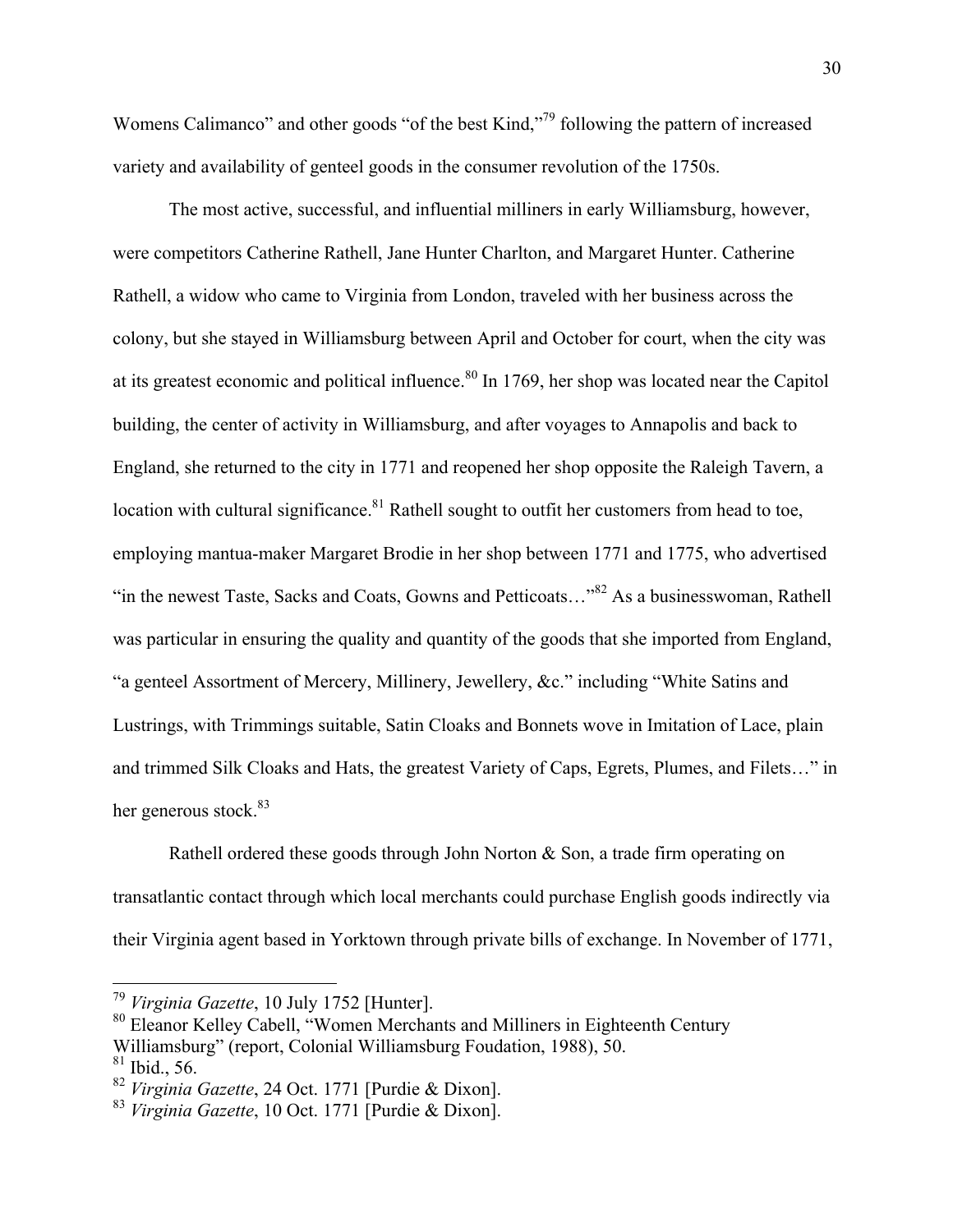Rathell requested John Norton & Son to supply her with goods if she remained punctual with her payments, requesting that Norton be "so Obliging as to Send & Hurry them, as Our Assembly meets in March," anticipating the business that would accompany the upcoming court session.<sup>84</sup> Ordering a broad range of goods, from "18 pair of Plaited Carved Shoe Buckles from 30/ to 50/ a pair" to "36 yards of White flannell, the thickest & Best that Can be got for 13 or 14d p yd... very White as its for Gentlemens Jackets,"<sup>85</sup> Catherine Rathell used her trade contacts to address consumer behavior in Williamsburg at the height of the consumer revolution. Being so bold as to address Norton in London directly and not through his son in Yorktown, Rathell expected her orders to be fulfilled in a timely fashion and to her satisfaction, expressing distress over the quality of goods when necessary; in early January of 1772, "a great Disappointment" over "fifty Pounds worth of Shoes," which threatened the profit margins of her business in Williamsburg, drove Rathell to complain directly to Mr. Norton.<sup>86</sup> Her diligence to her customers as a shrewd businesswoman extended to her cash-only policy, which she argued allowed her to sell her millinery goods at more reasonable prices with an exchange rate at the benefit of the consumer, a strikingly different business tone from those of fellow tradesmen and tradeswomen who relied heavily on credit, but one supported by her quality and quantity of merchandise.<sup>87</sup> Rathell died tragically in a shipwreck in  $1775$ ,  $88$  and therefore, her influence in Williamsburg died with her, despite her numerous advertisements and continued accounts in England.

 <sup>84</sup> Frances Norton Mason, ed., *John Norton and Sons: Merchants of London and Virginia*  (Exeter, UK: David & Charles, 1968), 205-206.

 $85$  Ibid., 211-212.

 $86$  Ibid., 214-215.

<sup>87</sup> Linda L. Sturtz, "'Madam & Co.': Gender, Family, and Trade Enterprises," in *Within Her Power: Propertied Women in Colonial Virginia* (Abingdon, UK: Routledge, 2002), 172-173. <sup>88</sup> Eleanor Kelley Cabell, "Women Merchants and Milliners in Eighteenth Century

Williamsburg" (report, Colonial Williamsburg Foudation, 1988), 63.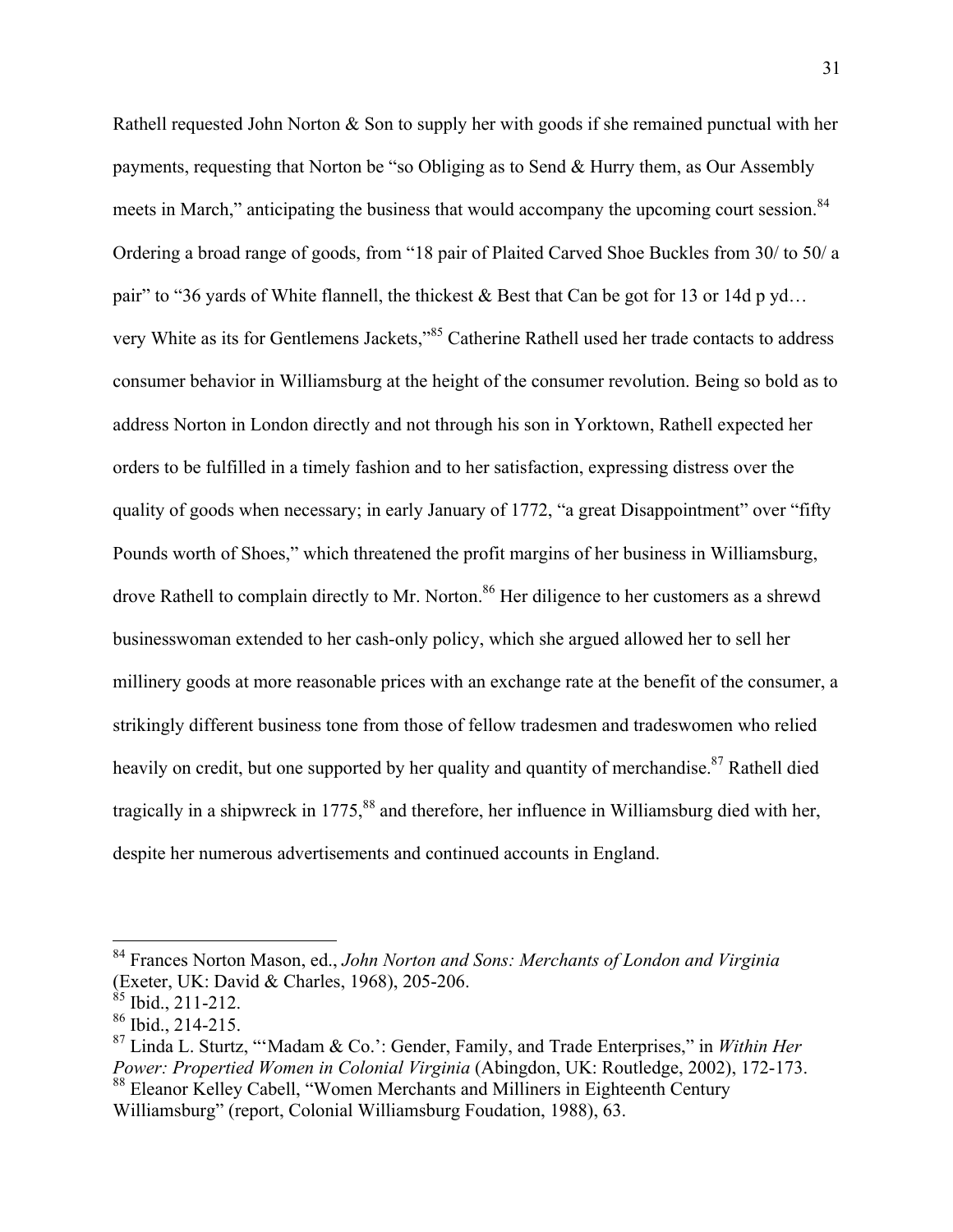Rathell's greatest competition in the capital rested with sisters Margaret and Jane Hunter, who came to the city subsequently in 1766 and 1767 from London.<sup>89</sup> Both were trained milliners and operated a shop together on Lot 52 near the Raleigh Tavern, which was later purchased by Margaret when Jane left the business after her marriage to Edward Charlton, local barber and wigmaker, in 1771.<sup>90</sup> As the Charltons purchased the house next to Wetherburn's, across from the old shop, in April of 1772, where Jane began to work as a chamber milliner,  $91$  both the sisters and Catherine Rathell operated their businesses in close proximity, vying for the same customers. Jane and Margaret, in particular, boasted similar advertisements in the *Virginia Gazette* between 1771 and 1774, "listing imported goods, including materials, trimmings, accessories, jewelry and other small articles, and occasionally reminding their customers that they still made hats, cloaks and other millinery, as well as mounting fans."<sup>92</sup> In fact, the two often advertised on the same day, as shown on October 24, 1771, where both Jane and Margaret boast new imported goods from the *Nancy*, an English trade ship headed for the colonies. Between Margaret Hunter's "fresh Assortment of Millinery,"93 and Jane Charlton's "great Variety of necklaces, Earrings, Sprigs, Lockets, Buckles, and Combs…,"<sup>94</sup> the Williamsburg consumer met with a wide range of luxury items to suit their cultural and social appetites. Although a break in advertisements between 1775 and 1778 suggests that Jane Charlton's trip to England with her husband affected her business in Williamsburg,<sup>95</sup> Margaret Hunter's influence in the textile trades in early Williamsburg carried into the revolutionary period and beyond. By

 <sup>89</sup> Ibid., 95.

<sup>90</sup> Ibid., 96.

<sup>91</sup> Ibid., 98.

 $92$  Ibid., 100.

<sup>93</sup> *Virginia Gazette*, 24 Oct. 1771 [Purdie & Dixon].

 $94$  Ibid.

<sup>&</sup>lt;sup>95</sup> Cabell, "Women Merchants and Milliners in Eighteenth Century Williamsburg," 101-103.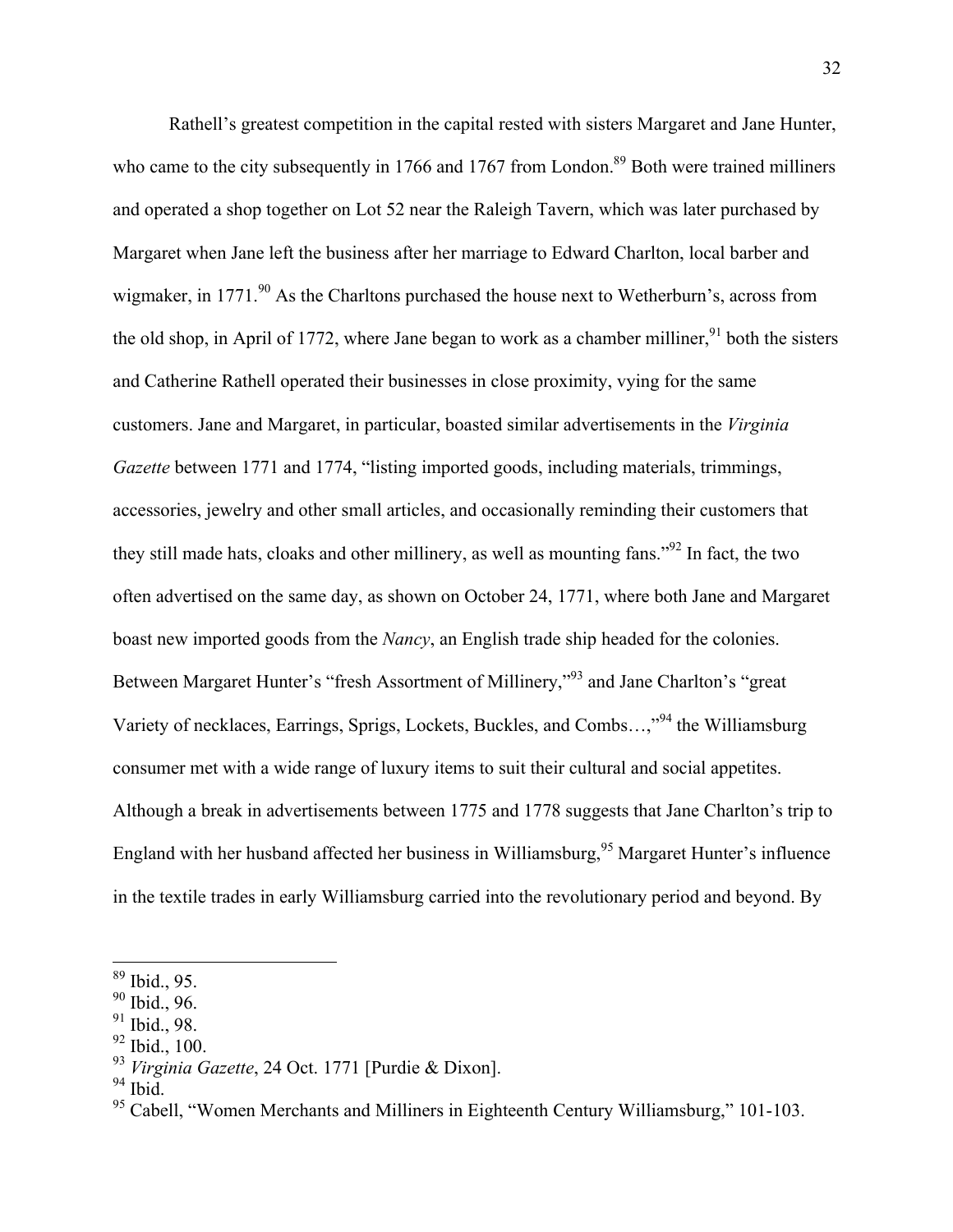supplying local residents with desired British imports and producing cloaks, bonnets, and other millinery goods of her own with her learned skills in the trade, Hunter influenced both consumer and material culture in the city of Williamsburg. A merchant and a tradeswoman, Hunter understood the social importance of fashion and its cultural meaning, as well as the stronger relationship between consumer and goods shaped by the consumer revolution.

## Conclusion

In this chapter, the case study of the textile trades in pre-revolutionary Williamsburg, highlighted by descriptions of the businesses of milliners Catherine Rathell, Jane Hunter Charlton, and Margaret Hunter, emphasizes the significance of material culture in the economic and political world of Virginia's capital. As the textile trades played a prominent role in both local and colonial trade with Great Britain, representing a large proportion of imports and artisanal trade occupations, they provide valuable insight into the effects of the consumer revolution in Williamsburg, especially in the early 1770s. Williamsburg's material culture in its boom period consisted of a combination of the goods associated with its dining and entertainment culture, its architecture, and its fashions. From this perspective, Williamsburg remained in competition with southern cities like Charleston, but also with major colonial cities like Philadelphia and Boston, for its material culture sought to sustain the needs of an economically and politically influential colonial capital.

The Williamsburg economy provided the necessary fashionable goods, like silverware, furniture, gowns, and petticoats, to middling sorts in manners both desirable and affordable in the wake of expanding global trade and in light of the essential mercantilist relationship between Britain and her colonies. Many such goods were manufactured or finished by local tradesmen and tradeswomen and purchased by women, slaves, and the lower classes in addition to the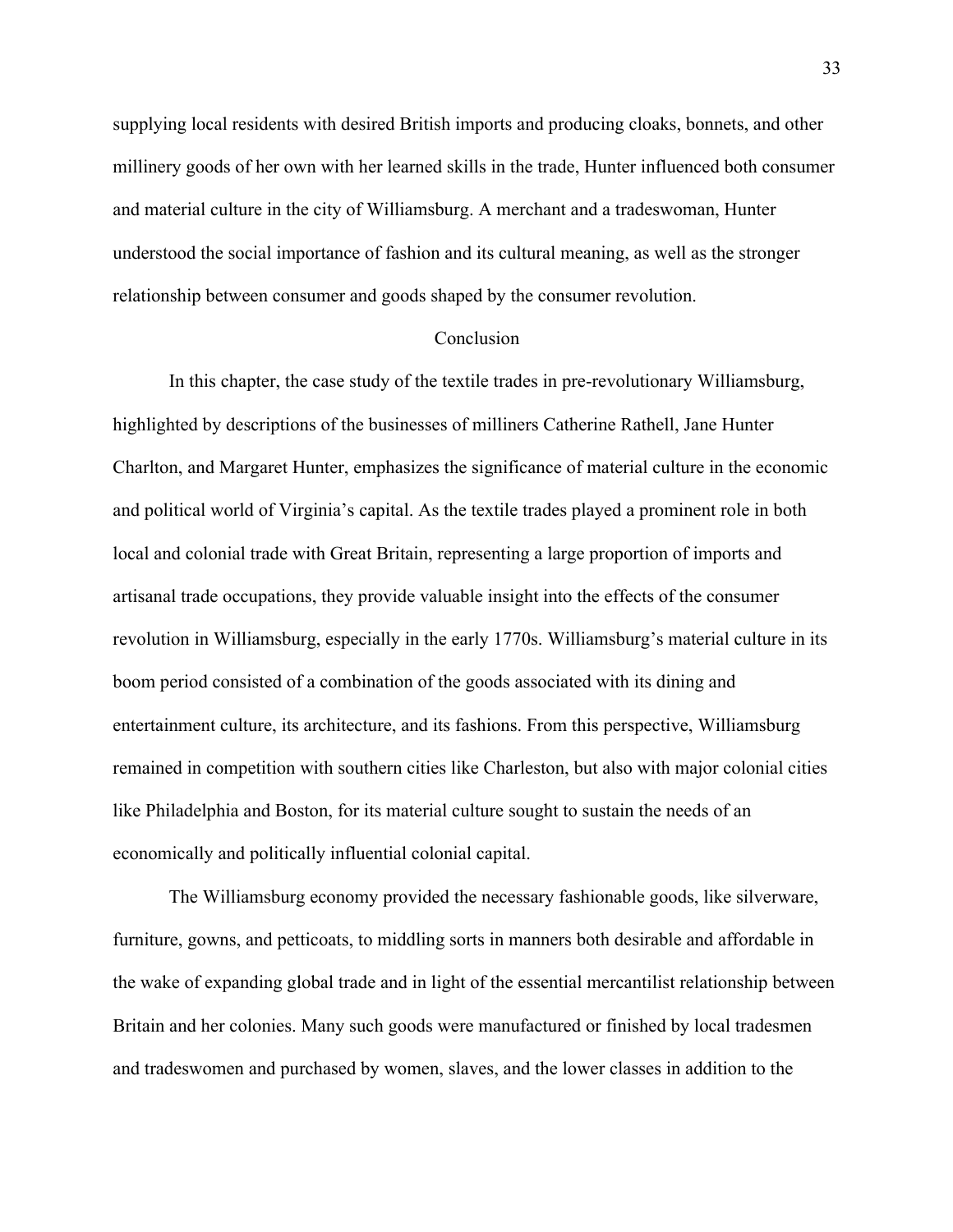middling classes and the gentry, giving a measure of economic and social autonomy to disenfranchised and oppressed groups, even employing them. This power of local producers and consumers to shape the economy and its goods helped to solidify a distinct and unique material culture in Williamsburg, adapted from British precedents. While sometimes different from its northern counterparts in style, such as in the case of the Virginia suit or Chesapeake building construction, its importance to colonial culture remained intact. In the American Revolution, this material culture would again adapt to its environment, reflecting a wartime economy and its social and political implications.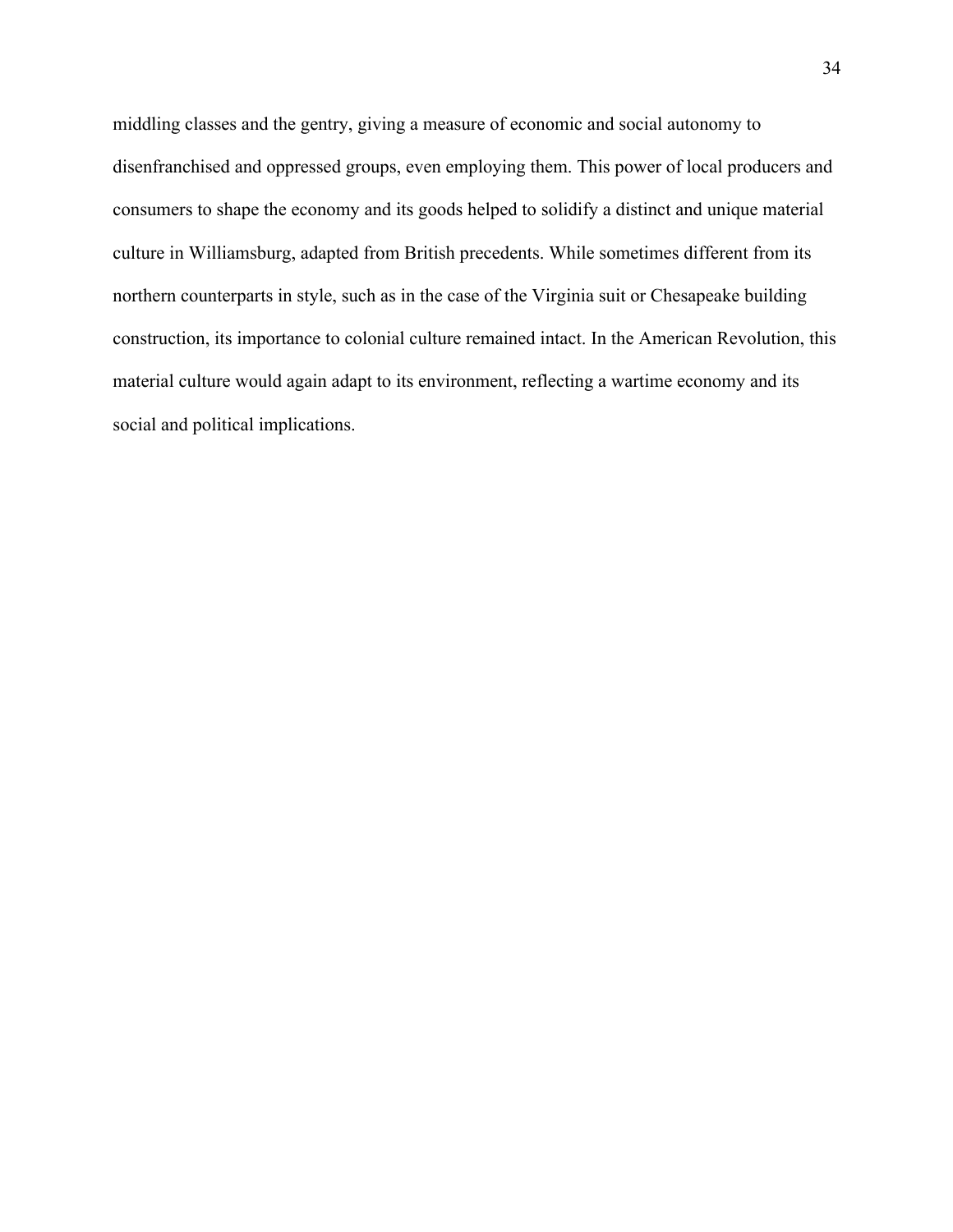#### **Revolutionary Williamsburg, 1774-1781**

Changes in the Political and Economic Environment in the British Colonies

As the American Revolution approached, the material culture that Williamsburg residents had developed in the previous quarter of the eighteenth century experienced a shock to its system. The changing culture of political unrest in the early 1770s forced the consumer marketplace to adapt to a wartime economy as the conflict unfolded throughout the American colonies. Despite the backlash in the form of protests that came as a result of the Sugar, Stamp, and Townshend Acts in the 1760s, Parliament continued to enact legislation to create enough revenue to offset the costs of the Seven Years' War, particularly with the Tea Act of 1773. The Tea Act fed directly off of the culture of gentility formed during the consumer revolution, for it levied a tax on a material good that held a great weight in terms of social rank. Lower import duties and larger ships designed to carry consumer goods made tea and teaware more widely available and created a language of wealth and sociability through the desirable acts of tea drinking and setting the tea table.<sup>96</sup> By attacking this system of social and cultural display, the Tea Act emphasized the disparity between the gentility to which the colonists had been exposed during the consumer revolution and the British attempts to limit their access to it. The colonists were forced to reconcile "the demands of a new consumer marketplace that inundated the homes of free men and women with alluring imported manufactures" with Parliamentary acts "that threatened to destroy a delicate commercial system that made it possible for Americans to pay for these goods."<sup>97</sup> If the colonists did not protest these economic changes, they "could surrender" their dreams of the good life, in other words, their just expectations of sharing the splendid

<sup>&</sup>lt;sup>96</sup> Mark Howell, ed., "Buying Respectability: The Consumer Revolution in Virginia" (resource manual, Colonial Williamsburg Foundation, 2000), H-1.

<sup>97</sup> Breen, *The Marketplace of Revolution*, 17.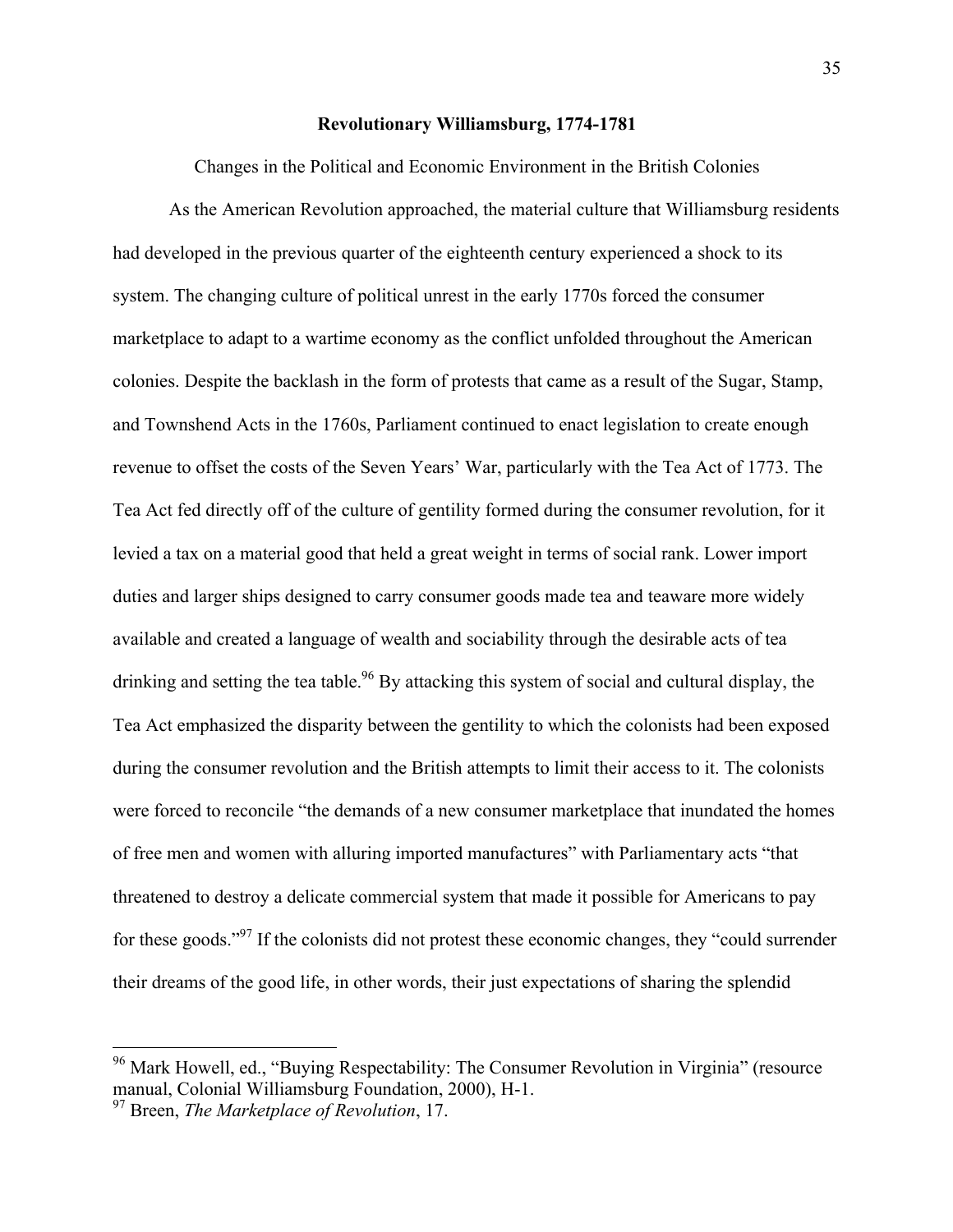material culture of Britain."98 This option proved unsatisfactory for the colonists in the Boston area, and the resulting Boston Tea Party highlighted the extent to which these colonists refused to accept regulated access to the goods that they had grown to rely on. By throwing quality British tea into the harbor, Bostonians made a socially valuable material good a symbol of political protest that differed from that of previous decade.

Consumer Protest in Nonimportation, Nonconsumption, and Nonexportation

The displeasure with Parliament's economic decisions spread throughout the colonies, and by August of 1774, the colonists "had discovered that however great their current distress, Boston would not stand alone against the empire."<sup>99</sup> The popular comparison between slavery and mercantilism in the period, which stressed the injustice of the subservient economic role that the colonies took in their relationship with the mother country, impacted the colonists' vehement objections to parliamentary taxes, and they "knew that the only way they could ever enjoy the fruits of free trade would be to declare Independence from Britain," but the climate in 1774 did not yet show a true desire on the part of the majority of the colonists to go to war.<sup>100</sup> To avoid the threat of military conflict, the colonists turned once again to economic protest to address their grievances. In Congress, Virginians instituted a ban on imports through an Association, to be enforced by local committees of safety, which later served as the model for the Continental Association. In order to "devise quickly a plan capable of sustaining and strengthening American resistance to parliamentary oppression,"<sup>101</sup> the Association created specific terms for boycotting British imports through nonimportation, nonconsumption, and nonexportation. Although

 <sup>98</sup> Ibid., 13.

 $99$  Ibid., 3.

<sup>100</sup> Woody Holton, *Forced Founders: Indians, Debtors, Slaves, and the Making of the American Revolution in Virginia* (Chapel Hill: University of North Carolina Press, 1999), 47-49. <sup>101</sup> T. H. Breen, *American Insurgents, American Patriots* (New York: Hill & Wang, 2010), 165.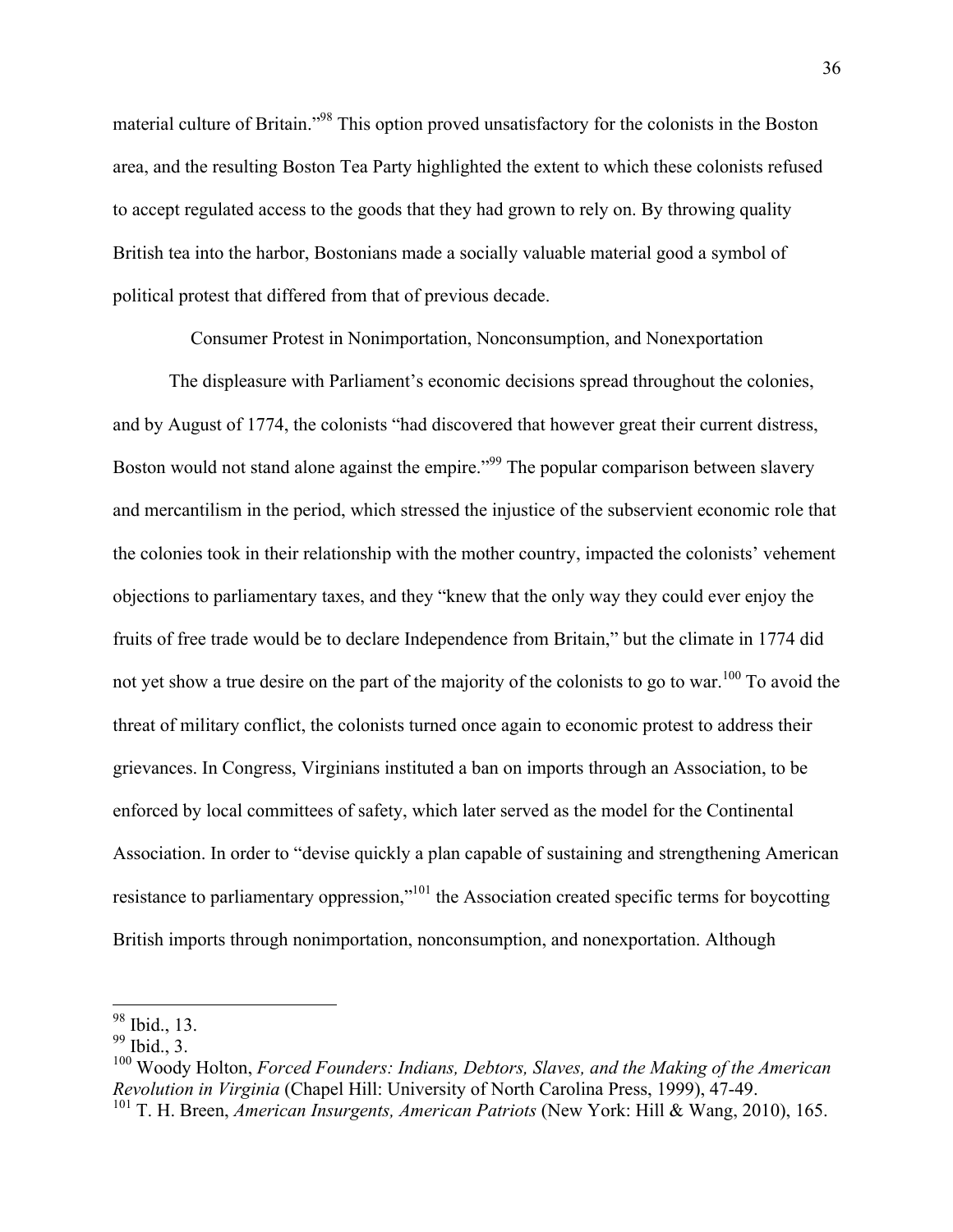colonists had been spending approximately one-third of their incomes on British imports at the eve of the revolution,  $102$  they were required to halt both the importation and consumption of those goods. These systems of boycotting British goods took the some of the control of the mercantilist relationship away from British merchants and politicians across the ocean and allowed the colonists to attain a sense of agency in their economic decisions.

While outlining the timeline in which the boycotts would go into effect, the Association set regulations for the terms of the organized protest, including rules about the millinery to be available for consumers, but it also set instructions for the formulation of the committees of safety that would "police the movement of imports and exports." $103$  On a local level, the committees "encouraged individuals to adopt cruder, more violent means to silence oppression,"104 and focusing at first almost solely on nonimportation, members of the Association sought to punish shopkeepers suspected of violating its terms. The addition of nonconsumption practices, which placed pressure on consumer themselves to control their purchasing behaviors, encouraged individual members of the community to hold each other accountable and created a sense of unity among the protesters.

By preventing large numbers of British imports from reaching the colonies and refusing to purchase any that did, the colonists formed a "complex discourse about rights and liberties, virtue and power, within a familiar material culture, $v^{105}$  giving political charge to an economic revolution. T. H. Breen aptly describes the shift in consumer behavior that gave political power to the colonial material culture as a powerful effort that "shifted the basis of political participation, not in legislative elections or in choosing town officials but rather in the extra-legal

 <sup>102</sup> Ibid., 28.

 $103$  Ibid., 167.

 $104$  Ibid., 175.

<sup>105</sup>Breen, *The Marketplace of Revolution*, 23.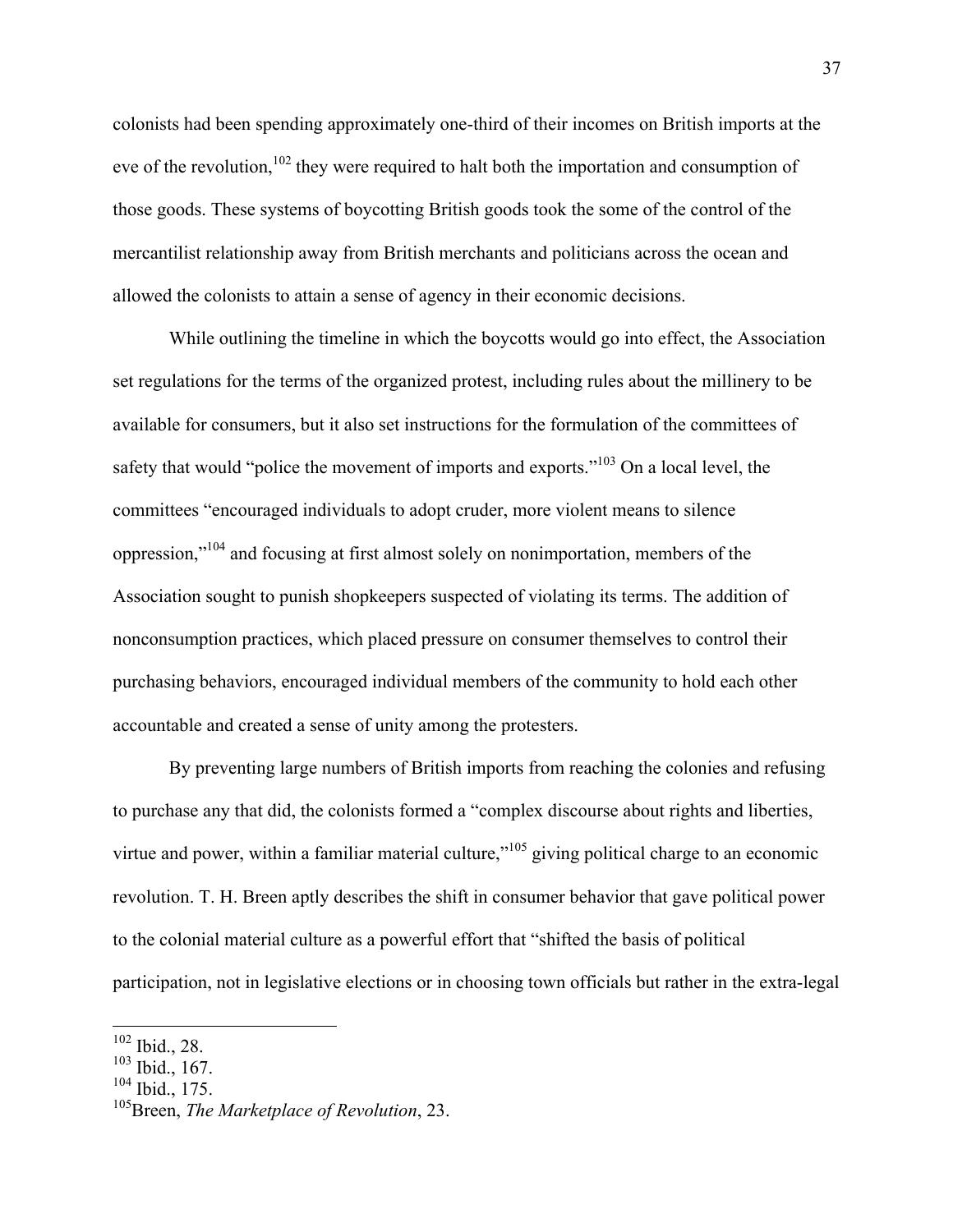structures established through-out America to discourage the purchase of British

manufactures."<sup>106</sup> The value of British imports fell from almost £3,000,000 in 1774 to just over £220,000 in 1775, and in the Chesapeake, this decline in the importation of British manufactures reflected a drop from £690,000 in imports in 1774 to just £2000 in 1775.<sup>107</sup> These statistics point to a significant amount of local participation in nonimportation and nonconsumption, an effort that created a linkage between various areas in the colonies in the pursuit of the condemnation of a common grievance, but did not translate into the desired response from Parliament. Although Breen overemphasizes the role of national unity in the consumer protests of American colonists in the early 1770s, particularly in terms of a single "language of goods" that did not account for regional differences among consumers, nonimportation and nonconsumption did create a common goal of defiance to which colonists devote themselves, using their economic decisions to stress a political grievance.

## *Nonexportation Efforts in Virginia*

As the Association specified that the colonies would move to nonexportation if grievances were not addressed by September 10 of 1775, and as Parliament did not repeal the Tea or Coercive Acts by that time, the nonexportation movement took full swing. In Virginia, this movement focused heavily on halting the shipping of tobacco to the mother country, depriving British merchants of one of the major cash crops in all of the thirteen colonies. Colonial tobacco planters were motivated to participate in these boycotts from an economic perspective; they had experienced recent economic depression and wanted greater control over the industry. Previously, tobacco planters had joined crop-withholding associations to manage the price of the crop, but as this failed to help tobacco fetch a higher price by May of 1774, they

 <sup>106</sup> Ibid., 24.

<sup>107</sup> Breen, *American Insurgents, American Patriots*, 169; Holton, *Forced Founders*, 102.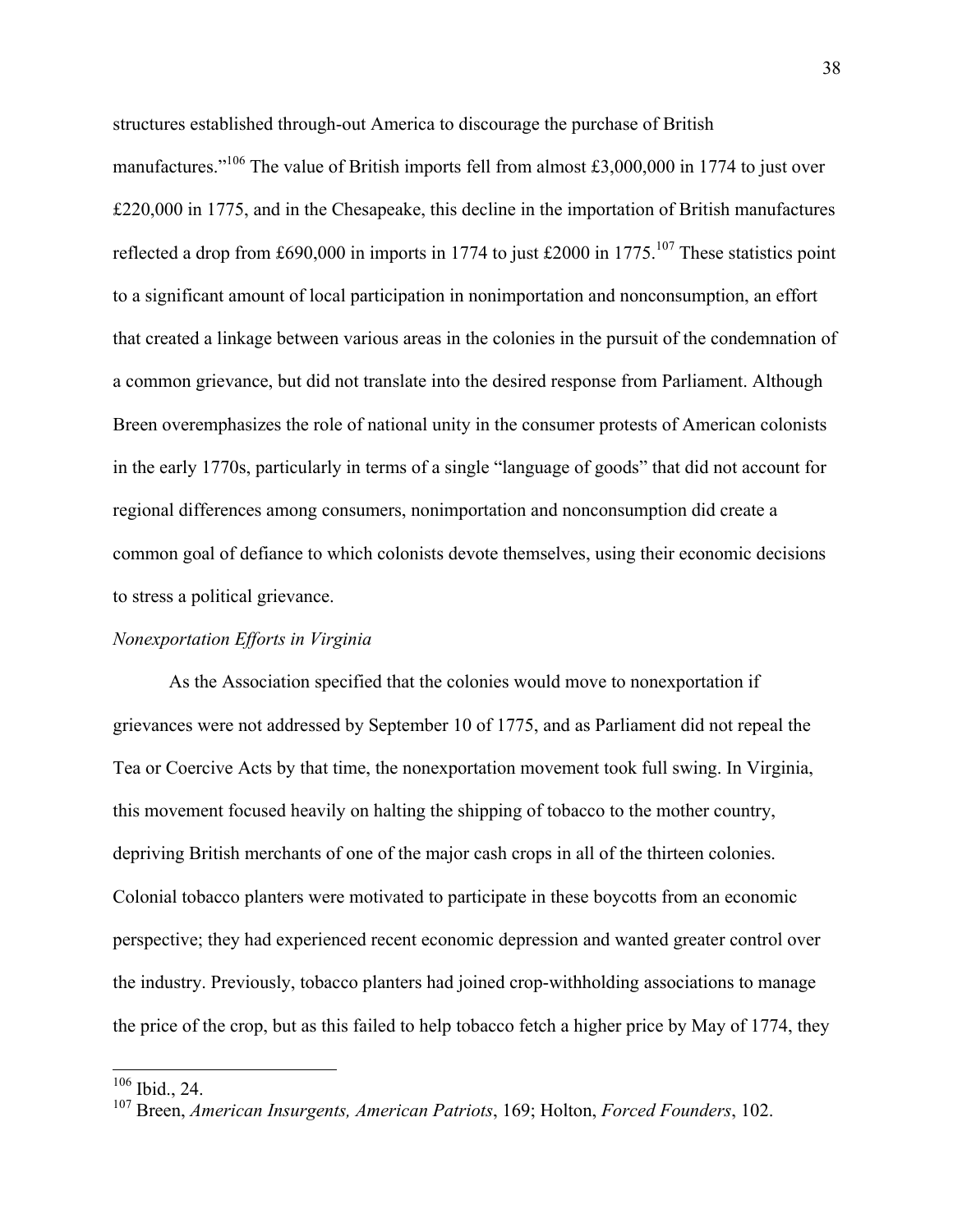moved to strengthen the enforcement of the system and provide protection to debtors and then turned to nonexportation to Great Britain.<sup>108</sup> By closing the courts under a false pretense of protesting the closure of Boston Harbor, the Virginians enabled indebted planters to refuse to export without repercussions from their creditors, expanding the range of participants in the movement. Virginians decided to postpone the export of half of the 1774 crop for another year in order to push Britain into driving up the price of tobacco, which would allow planters to reap the economic benefits of the crop earlier and pay off their debts; they chose not even to plant a 1775 crop, further withholding the mercantilist benefits of tobacco from the British.<sup>109</sup> This pushed a diversification of agriculture in Virginia in 1775, with many farmers turning to grain, cotton, hemp, and flax instead of tobacco.

The nonexportation movement did help to ameliorate the effects of the tobacco glut on local farmers in Virginia, with prices nearly doubling between 1774 and 1775, and the Virginia Association became the model for the Continental Association established on October 18, 1774, which added a ban on grain trade to the British West Indies.<sup>110</sup> Due to crop-withholding, Britain did not feel the effects of the movement until the tobacco and sugar crops would have reached them in 1776, once the war had already begun and the colonies had already declared independence.111 In *Forced Founders*, Woody Holton argues that the nonexportation movement had the desired economic result, but not the desired political result; it did not resolve the economic and political issues between Britain and her colonies outside of the confines of martial conflict. Although Holton's conclusion that the nonexportation movement was unsuccessful in preventing war with Britain holds true, these movements remain important, as they signal a shift

 <sup>108</sup> Holton, *Forced Founders*, 113-114.

<sup>109</sup> Ibid., 120.

<sup>110</sup> Ibid., 107; Ibid, 121.

 $111$  Ibid., 122.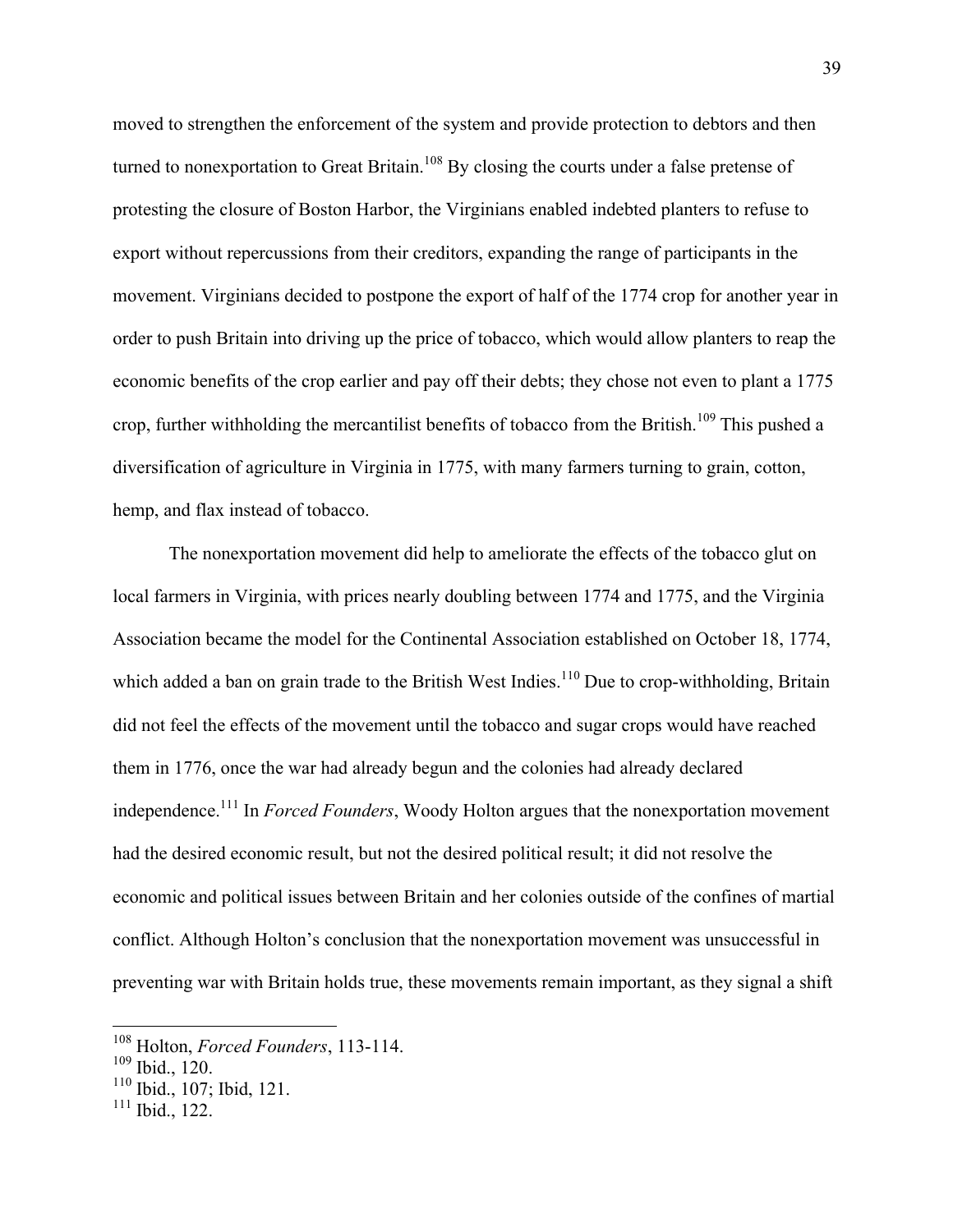in the economic and political independence of the American colonists. The nonexportation, nonimportation, and nonconsumption movements gave political value to material goods and allowed consumers to have a direct impact on the Anglo-American economic relationship. On a local level, these movements affected the material goods available to consumers, thereby pushing the local material culture to reflect the political unrest in the colonies. As the colonies moved into the American Revolution, these economic, political, and cultural changes shifted further to reflect the pressures of war, and in Williamsburg, those changes altered the distinct material culture that the city had developed in the first half of the eighteenth century.

The Effects of the Association and the Revolution in Williamsburg

The nonimportation and nonconsumption movements limited the availability of goods made popular in the consumer revolution for Williamsburg residents at the eve of the American Revolution. After the conflict took hold in 1775 and Independence was declared in 1776, the Virginians were presented with another problem – how to reconcile an already restricted consumer marketplace with the material needs of a colony at war. War with Britain significantly impacted the trade between the colonies and the mother country, but it did not end the desire for genteel goods. In January of 1776, William Pitt still advertised desirable goods "just come to hand" like broadcloths, necklaces, gloves, cutlery, pewter, copper, and iron.<sup>112</sup> The cost of the war and the shortage of materials needed to equip and outfit the Virginian military regiments impacted the availability of goods for local consumers, but that cost did not prevent merchants like William Pitt from providing products to the public. To keep their businesses alive, the merchants who sold luxury goods and the artisans who transformed raw materials into finished

 <sup>112</sup> *Virginia Gazette*, 6 Jan. 1776 [Dixon & Hunter].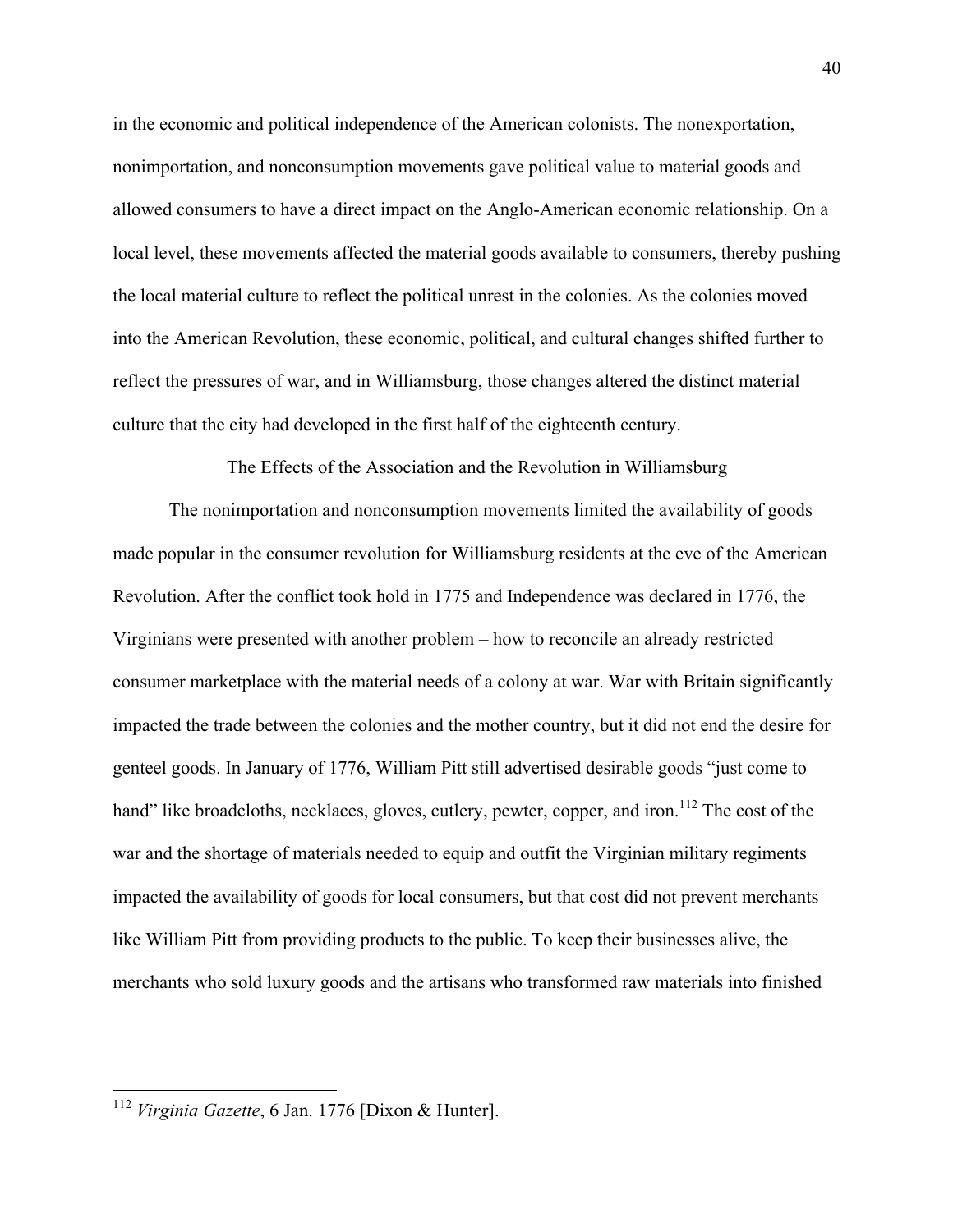products merely adapted to the changing environment in the revolutionary city. Williamsburg's material culture did not disappear during the Revolution; it simply gained a new perspective.

The presence of local militias and military regiments greatly impacted Williamsburg in the early years of the Revolution. Williamsburg had established an independent company by the fall of 1774, for "even if few gentlemen in Virginia expected or desired armed conflict with Britain, many agreed that at least an appearance of martial readiness was required."<sup>113</sup> After the events in Lexington and Concord in the spring of 1775, the tide of indecision on the conflict began to shift in Virginia. War engulfed Williamsburg after Governor Dunmore seized the gunpowder and weapons stored in the Magazine on Market Square on April 20, 1775, and after the city's "volunteer company stayed throughout the crisis and kept a vigilant – and mischievously provoking – watch on Dunmore and his household," the reality of conflict could no longer be ignored.<sup>114</sup> As a result, Dunmore stationed marines and sailors in the city to prevent the situation from getting too out of hand,<sup> $115$ </sup> and Williamsburg experienced its first taste of military occupation. By July of 1775, "Williamsburg had become an armed camp with more than two hundred independent militiamen stationed in and around the city."<sup>116</sup> After the burning of Norfolk in January of 1776, the connection between Williamsburg and war increased, and patriot leaders moved to address the economic and political situation in the colony, particularly as the "Insolence and abuse" found in the behavior of the soldiers in Williamsburg plagued the city

<sup>&</sup>lt;sup>113</sup> Mary R. M. Goodwin, "Clothing and Accoutrements of the Officers and Soldiers of the Virginia Forces, 1775-1780; From the Records of the Public Store at Williamsburg" (report, Colonial Williamsburg, 1962), vii; McDonnell, 37.

<sup>114</sup> Michael A. McDonnell, *The Politics of War: Race, Class, & Conflict in Revolutionary Virginia* (Chapel Hill: University of North Carolina Press, 2010), 54.  $115$  Ibid.,  $71$ .

<sup>&</sup>lt;sup>116</sup> Kevin Kelly, "The World Turned Upside Down: Williamsburg During the War for Independence," in *Williamsburg, Virginia: A City Before the State, 1699-1999*, edited by Robert P. Maccubbin and Martha Hamilton-Phillips (Charlottesville, Virginia: University of Virginia Press, 2000), 63.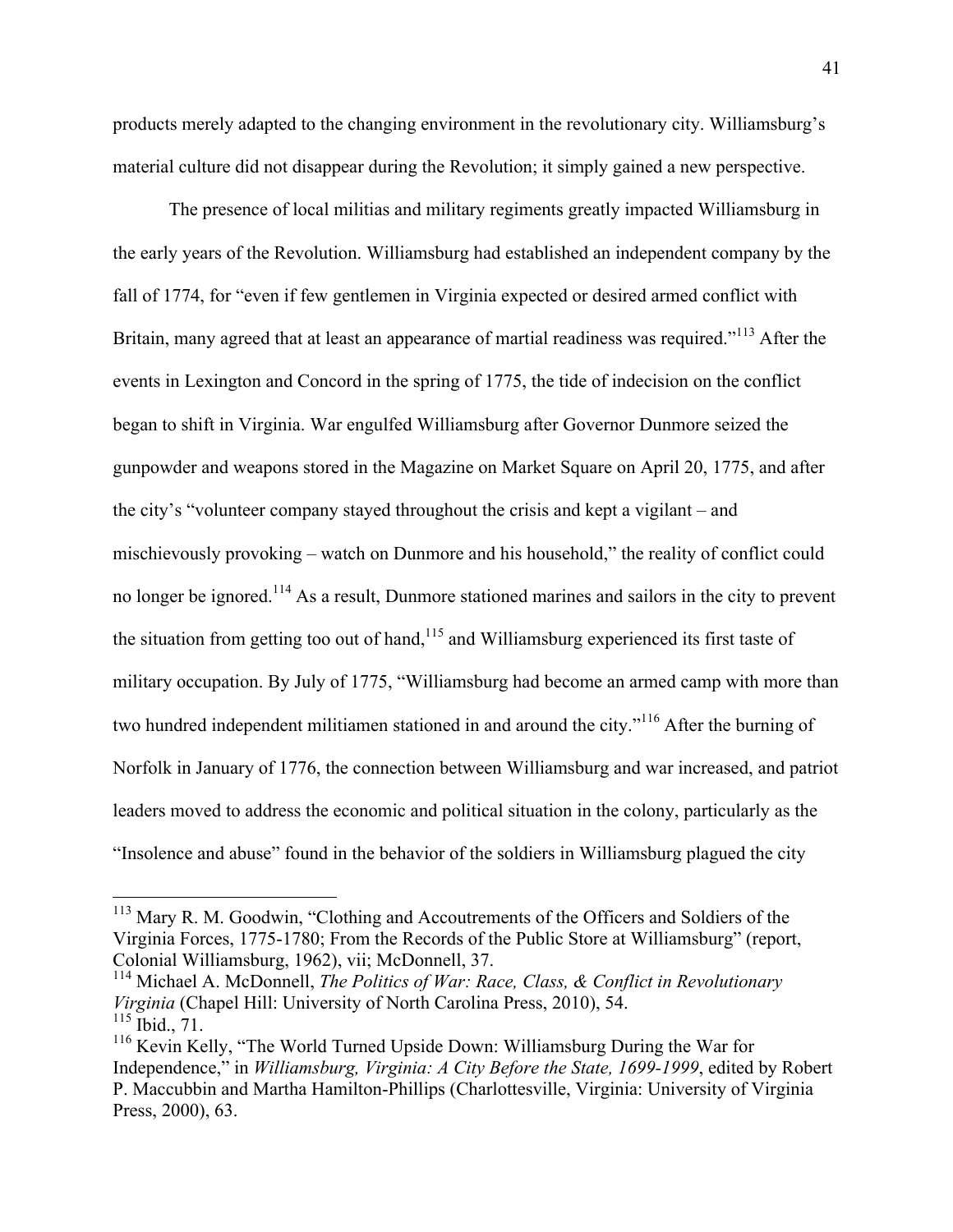streets.<sup>117</sup> The patriot leaders were "aware that farmers in Virginia were suffering from shortages, anxious to find a market for their wasting crops, and mindful that fighting a major war with Britain would require supplies of all kinds," and so they "moved to establish free trade" in the colony.118 In this way, these leaders signified that the special economic arrangement between Britain and the American colonies "and the basis for their colonial relationship" was over.<sup>119</sup> The capital of Virginia became a revolutionary one, and with that independent economic distinction, its leaders turned to the pressing issue of addressing the funding and equipage necessary to build a martial company that could rival that of the British.

The Committee of Safety formed in 1774 to police the boycotts in Virginia gained a new purpose; its members decided that Virginia needed "a Plan for the Embodying, Arming, and Disciplining such a Number of Men as may be sufficient" for defending the colony against its oppressors.<sup>120</sup> To achieve this goal, they established a number of public works in Williamsburg to be managed by the Commissary of Stores, including a public store and a gun manufactory.<sup>121</sup> At the Virginia Convention of Delegates in July and August 1775, "which concerned the raising of two regiments of regulars and of minute-men, and the regulating of the county militia," the Commissary of Stores appointed William Aylett to manage the provision of arms and accoutrements, clothes, wagons, linen tents, and bedding for Virginia's soldiers.<sup>122</sup> With the help of blacksmith James Anderson's Public Armoury, the Public Store in Williamsburg supplied

<sup>&</sup>lt;sup>117</sup> Second Virginia Orderly Book, 28 October 1775, Brock Collection, The Huntington Library, San Marino, California.

<sup>118</sup> McDonnell, *The Politics of War*, 173.

 $119$  Ibid.

<sup>&</sup>lt;sup>120</sup> Mary R. M. Goodwin, "Clothing and Accoutrements of the Officers and Soldiers of the Virginia Forces, 1775-1780; From the Records of the Public Store at Williamsburg," (report, Colonial Williamsburg, 1962), 3.

 $121$  Ibid., 4.

 $122$  Ibid., 7.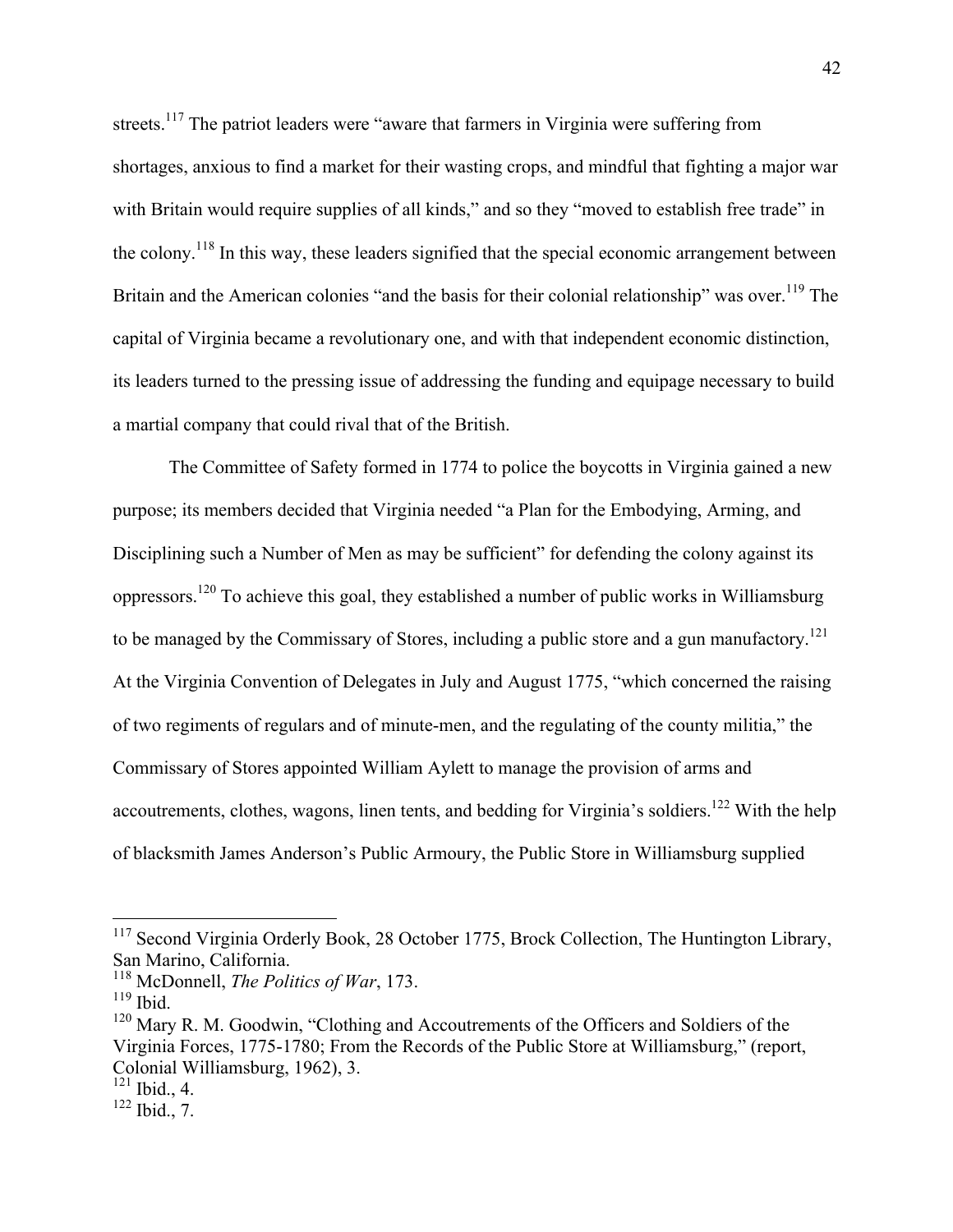clothing and accoutrements to the two Virginia regiments for the first several years of the war.<sup>123</sup> To accommodate even the second and sixth regiments of the Virginia Militia stationed at the College Camp between September 1775 and April 1776 alone, the workers at the Public Store needed additional help from local artisans to be able to supply boots, shirts, and leggings to the soldiers.<sup>124</sup> In order to best understand the ways in which the American Revolution impacted the city of Williamsburg and forced its material culture to adapt to the changing times without compromising its integrity, the case study of the textile trades in Williamsburg and the behaviors of the milliners, tailors, and mantua-makers who controlled them must be revisited. *The Textile Trades in Revolutionary Williamsburg: A Material Cultural Case Study*

One of the earliest examples in Williamsburg of fashion as a political tool occurred on December 13, 1769, the aptly named "Homespun Ball," in which "the Gentlemen and Ladies of this city, who were chiefly dressed in Virginia cloth… made a genteel appearance," particularly as "the Ladies on this occasion, who, to the number of near one hundred, appeared in homespun gowns."125 The *Virginia Gazette* described the attendees of the event as exhibiting "the same patriotic spirit which gave rise to the association of the Gentlemen," which was "a lively and striking instance of their acquiescence and concurrence in whatever may be the true and essential interest of their country."126 Complying with early efforts at nonimportation by wearing domestically produced clothing, these women stressed a connection between textile consumerism and politics that would continue well into the early 1770s. By 1774, nonimportation and nonconsumption had not quelled the colonial appetite for fashion, but as the colonies moved closer to revolution, fashion gained an increasingly political motive. The "world

 <sup>123</sup> Ibid., 4.

 $124$  Ibid., 16.

<sup>125</sup> *Virginia Gazette*, 14 Dec. 1769 [Purdie & Dixon]; *Virginia Gazette*, 14 Dec. 1769 [Rind].

<sup>126</sup> *Virginia Gazette*, 14 Dec. 1769 [Rind].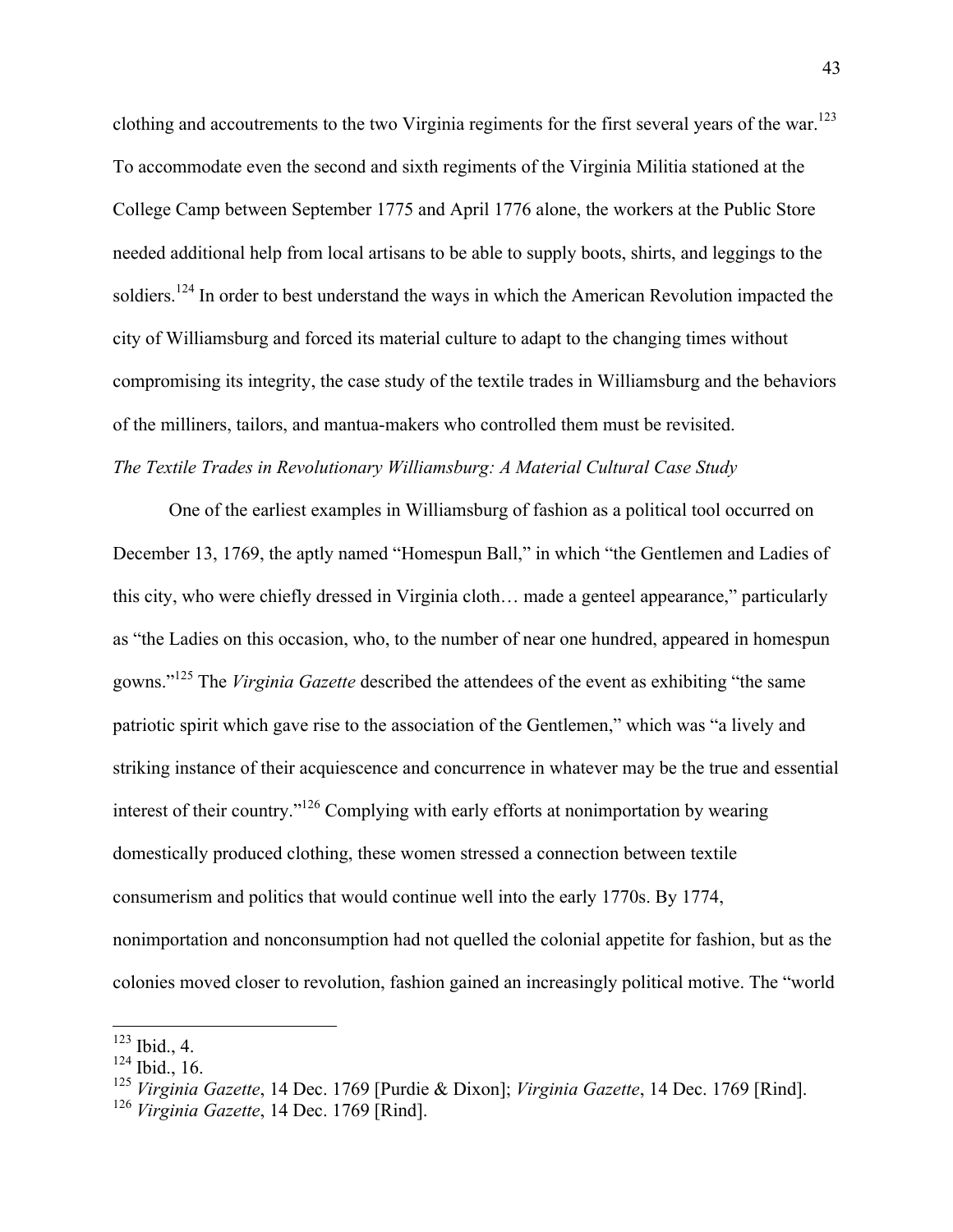of fashion was not… segregated from other arenas of power but intersected with transatlantic commerce and even politics."127 Kate Haulman argues that "fashion in dress became a political tool precisely because it remained a powerful marker of status in an intellectual climate that increasingly regarded gentility as a behavioral commodity – that is to say, not really a commodity at all."<sup>128</sup> In this way, the boycotts on imported textiles in 1774 and 1775 held a lot of political value for colonial consumers, but unlike several other artisanal trades, the textile trades did not experience a collapse as the American Revolution took hold. The milliners, tailors, and mantua-makers that worked in the fashion trades "were increasing their economic and political clout in an era of 'conspicuous consumption.'"<sup>129</sup> In Williamsburg, the labor and resources required to equip the soldiers in the Virginia regiments gave these tradesmen and tradeswomen a new focus for their trades that allowed the material culture that they had helped to develop continue to influence the economic, political, and social decisions within the community.

In order to ensure that the colonists presented themselves as serious adversaries to the British, the military clothing that the Public Store would provide for the regiments needed to represent the perfect link between fashion and politics, highlighting both the masculine and the domestic elements of the Continental Army. The independent company in Williamsburg had already established a set of uniforms by the fall of 1774, which equipped the minutemen and volunteers in "military garb" – hunting shirts, trousers, buckstails, and cockades, with "Liberty or Death" affixed to their breasts.<sup>130</sup> On November 1, 1775, the Continental Congress adopted

 <sup>127</sup> Kate Haulman, *The Politics of Fashion in Eighteenth-Century America* (Chapel Hill: University of North Carolina Press, 2011), 79.

<sup>128</sup> Ibid., 116.

<sup>129</sup> Ibid., 134.

<sup>&</sup>lt;sup>130</sup> Goodwin, "Clothing and Accoutrements," vii.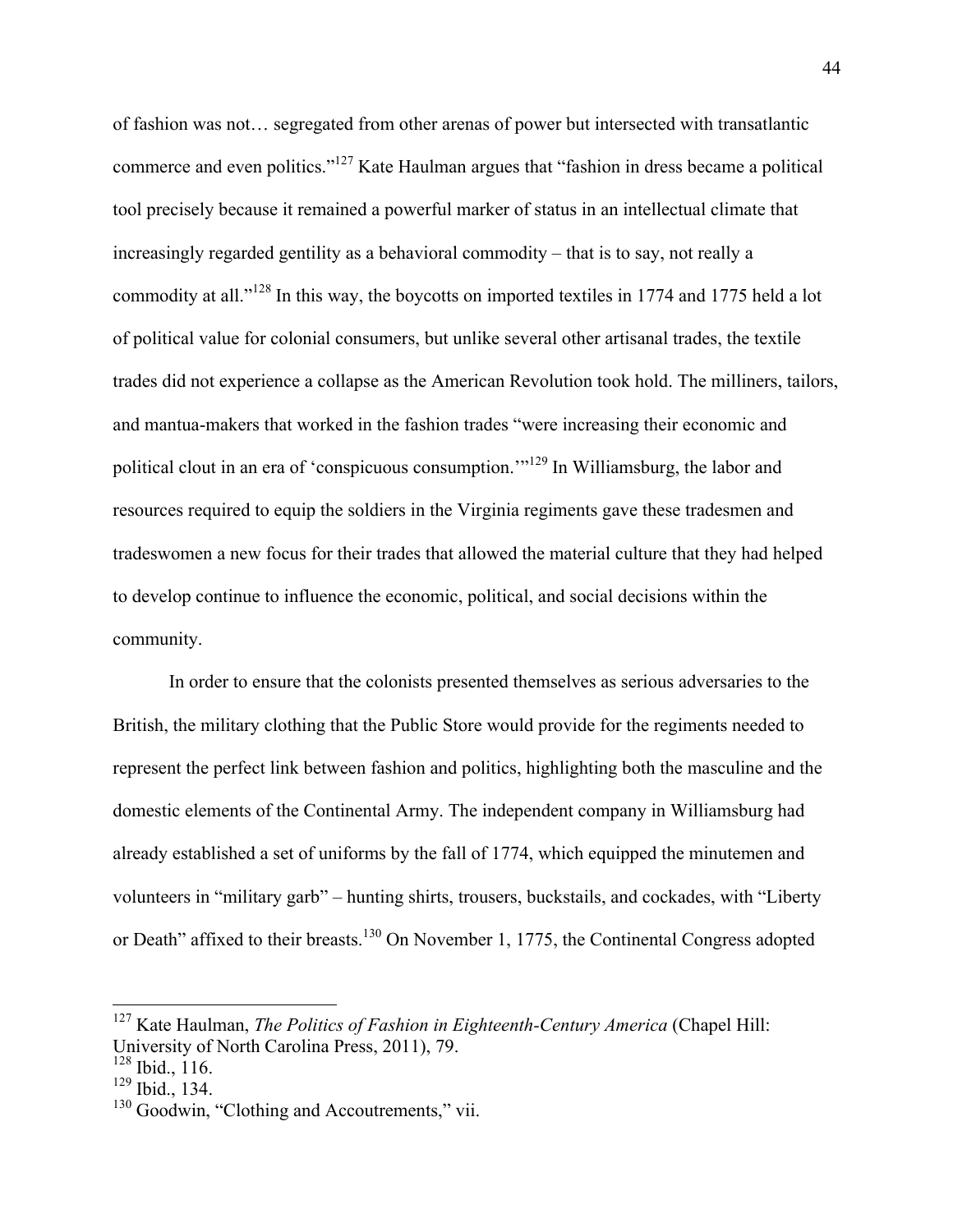the first of the universal regulations for Continental uniforms, which stressed the use of the color brown on jackets with different facing colors to distinguish regiments, with dark blue more popular for officers.131 The infantry, artillery, and cavalrymen in the Virginia regiments "wore blue uniforms faced with red," and the regimentals typically wore "suits of clothes" that included coats, breeches, and waistcoats, vests, or jackets.<sup>132</sup> The uniform requirements for minutemen were less strict, and simply specified that they needed one pair of leggings, one hunting shirt, and one good rifle or other weapon.133 In terms of accoutrements, the other soldiers were to be supplied at public expense with "one good musket and bayonet, cartouch box, or pouch, and canteen," with a tent for every six privates; the clothing was deducted out of pay if the individual could not purchase the uniform himself.<sup>134</sup>

The officers of the regiments themselves, who wanted greater control over their troops and who wanted to present a more unified front against the enemy, created many of these stipulations. Lieutenant Governor Dudley Digges, Esq. directed the Commissary of Stores in April 1778 "to furnish those Gentlemen of the city of Williamsburg who have engaged to serve as Volunteer Cavalry agreeable to the recommendation of Congress, with such necessary Clothing as they may want not exceeding Cloth sufficient to make a Horsemans Cloak, Coat & Waistcoat; Linen for two Shirts & two pair of Stockings for each Voluntier – they paying for the same."<sup>135</sup> While the clothing items listed above were probably never fully uniform, even after

 $131$  Ibid., viii.

 $132$  Ibid., viii, ix-x.

 $133$  Ibid., 5-6.

 $^{134}$  Ibid., 5.

<sup>&</sup>lt;sup>135</sup> H. R. McIlwaine and Virginia State Library, "Dudley Digges Esqr Lieutenant Governor," 28 Apr. 1778, Official Letters of the Governors of the State of Virginia (Richmond: D. Bottom, Superintendent of public printing, 1926), 267.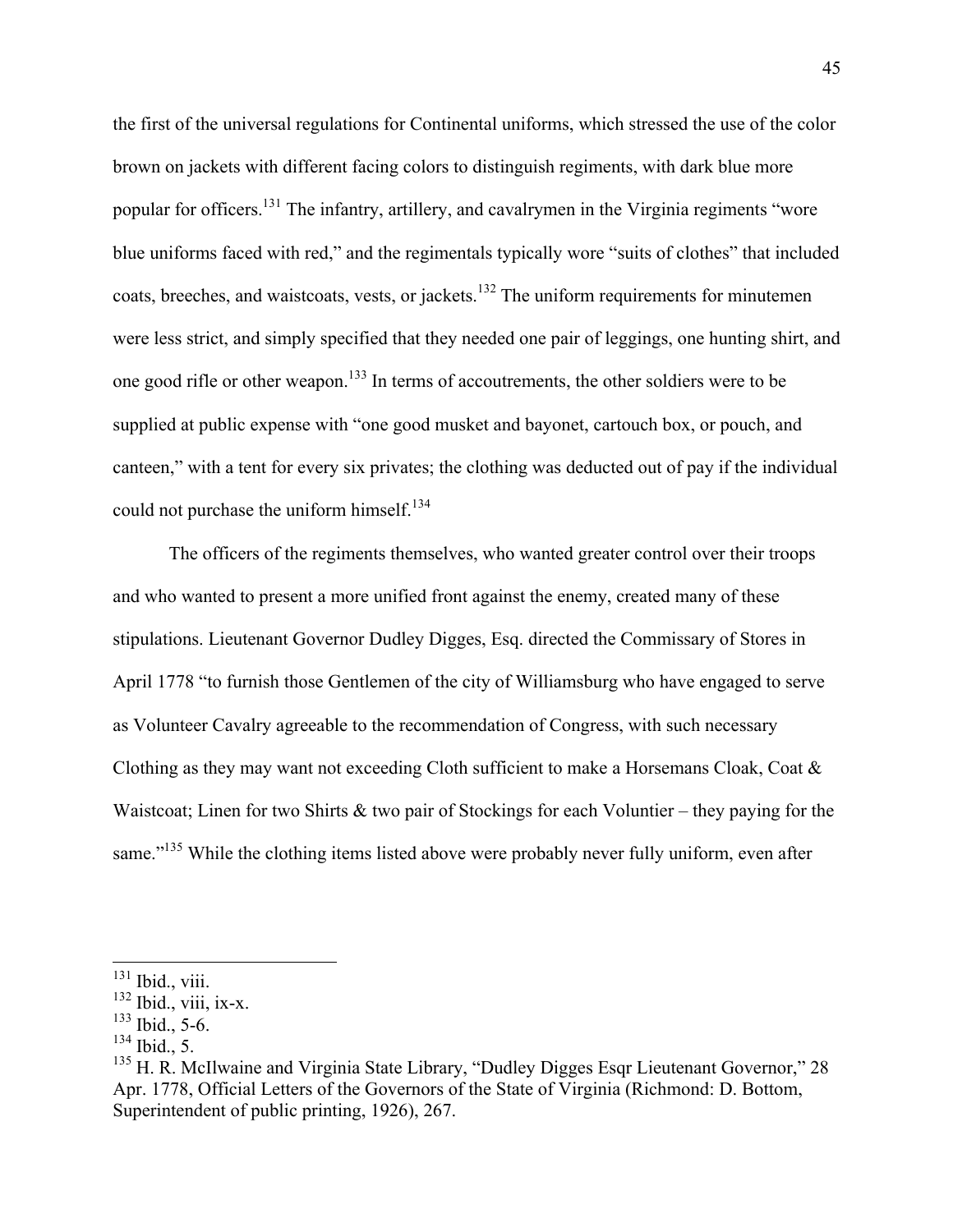1775,<sup>136</sup> they represent the attempt to present a unified front in Virginia against the British. The responsibility for supplying the clothing and accoutrements described here fell on Williamsburg's Public Armoury, its Public Store, and the artisans that worked there. The Williamsburg Public Store

The Public Store was responsible for supplying the six regiments in Virginia between 1775 and 1780 and opened on October 12, 1775. The records of the Public Store "illustrate Williamsburg's connection with a growing Atlantic economy amidst the war, demonstrating how goods flowed to and from Williamsburg through connection in Martinique, St. Croix, St. Eustatia, and Nantes just as easily as from Fredericksburg, Baltimore, and Charlestown."<sup>137</sup> Slaves helped to operate the store, responsible for the freightage of raw and finished goods throughout the city.<sup>138</sup> These individuals and their masters represented both the "physical location" of the Public Store, as well as the "network of sites operating up and down the Duke of Gloucester Street" that assisted in its efforts, especially the Public Armoury, which supplied weaponry for the war effort.<sup>139</sup> A well-connected merchant, Commissary William Aylett, used his contacts to supply the store, advertising in the *Virginia Gazette* and traveling to obtain goods while William Armistead served as "Keeper of the Public Store."<sup>140</sup> For example, on March 8, 1776, Aylett placed an advertisement calling for "a large number of shoes" for the army, to be supplied by anyone who was able, and the following year on November 7, he requested "workmen to make up a large Quantity of Leather into Soldiers Shoes," highlighting the support

 $136$  Goodwin, "Clothing and Accoutrements," ix-x.

 $137$  Kate Egner Gruber, "For the Use of the Public: An Introduction to the Records of the Williamsburg Public Store, 1775-1780" (unpublished paper, 2012), 3.

<sup>138</sup> Ibid., 7.

<sup>139</sup> Ibid., 5.

 $140$  Ibid., 4-5.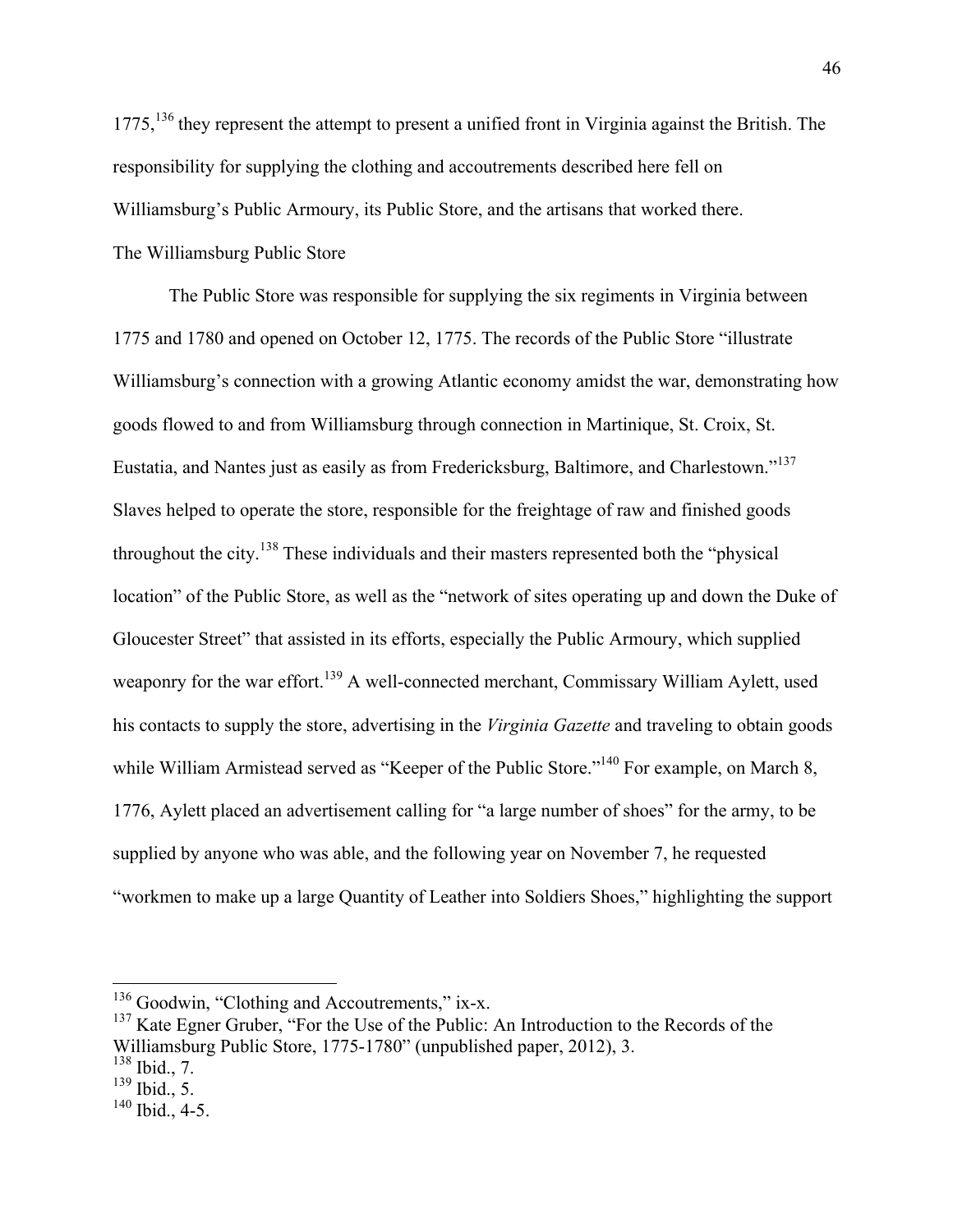needed from the community to fulfill the wants of the Virginia regiments.<sup>141</sup> Similarly, his partner William Armistead placed an advertisement in March of 1778 for soldiers' clothes of quality made by members of the public to be sold at the store,  $142$  stressing their continuous need for both supplies and skilled workers.

Centered in the capital of Virginia, the Williamsburg Public Store did have contact with a wide variety of tradesmen and shops that could and did, "if the need arose, be encouraged to enter (or, at least support) public service."<sup>143</sup> The trade shops "that ordinarily produced goods for civilians began churning out shoes, watch coats, and other uniform requirements for the members of the six Virginia Regiments that were beginning to take shape;" the textile trades were in wartime production and milliners and tailors took on new material cultural roles.<sup>144</sup> While Margaret Hunter and Jane Hunter Charlton did not advertise their businesses often during the war years, many other tradespeople in textiles used their commercial businesses to support the public good. Robert Nicolson and his son were paid to deliver buttons, thread, and twentyone completed watch coats for the use of the army in 1775, Beverly Dickinson became the State Clothier and contracted with Archibald Diddep and James Slate, who worked as public tailors, and shoemaker Matthew Anderson made shoes for the army while managing the Public Shoe Shop until 1780.<sup>145</sup> These tradesmen and tradeswomen used their skills to serve the public in the throes of conflict.

Many unskilled women contributed to the war effort as well, and "on August 13, 1779, William Armistead recorded the names of women who completed shirts for the use of the army

 <sup>141</sup> *Virginia Gazette*, 8 Mar. 1776 [Dixon & Hunter].; *Virginia Gazette*, 7 Nov. 1777 [Dixon & Hunter].

<sup>142</sup> *Virginia Gazette*, 6 Mar. 1778 [Dixon & Hunter].

<sup>&</sup>lt;sup>143</sup> Gruber, "For the Use of the Public," 4.

 $144$  Ibid., 8.

 $145$  Ibid.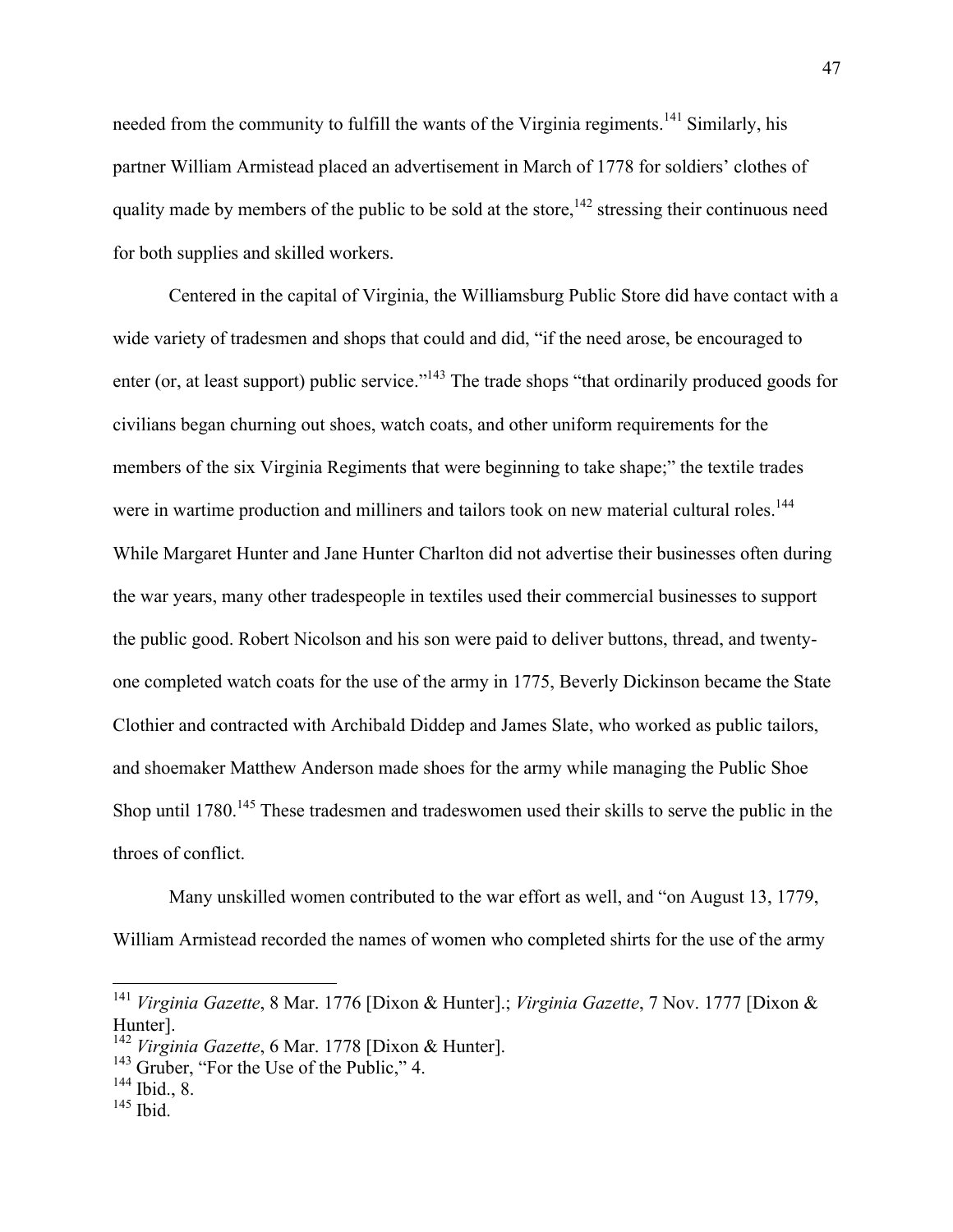and how many shirts they brought in, and paid them for their labor," including "51 women, who delivered between seven and 130 shirts each, for a total of 1649 shirts."<sup>146</sup> In addition, Robert Prentis sold excess goods to the public as a whole at his store, becoming "Manager of the Publick Store for selling Goods to the People at Large" in 1778 and "helped to disseminate goods to Williamsburg's civilian population, who might otherwise have struggled to procure food and other necessities during the last years of the war."147 In this way, the merchants, tradesmen, tradeswomen, and civilians in the city were able to adapt their economic consumer culture to that of a revolutionary city in which its artisans produced the goods necessary to defend the public. While this did not erase the systems of supply and demand that the city had developed in the pre-revolutionary period, it adapted them to meet changing times and changing attitudes in Virginia, ones that needed the political and material support of the textile trades. The Williamsburg Manufactory

As the nonimportation movements had limited colonial access to British textiles and overseas trade in fashion, a segment of the Williamsburg population turned to local manufacturing as a way to provide the raw materials needed to make both civilian and military clothing in the American Revolution. While many women, both free and enslaved, had been spinning and weaving on plantations in the southern colonies for most of the century, especially with shortages that required homespun production of coarse cloth for slaves' clothing,  $148$ weaving had generally stayed out of the town center. Imported cloth was of better quality, and with so many tradespeople in textiles to manage the production of finished goods, the market for homespun cloth in Williamsburg was relatively small prior to the Revolution. In contrast, the

 <sup>146</sup> Ibid., 12.

<sup>147</sup> Ibid., 13.

<sup>148</sup> Walsh, *Motives of Honor, Pleasure, and Profit*, 421.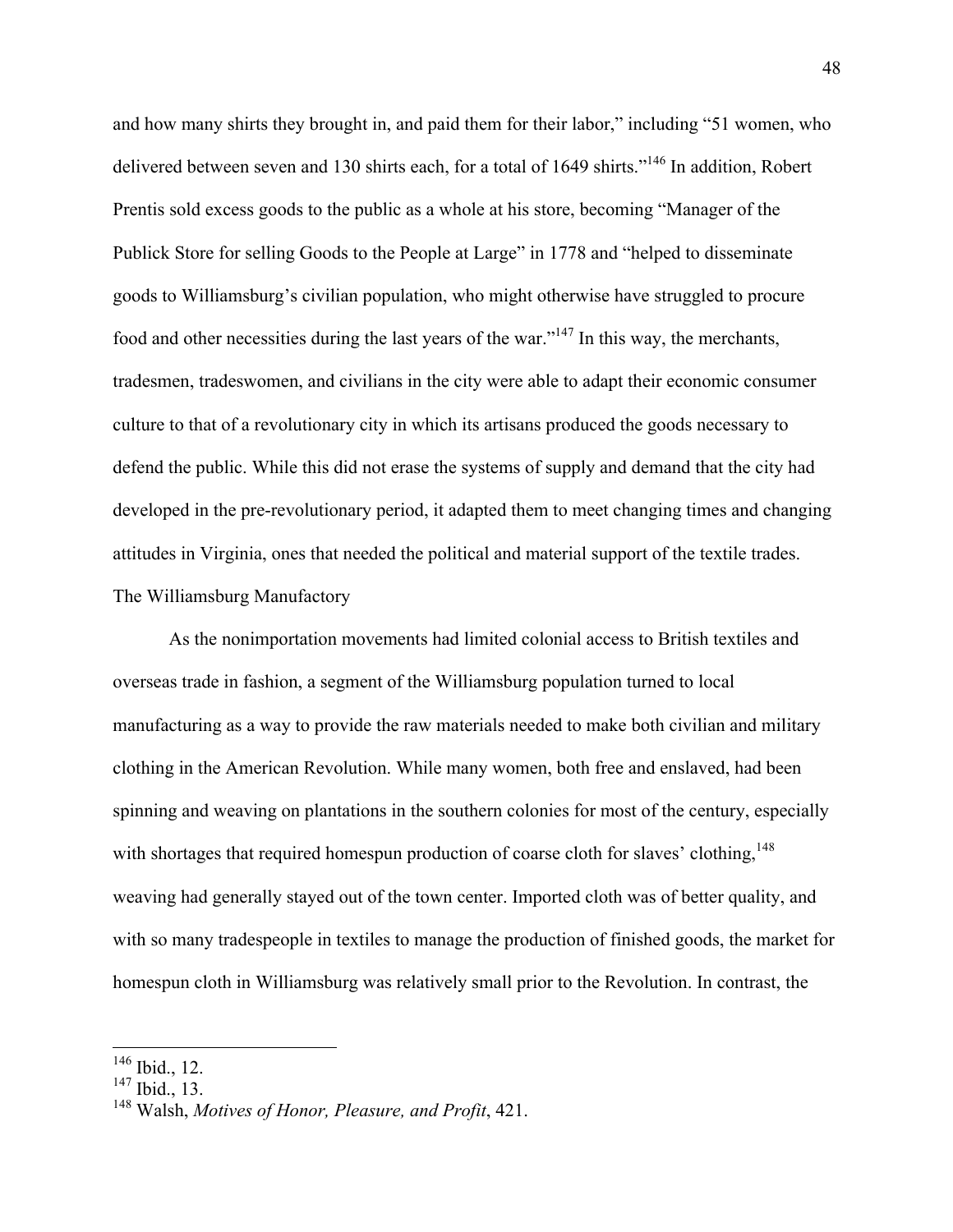period of production in the city during the American Revolution presented a market for a more organized production of domestic textiles, manifesting in the Williamsburg Manufactory at the height of the conflict.

Located near the Capitol Landing, the manufactory serviced the counties of York, Gloucester, and the Eastern Shore, as well as the city itself, and was "easily conveyed by water" for the transport of goods.<sup>149</sup> Turning "flax to dress," the manufactory oversaw the production of cloth in Williamsburg during the Revolution, while looking to purchase raw materials for manufacturing "with ready money" from planters and farmers in Virginia, specifically hemp, flax, cotton, and wool.<sup>150</sup> Like the Public Store, the Williamsburg Manufactory also advertised for local employment for artisans such as spinners and wool combers, including a mistress spinner who had completed her apprenticeship and served her time as a journeywoman, and placed notices in the *Virginia Gazette* many times throughout the war.<sup>151</sup> The desire for cloth during the Revolution led to a need for production within the city that mirrored that shown at the Public Armoury and the Public Store, which enhanced the material culture in Williamsburg, stimulated the economy through job creation and public participation, and helped the city adapt to the pressures of wartime.

## Conclusion

As the example of the textile trades illustrates, revolution in Williamsburg impacted the consumer economy and its resulting material culture without degrading it. Milliners, tailors, shoemakers, and the like did not lose access to their crafts amidst restrictions on the trade of the genteel goods that defined the consumer behavior of the previous half-century. Instead, they

 $151$  Ibid.

 <sup>149</sup> *Virginia Gazette*, 6 May 1777 [Purdie].

 $150$  Ibid.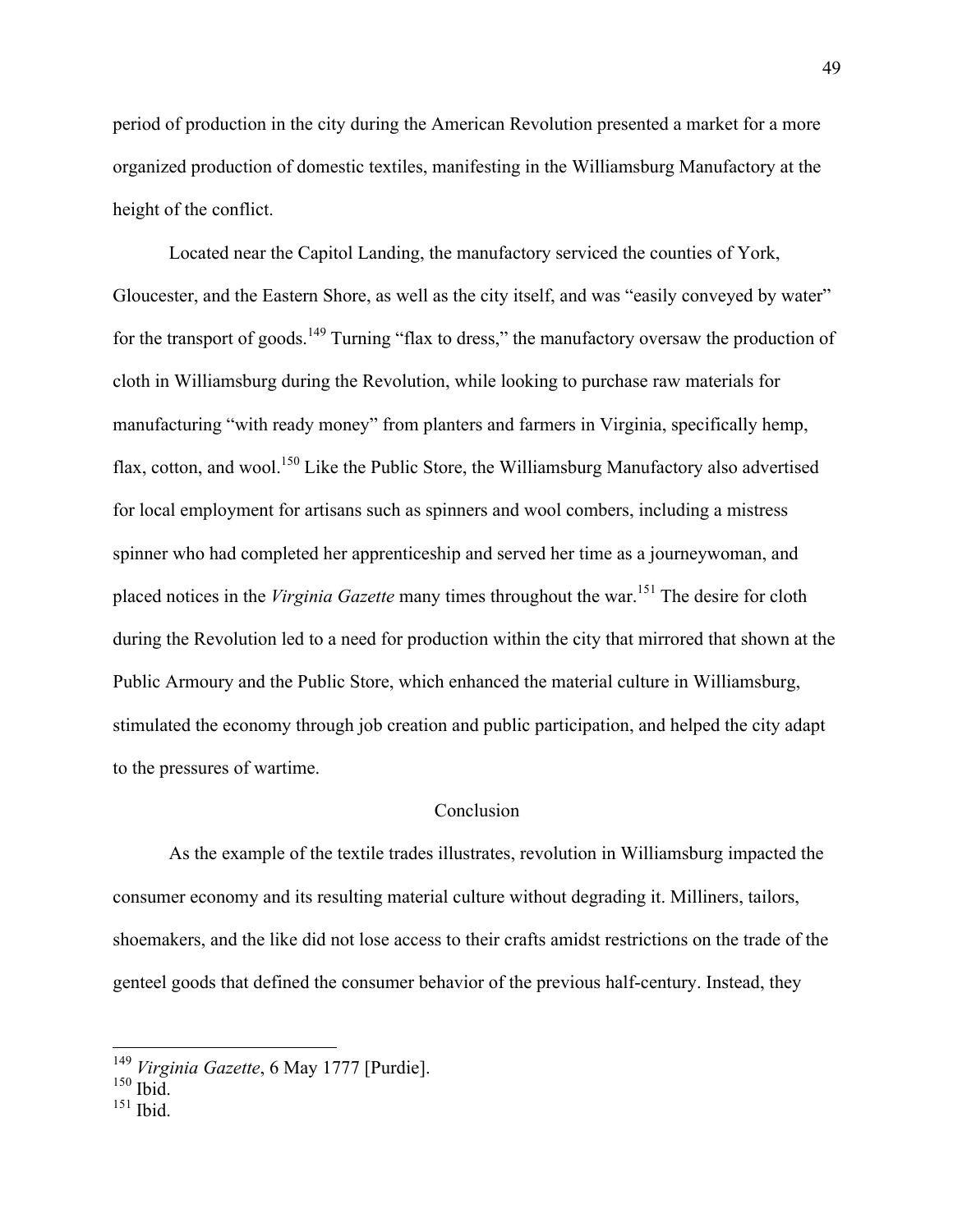approached the turmoil of the 1770s as an opportunity to expand beyond the merchant-consumer relationship that characterized peacetime to meet the needs of the wartime economy. Working with the Public Store, the Public Armoury, and the Williamsburg Manufactory, the city's artisans used their skills to furnish the clothing and accoutrements required to properly equip an army fit to challenge that of the British Empire. The politicization of goods on the eve of the American Revolution through nonimportation, nonconsumption, and nonexportation showed consumers that the purchasing power that they had gained in the consumer revolution could be used to affect change. The tradespeople that participated in the manufacture of military commodities in the city took that knowledge and used it to produce goods that reflected the pride found in domesticity in the newly independent state. In this way, the distinct material culture that had distinguished the economic and political power of Williamsburg as the capital of one of the foremost southern colonies, and by extension, the thirteen colonies as whole, was not lost in the American Revolution. Rather, it became a direct representation of the city's ability to adapt to its circumstances and to use its economic and material skills to further the political and military efforts of the patriot leaders in Virginia.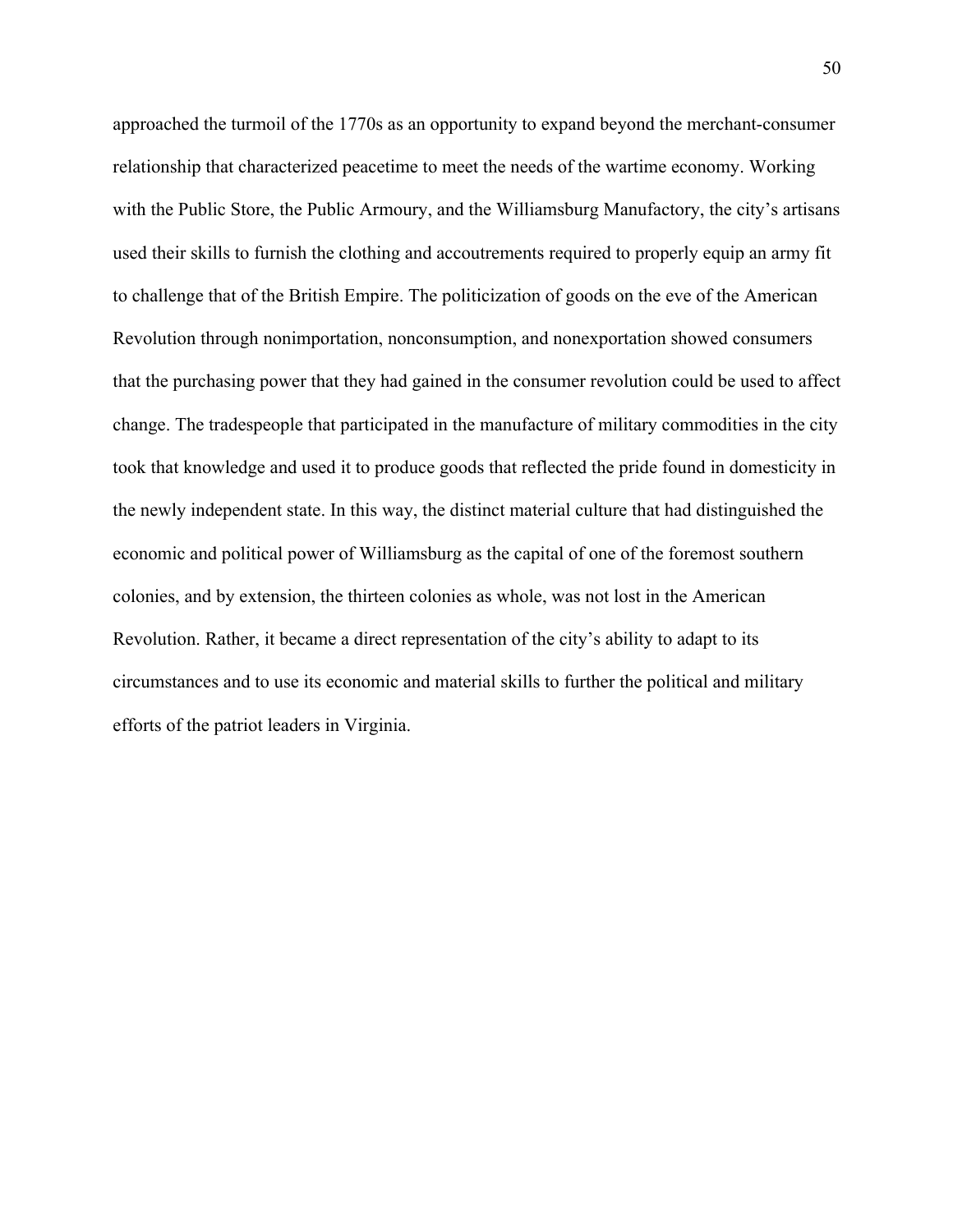# **The Aftermath of War, 1780-1815**

## Williamsburg After the Move to Richmond

After the capital of Virginia moved to Richmond on April 18, 1780, the political and economic climate in Williamsburg no longer represented the seat of government. Believing Richmond to be situated more centrally in the state and therefore more accessible to government officials, Governor Thomas Jefferson saw the move as a way to prevent the capital from vulnerability to enemy attack while minimizing location barriers for those who had business there.<sup>152</sup> As the war ended and as Richmond took on the diplomatic responsibilities of the state, Williamsburg residents had to adapt to an economy that did not revolve around visitors to the city in court times as a center of trade and political influence. While these changes did affect the lives of the men and women living in the city at the end of the long eighteenth century, they did not entirely erase the rich material culture that had developed in Williamsburg throughout the century. Consumers continued to impact the supply of goods in the city through their purchasing decisions, and artisans and merchants remained to supply those goods. The nature of the city's economy may have changed in the post-war world, but a desire for goods had not, and Williamsburg's tradesmen and tradeswomen sought to fill that desire. In this way, the city still played a role in impacting the state's overall economic culture in its continued adherence to a language of consumer goods that was understood by those in Richmond, for the time in which Williamsburg stood as the seat of government was not far from memory. The citizens of Williamsburg and their material culture sustained their influence on the consumption of fashionable goods, helping the city to remain relevant after losing its pre-conflict political power.

<sup>&</sup>lt;sup>152</sup> M. Michelle Jarrett, "An Independent Domesticity: Single Women in Post-Revolutionary Williamsburg" (honors thesis, College of William & Mary, 1995), 9-10.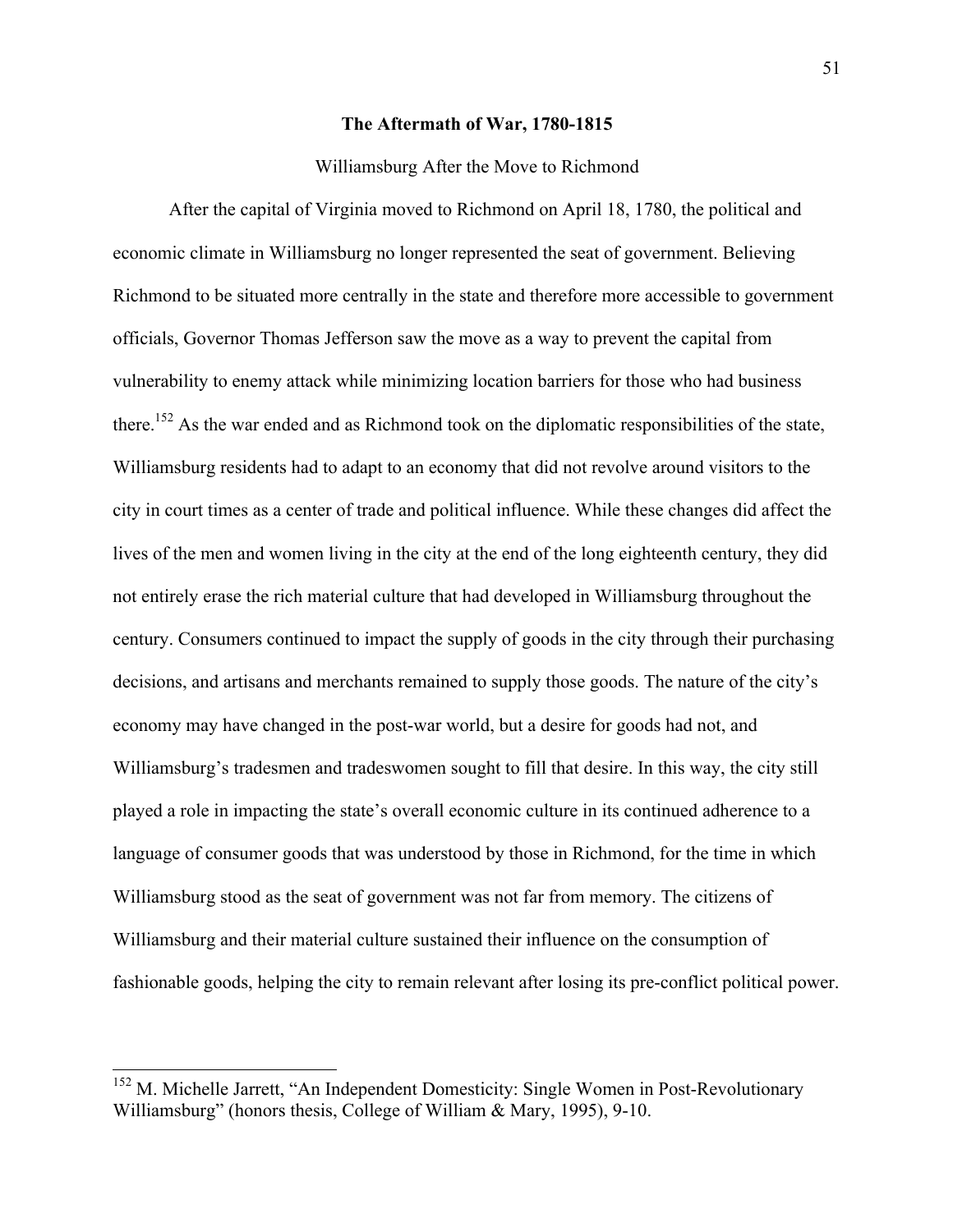#### Demography and Landscape in Post-Revolutionary Williamsburg

## *Williamsburg's Built Landscape and Social Climate*

In order to understand the ways in which the move to Richmond impacted society in Williamsburg, it is best to first examine the demography of the post-war population in the city and the effects of war on its infrastructure. Williamsburg sustained "relatively light damage" to its buildings in the American Revolution, particularly in terms of friendly occupation by the French rather than invasion by the British; the Governor's Palace, the Capitol Building, and the buildings at the College were used as hospitals during the fall of 1781 and the winter of  $1782$ <sup>153</sup> While the College buildings were repaired and reopened, the east wing of the Capitol Building was torn down in 1793 due to fire and other damage. As a result, the College and the Public Hospital became newly dominant institutions in the city landscape, even though college enrollment dropped to about 50 students in 1782 and did not increase much throughout the rest of the century.154 Students, who were now required to lodge with other families in town, brought disorder, drunkenness, and even violence to the recovering community, adding stress to an already difficult economic, political, and social situation.<sup>155</sup> Despite these negative changes to the landscape, "when St. George Tucker wrote a description of Williamsburg in 1796, he emphasized the peace and concord of the town rather than student unrest or a hospital that was 'not well regulated.'"<sup>156</sup> Tucker, a prominent Virginian who chose to stay in Williamsburg after the capital moved to Richmond, clearly saw something leftover of value in the city that drove him to settle there.

<sup>155</sup> Ibid., 13.

 <sup>153</sup> Ibid., 10-11.

<sup>&</sup>lt;sup>154</sup> Ibid., 12-13.

<sup>156</sup> Ibid., 18.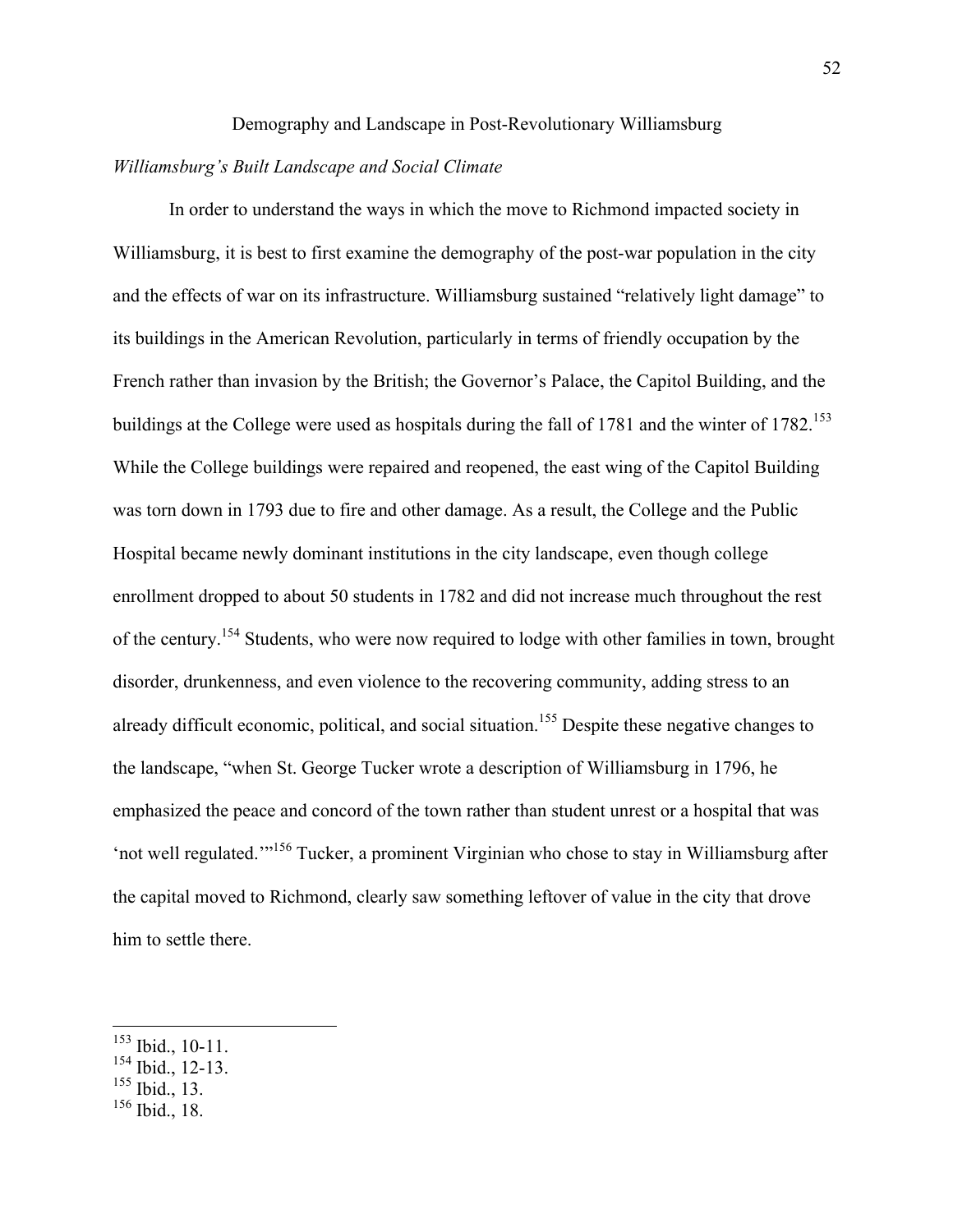St. George Tucker described Williamsburg as a city that had "a mixture of courtesy and ease, of frankness and politeness, of simplicity and delicacy, which partly resulted from its having been the former metropolis of the state," governed by a "delicate balance between urban and rural living."<sup>157</sup> Although the Tucker family experienced difficulties while attempting to navigate the social climate created by the new American government, particularly as St. George himself "saw Virginia's gentry class dangerously teeter in its position of power," they sought to embrace "new strategies and principles that [they] believed would bring prosperity to Virginia, stability to its government, and security to [their] kin."<sup>158</sup> For Tucker, limiting his previous investments in property and relocating permanently to Williamsburg, even though it was no longer the seat of power, held promise, for he believed that a level of society and cultural influence remained in the city worthy of a gentleman of his stature remained in the city. Williamsburg's Post-Revolutionary Population

*Population Demographics*. St. George Tucker was not the only Virginian who chose to stay in Williamsburg. Although many historians have described the decline in the city's population after the capital moved to Richmond as devastating, its demographic effects on Williamsburg are not quite as economically and socially catastrophic as previously presented. The 1790 Virginia Census shows nine cities in the state holding 19,139 people out of total population of 747,610, meaning only three percent of Virginians were living in cities at the close of the eighteenth century.<sup>159</sup> In these terms, the fact that Williamsburg held even the population it did as an urban center in such a rural post-war climate is significant. In fact, "although Williamsburg's population did decline substantially in the years between 1775 and 1790, the loss

<sup>&</sup>lt;sup>157</sup> Qtd. in Jarrett, "An Independent Domesticity," 19.

<sup>158</sup> Phillip Hamilton, *The Making and Unmaking of a Revolutionary Family: The Tuckers of Virginia, 1752-1830* (Charlottesville, VA: University of Virginia Press, 2008), 71-78. <sup>159</sup> Jarrett, "An Independent Domesticity," 3.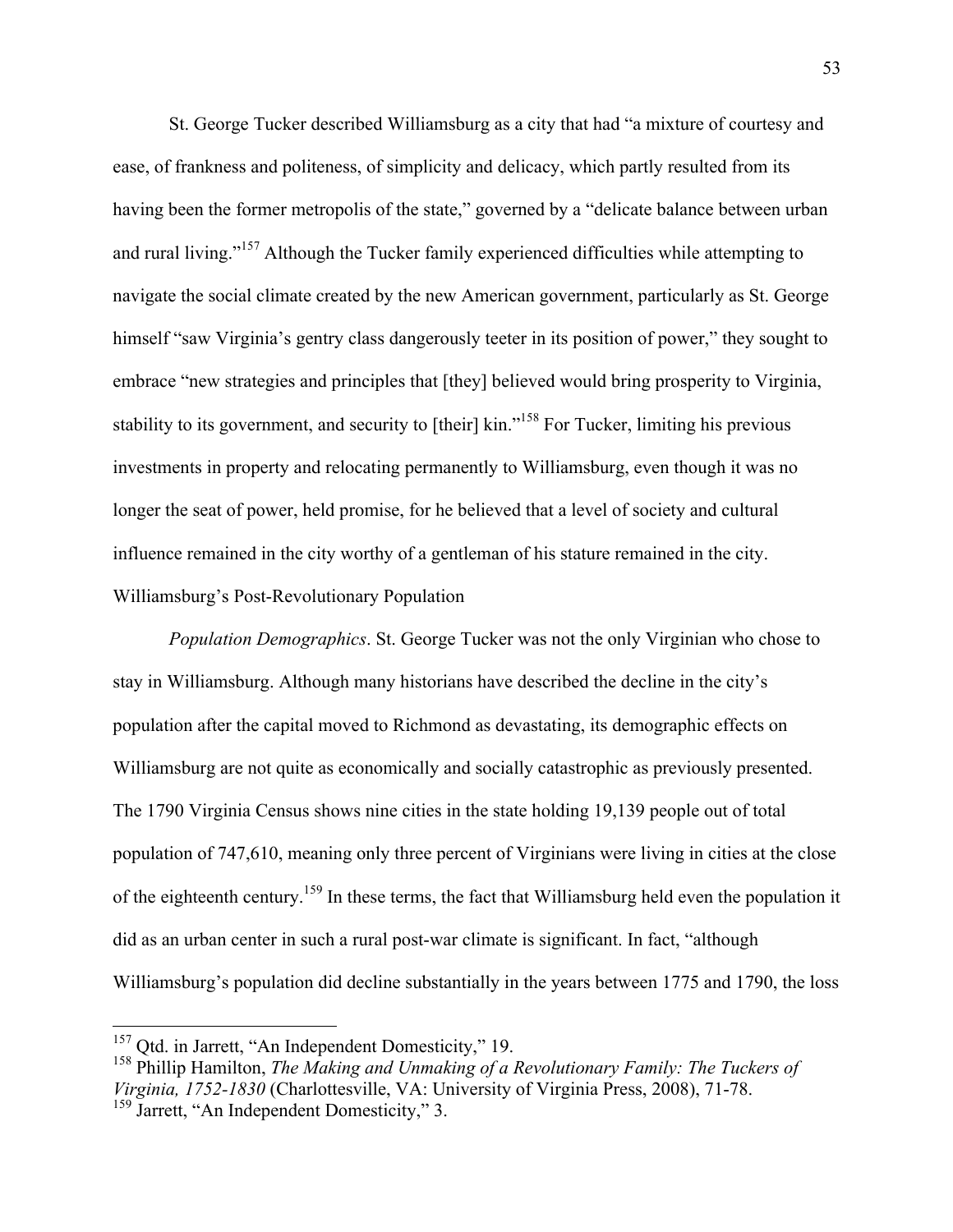was less than one half; the actual figure is between one quarter and one third;" the Williamsburg population was 1880 in 1775, 1424 in 1782, and 1344 in 1790.<sup>160</sup> The bulk of this out-migration to other areas occurred in 1782, 24.3% to be exact,<sup>161</sup> a time relatively close to the capital's move to Richmond. Over the next eight years, the total population of Williamsburg dropped by only 5.6%.<sup>162</sup> These figures present an important picture of the once capital of Virginia – there was something about Williamsburg that gave those who chose not to leave for Richmond immediately a valuable reason to stay. Those people helped to sustain a significant population that could continue to participate in the city's distinct material culture and carry it forward into the nineteenth century.

*Race and Gender*. The racial and gender composition of this population gives further insight into the consumers in post-revolutionary Williamsburg whose choices impacted its economic climate. As recorded in the 1782 Census, taken the year before the Treaty of Paris officially ended the American Revolution, Williamsburg had 182 established households that year, and of those, 50 (27.5%) were headed by women, some as feme soles and others as widows and spinsters.<sup>163</sup> This can be explained both by the death of many men in the war and by their out-migration in its wake, for as M. Michelle Jarrett indicates, "men generally had both greater incentive and financial means to leave Williamsburg after the capital moved in 1780."<sup>164</sup> In addition, the employment opportunities available in the city "may have made town living especially attractive to widows;" for example, women like Jane Vobe highlight tavernkeeping as "a female-dominated profession in Williamsburg after the Revolution" in addition to other

- $161$  Ibid.
- $162$  Ibid.
- <sup>163</sup> Ibid., 41-44.

 <sup>160</sup> Ibid., 22.

 $164$  Ibid., 44-45.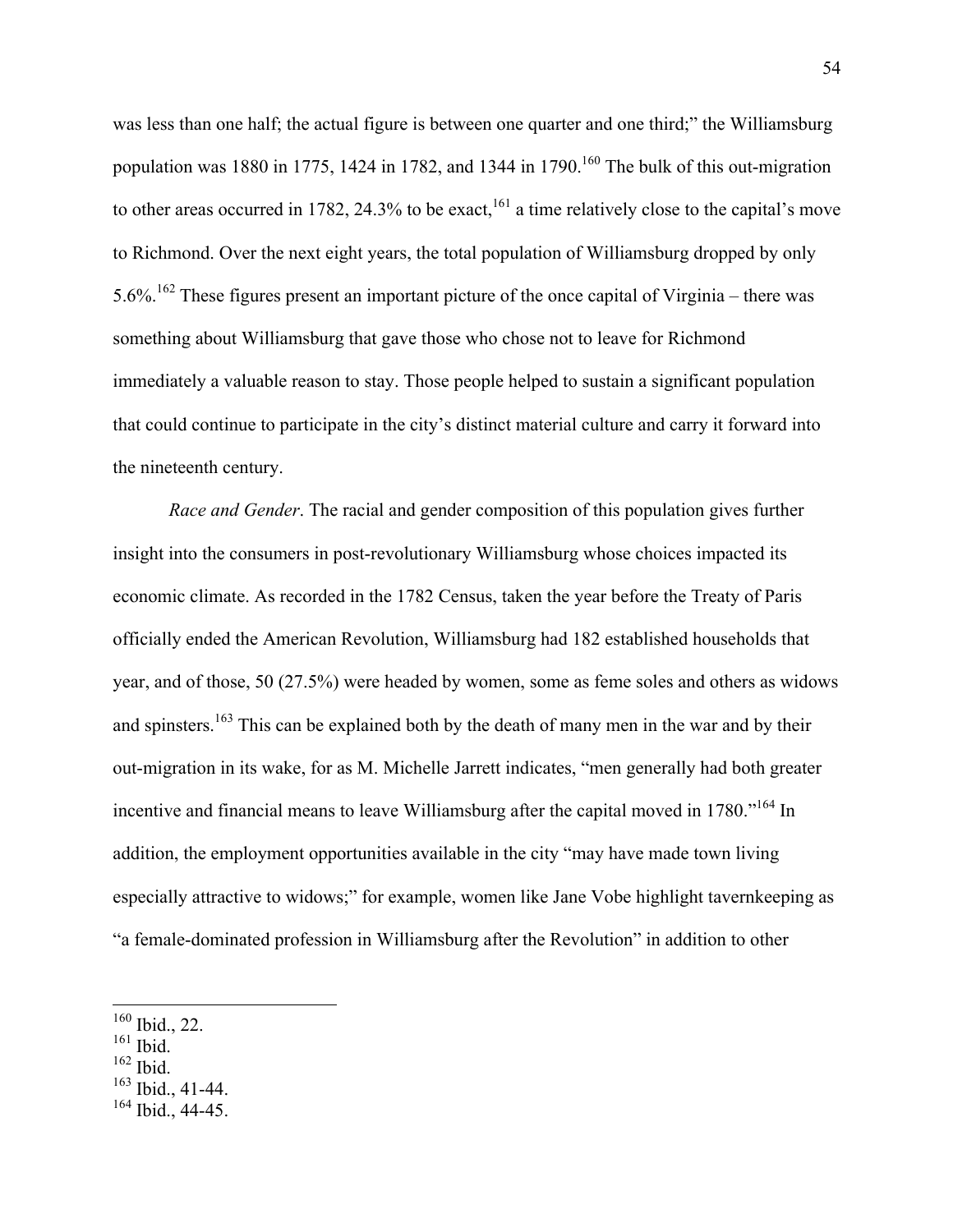domestic trades.<sup>165</sup> These women, who also worked as tradeswomen and shopkeepers, took advantage of vacancies in the workforce in post-revolutionary Williamsburg and created a market for themselves, their skills, and their goods.

These opportunities were not strictly bound by race. Ann Ashby Jones, a freed slave who worked as a laundress and a seamstress to support her family, provides clues to this community of independent women in Williamsburg, especially as she was listed as one of the heads of household in the 1782 Census.<sup>166</sup> Williamsburg's population was 49% black in 1782, and like their white counterparts, more black women resided in Williamsburg than black men.<sup>167</sup> Michael L. Nicholls provides a similar explanation for this discrepancy as M. Michelle Jarrett, that "the domestic service enjoyed in urban households and required in public taverns dictated the larger numbers of black women within the Williamsburg black population and this in turn contributed to a larger proportion of slave children in the group."<sup>168</sup> With 642 slaves recorded in Williamsburg in 1783, 350 of which were tithable and 292 of which were children, these demographic figures suggest, "along with the growing proportions of women, an even more dominant domestic service for Williamsburg slaves following the loss of the town's provincial political role."<sup>169</sup>

Despite high slave turnover in Williamsburg in the 1780s, Nicholls argues that "the core of stable, solvent white slave owners resident in these towns contributed, however inadvertently, to structuring a slave population that, as we shall see, seized the opportunity to fashion and sustain something resembling family life in the midst of the uncertainty and anxiety that went

 $165$  Ibid., 45-46.

<sup>166</sup> Chris Hansen, "Ann Ashby Jones" (unpublished paper, 2010), 6.

 $167$  Michael L. Nicholls, "Aspects of the African American Experience in Eighteenth-Century Williamsburg and Norfolk" (report, Colonial Williamsburg Foundation, 1990), 3-4.  $168$  Ibid., 4.

 $169$  Ibid., 4-5.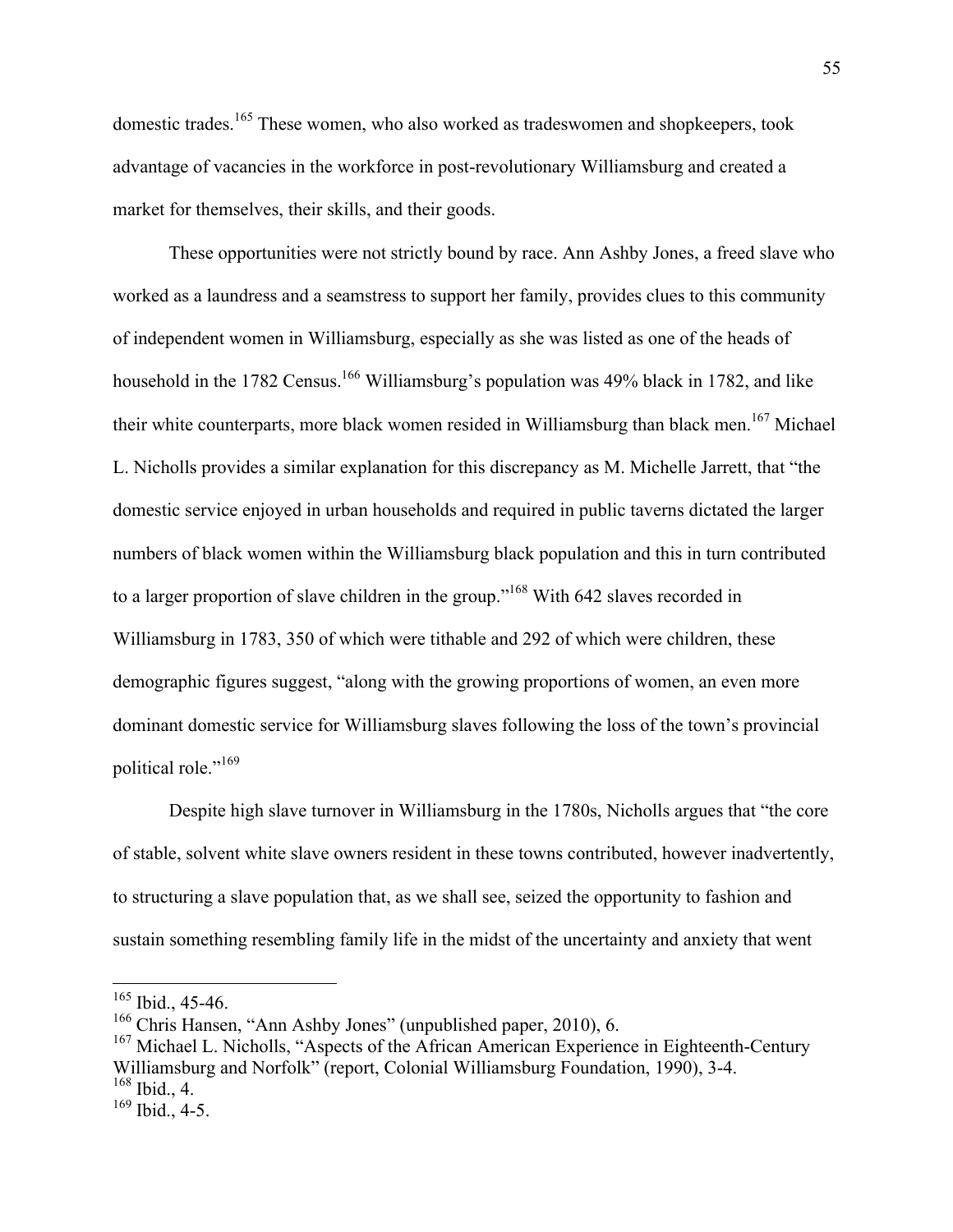with being treated as property."<sup>170</sup> While black women commonly worked as laundresses and seamstresses in the domestic trades, in an urban environment of public markets that "brought a greater mobility than most African American women enjoyed in the countryside," black men worked in more skilled trades outside of the domestic sphere.<sup>171</sup> As Ann Smart Martin stresses, "gaining knowledge of and practice in vending produce, poultry, and home production in turn allowed many slaves to become petty entrepreneurs," which "brought them the cash necessary to purchase consumer goods and in some instances property."<sup>172</sup> The money that slaves and free blacks earned from such occupations in Williamsburg after the Revolution helped them to participate in the consumer culture in the city at local stores and at the market, giving black consumers a voice in the material economy.

## Consumer Culture in Williamsburg After the Revolution

As demonstrated, the post-Revolutionary population in Williamsburg was significant enough in number to support the existing material culture in the city, for those citizens continued to have a desire for both luxurious and necessary goods. With the war over, the adaptations to the city's consumer culture that relied heavily upon supporting the military effort shifted to reflect pre-revolutionary material wants once more while upholding the social divisions of the new republic. Throughout the eighteenth century and into the next, the "industrious" and continuous consumer revolution was "achieved primarily at the level of the household, where it [could] be identified as a simultaneous rise in the percentage of household production sold to others and a

 <sup>170</sup> Ibid., 24.

 $171$  Ibid., 46.

<sup>172</sup> Ann Smart Martin, "Suckey's Looking Glass: African Americans as Consumers," in *Buying Into the World of Goods: Early Consumers in Backcountry Virginia* (Baltimore: Johns Hopkins University Press, 2008), 176.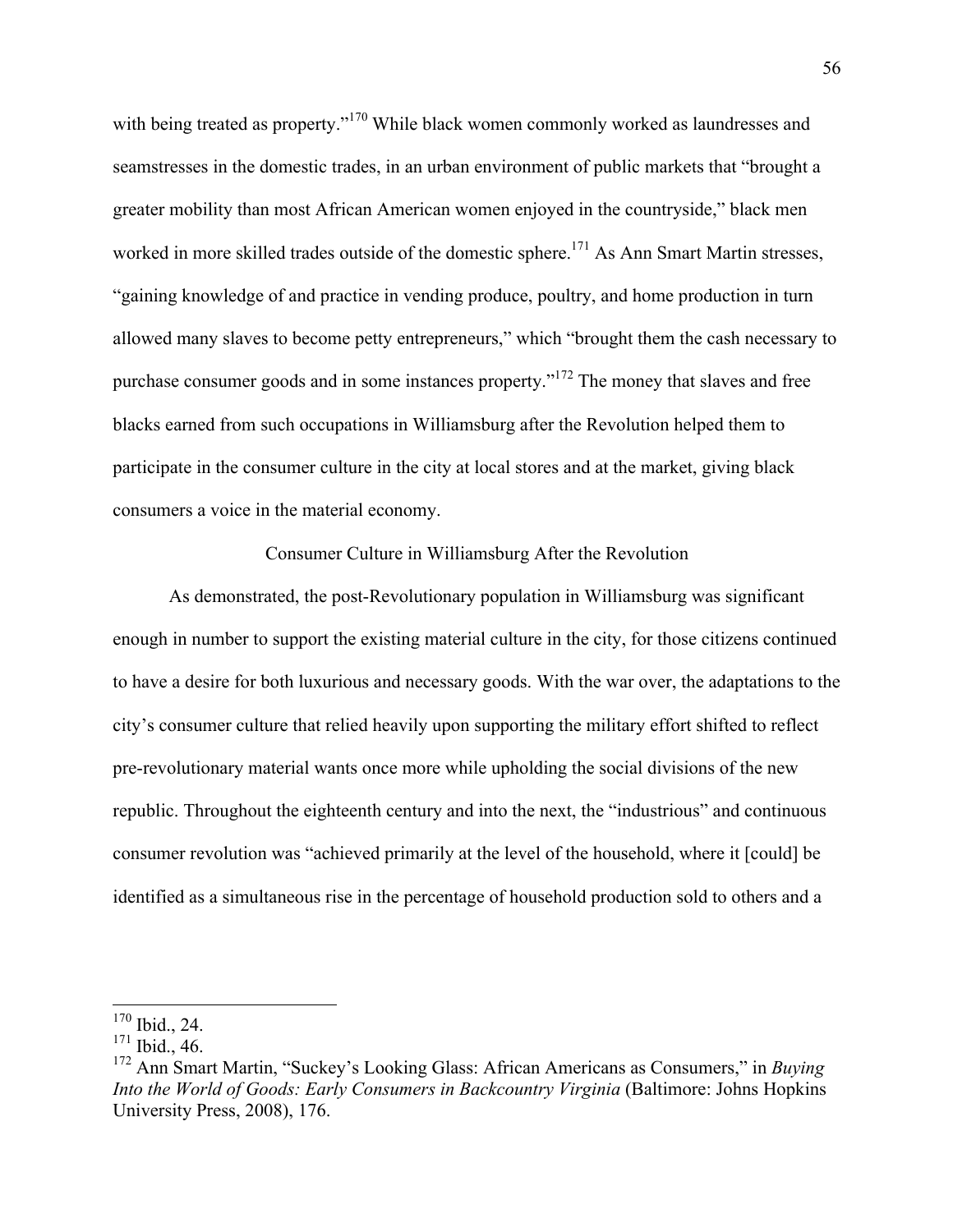rise in the percentage of household consumption purchased from others."<sup>173</sup> While this definition of the role of consumers in the economy holds true throughout the period, it is important to recognize that the aftermath of war and the capital's move to Richmond did have an effect on Williamsburg's material environment.

As Cary Carson observes, "variations in the practice of the gentle arts and localism in the design of American-made artifacts should therefore not be taken as evidence of fashion's impeded progress, as so often they have been."<sup>174</sup> Although Carson labels the "excessively materialistic values that attached to social status" in the United States at the beginning of the nineteenth century as a "visible, tangible, and inescapable" attempt to sharpen class differences,<sup>175</sup> these variations in American-made goods should be viewed as an attempt to push the material world of the 1770s into the 1790s and early 1800s. By highlighting the importance of the individual producer and consumer in defining the nature of the American economy, the emphasis on regional distinctions helped to solidify the uniqueness of local goods, ones that distinguished Williamsburg from Philadelphia and Charleston from New York but that emphasized the important role that each played in creating a new, truly "American" material culture. While representing distinct areas in the United States, these goods stressed the goals of economic and cultural unity for which the nation strived under the Constitution in order to effectively compete in the world market. As a piece of this material puzzle, Williamsburg's material culture after the Revolution had a valuable impact on the new republic.

 <sup>173</sup> Jan de Vries, *The Industrious Revolution: Consumer Behavior and the Household Economy, 1650 to the Present* (Cambridge: Cambridge University Press, 2008), 71.

<sup>174</sup> Cary Carson, "The Consumer Revolution in Colonial British America: Why Demand?" in *Of Consuming Interests: The Style of Life in the Eighteenth Century*, eds. Cary Carson, Ronald Hoffman, and Peter J. Albert (Charlottesville, VA: University Press of Virginia, 1994), 651. <sup>175</sup> Ibid., 682-683.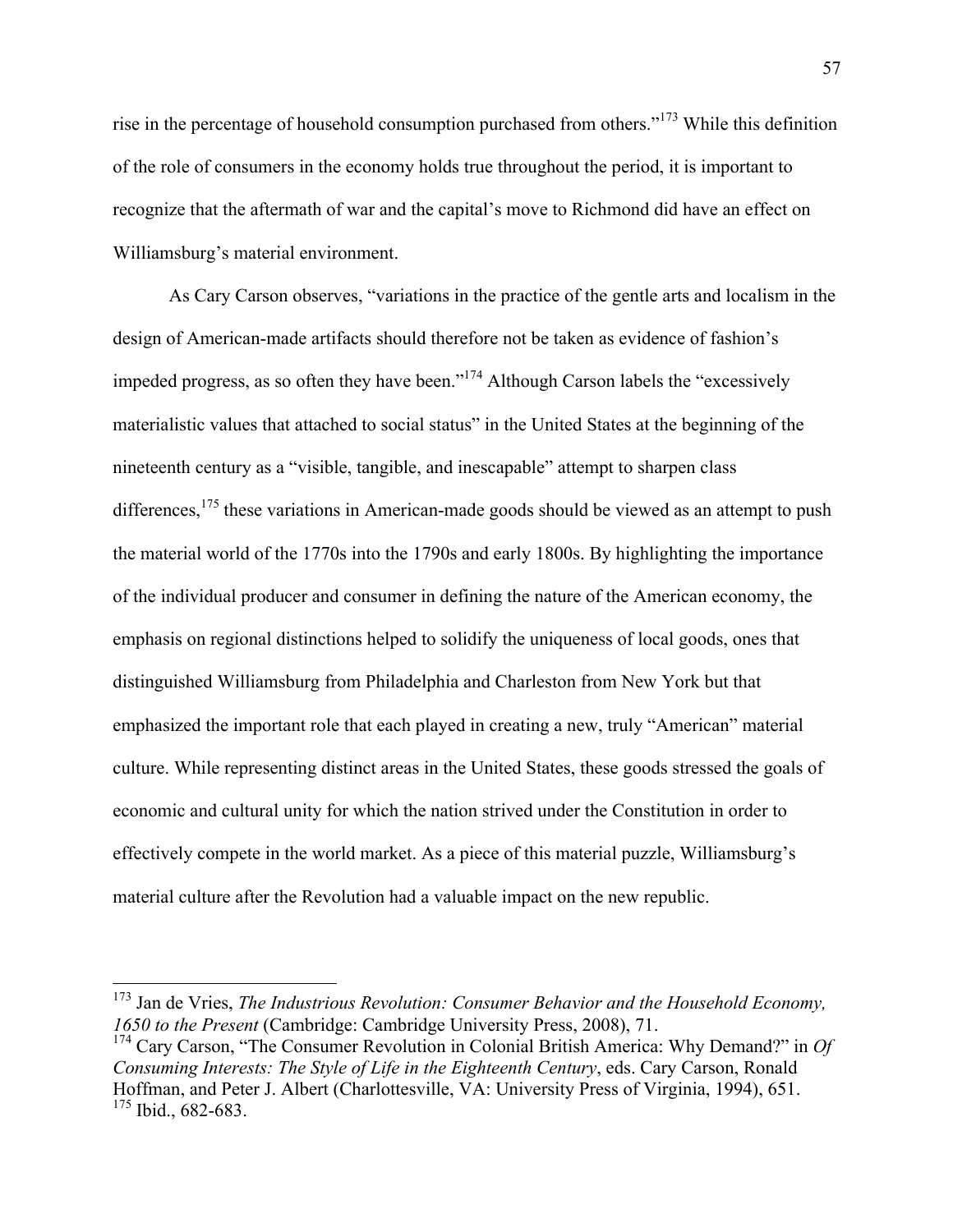## *Williamsburg's Shops: The Anderson-Low Store*

In order to examine the effects of the post-Revolutionary climate in Williamsburg, it is best to first focus on the goods sold in the city during the period. J. E. Whitney's analysis of the transactions made at the Anderson-Low Store between 1784 and 1785 offers a clear perspective in the material goods in demand in the city. David Low and Matthew Anderson began their joint business in November of 1784, and their "store accounts, such as those left by Matthew Anderson and David Low, which name customers, indicate how individuals paid their debts and list the dozens of articles sold on credit, reveal much about the people and economy of an area."<sup>176</sup> As Whitney stresses, these records reveal "the extent to which Virginians returned to their British suppliers and resumed their dependence upon British credit after the Revolutionary War," particularly in terms of the "consumer's reliance upon store keepers to provide them with such articles as sugar, tea and spices which they could not produce in Virginia."<sup>177</sup> These consumers kept the interest in luxury goods that had intrigued them before the Revolution even after the capital's move to Richmond. The Anderson-Low Store accounts show consumers who purchased goods that they could have produced at home, indicating that they "valued conservation of time and effort more than the economy of home production" and had a level of economic comfort that allowed them to avoid producing butter, candles, and soap for themselves.<sup>178</sup> In addition, "purchases of luxury consumer articles, such as expensive textiles, tea sets and books, may mark persons of high economic standing,"<sup>179</sup> but they also stress that consumer desire in Williamsburg had not been lost as a result of the Revolution or as a result of

<sup>&</sup>lt;sup>176</sup> Jeanne E. Whitney, "Clues to a Community: Transactions at the Anderson-Low Store, 1784-1785" (master's thesis, College of William & Mary, 1983), 2.

 $177$  Ibid., 3.

<sup>178</sup> Ibid., 3-4.

 $179$  Ibid., 4.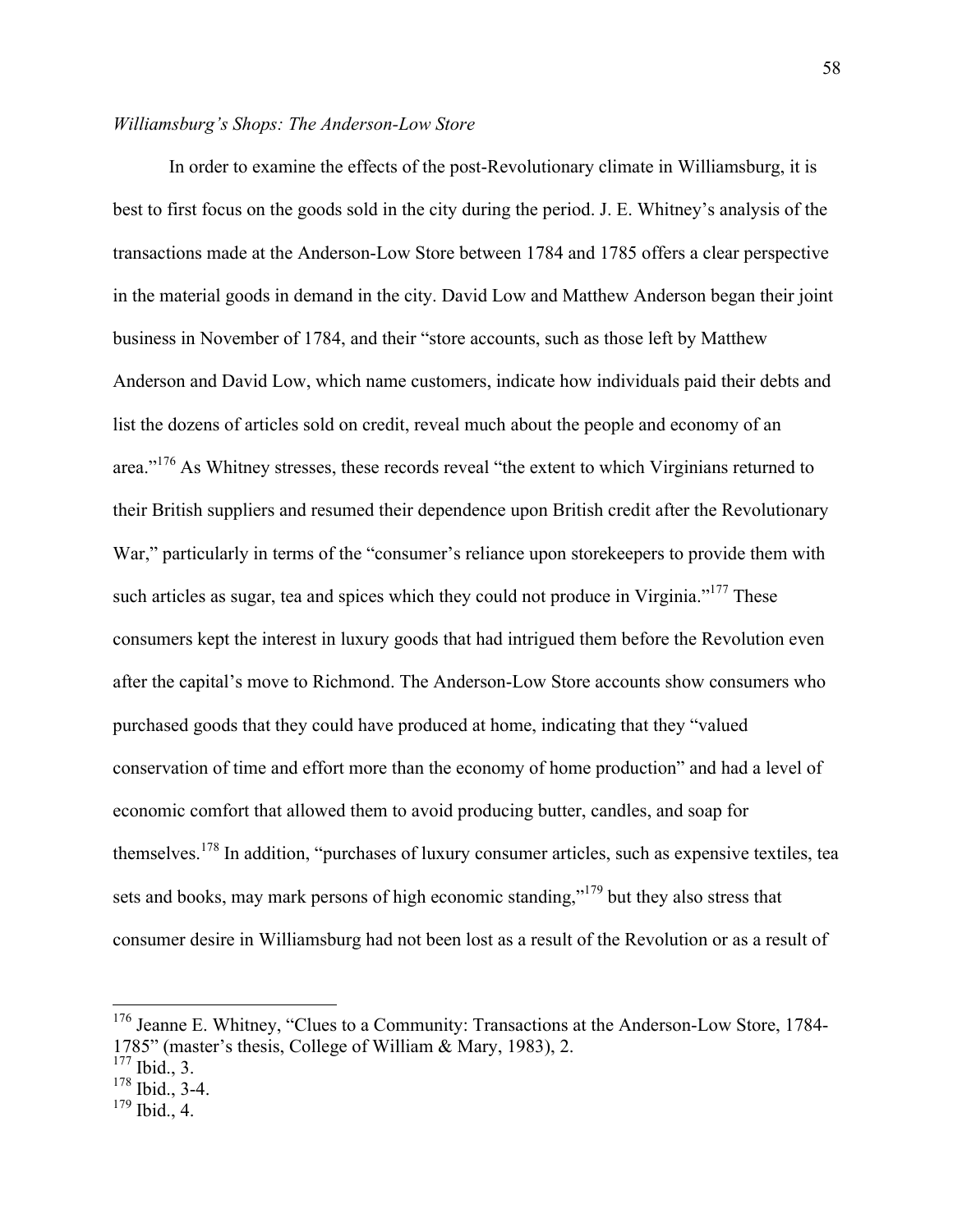the shift in the seat of government. Williamsburg's residents still wanted to lead comfortable and genteel lives, and their purchases reflect that desire.

While the number of merchants in the city dropped from 31 in 1770 to 21 in  $1785$ ,<sup>180</sup> evidenced by a drop in the number of advertisements for goods in the *Virginia Gazette* compared to the number in the early 1770s, there were still a sufficient number to respond to consumer demand in the area. Merchants who stayed in the city, like John Greenhow and John Carter, were met with newcomers in the 1780s like George Jackson, John Druitz, and James Davis, who believed "as Matthew Anderson did that business prospects were not so dim."<sup>181</sup> Although the American Revolution freed American merchants from monopolized trade, unequal trade agreements and heavy post-war debt brought economic depression to Virginia; a lack of specie proved difficult in business and commercial transactions, but Anderson and Low "carried on business as if the war changed nothing."<sup>182</sup> One-fifth of the value of all sales during this period in the Anderson-Low store can be attributed to textiles, as in the previous periods of Williamsburg's history, followed by white and brown sugar and tea; one hundred and forty patrons purchased linen between 1784 and 1785 alone.<sup>183</sup> Overall, the Anderson-Low records demonstrate that not only did a consumer population exist in Williamsburg after 1780 that required luxury and necessary goods in its material culture of the caliber to which they had been exposed in the 1760s and 1770s, but there was a merchant population willing and able to fill its requests.

 $182$  Ibid., 22.

 <sup>180</sup> Ibid., 10.

<sup>181</sup> Ibid., 11.

<sup>183</sup> Ibid., 36-46; 78.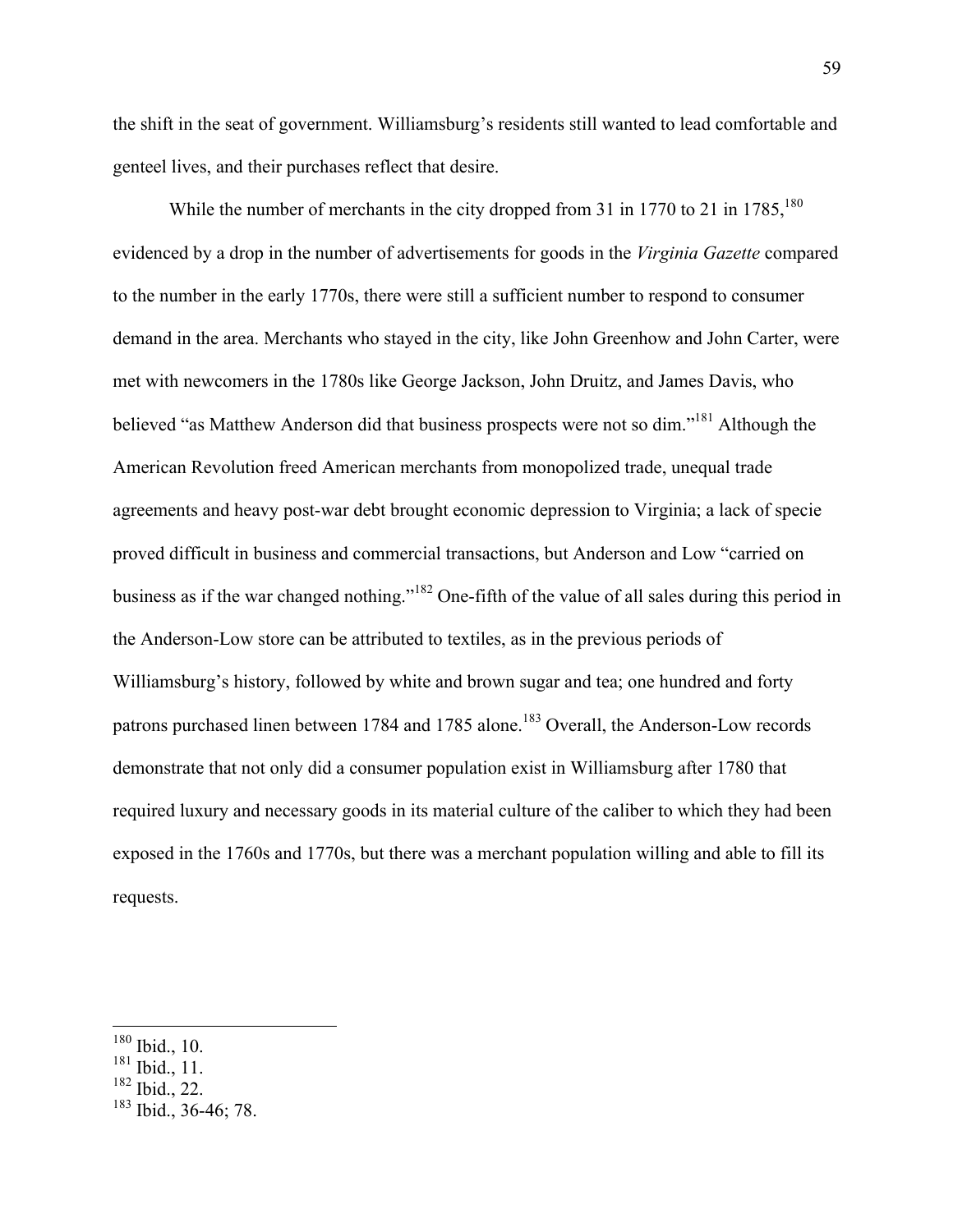# *Post-Revolutionary Trades in Williamsburg*

Just as they had done prior to the American Revolution and the move to Richmond, tradesmen and tradeswomen held an invaluable position in the material cultural productions in Williamsburg. As producers and vendors, these men and women provided necessary and luxury goods to consumers in two ways: they fashioned them from raw and finished materials and also presented them to the public in marketable ways that stressed their gentility and utility. While many tradespeople did migrate to Richmond when the capital relocated in an attempt to follow the business of the many consumers who ventured to the city during court times, others stayed in Williamsburg and continued to produce goods and sell them to local consumers. Williamsburg coachmaker Charles Taliaferro advertised his commodities, other artisans imported goods for sale, and even local printers "advertised a variety of articles such as paper, quills, ink, spectacles, music and musical instruments, available at their office."<sup>184</sup> As St. George Tucker had chosen to stay in Williamsburg due to a belief in its existing gentility and sociability, these tradesmen and tradeswomen felt that the population in the city continued to have an influence on the market that would create a profitable relationship between merchant and consumer. The citizens in post-1780 Williamsburg still required access to the world of goods to which they had been exposed in the preceding half-century, and the class of artisans who remained in the city sought to fulfill their material needs.

## The Cabinetmaking Trade

Williamsburg's cabinetmakers provide an important example of the role that this group of artisans played in preserving and advancing the city's material culture after it was retired as the seat of government. Despite the social and political change that its inhabitants experienced

60

 <sup>184</sup> Ibid., 9.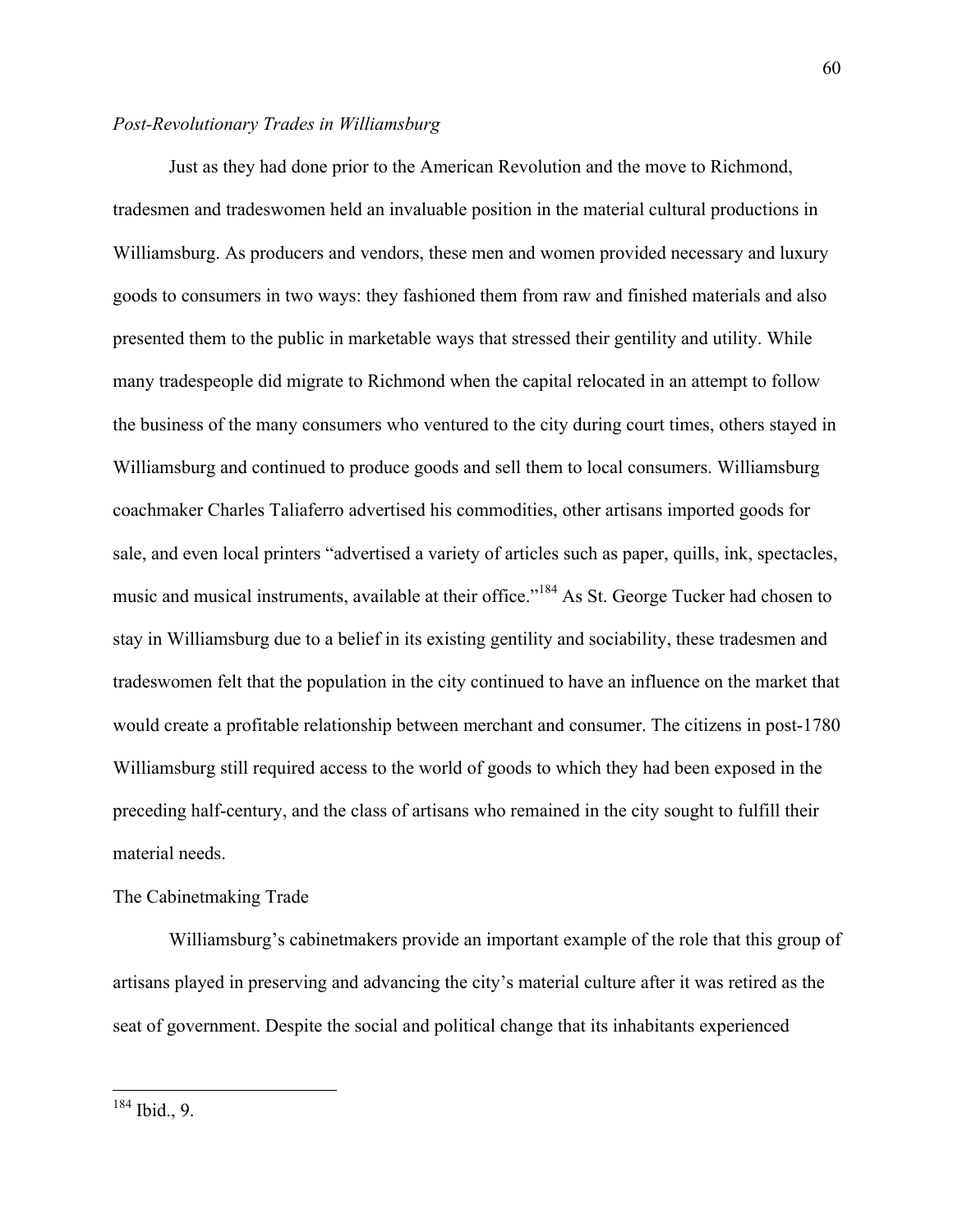during the 1780s and 1790s, "Williamsburg remained renowned for its fine and genteel society," and the widespread nature of the furniture produced by its cabinetmakers "demonstrates that these craftsmen were not catering solely to local patrons, but were considered capable of producing the most fashionable goods to found at that time in Virginia."185 Linda A. Hildreth maintains that "while Williamsburg was no longer bustling with the same kind of activity found there in the pre-Revolutionary period, it still retained a sense of its own importance," for "while trade diminished, it was not eliminated, and craftspeople and merchants continued to supply goods to the townspeople."186 As "the end of the eighteenth century witnessed an increase in the number of artisan advertisements in which less mention was made of foreign imports and greater emphasis was place on American manufactures,"<sup>187</sup> Williamsburg's cabinetmakers took on even greater responsibility in their production of goods for the community, especially as many became shop owners in order to sell their craft.

Although competition with increasingly industrialized furniture manufacturers in the North created difficulties for southern cabinetmakers, men in the trade in Williamsburg were still able to make a living within their environment of consumption. In particular, Hildreth cites James Hockaday as a Williamsburg cabinetmaker who did not change his occupation for financial stability, but rather supported himself in the trade starting in 1800 and became successful enough by 1806 to support journeymen.<sup>188</sup> Though several of his competitors were unsuccessful in maintaining their business in the city after the capital moved, Hockaday continued to produce goods of quality for the population living in Williamsburg. By responding

<sup>&</sup>lt;sup>185</sup> Linda A. Hildreth, "The Fate of the Cabinetmaking Trade in Williamsburg, Virginia in the Post-Revolutionary Period" (master's thesis, College of William & Mary, 1988), 3-15. <sup>186</sup> Ibid., 17.

<sup>187</sup> Ibid., 22.

<sup>188</sup> Ibid., 73.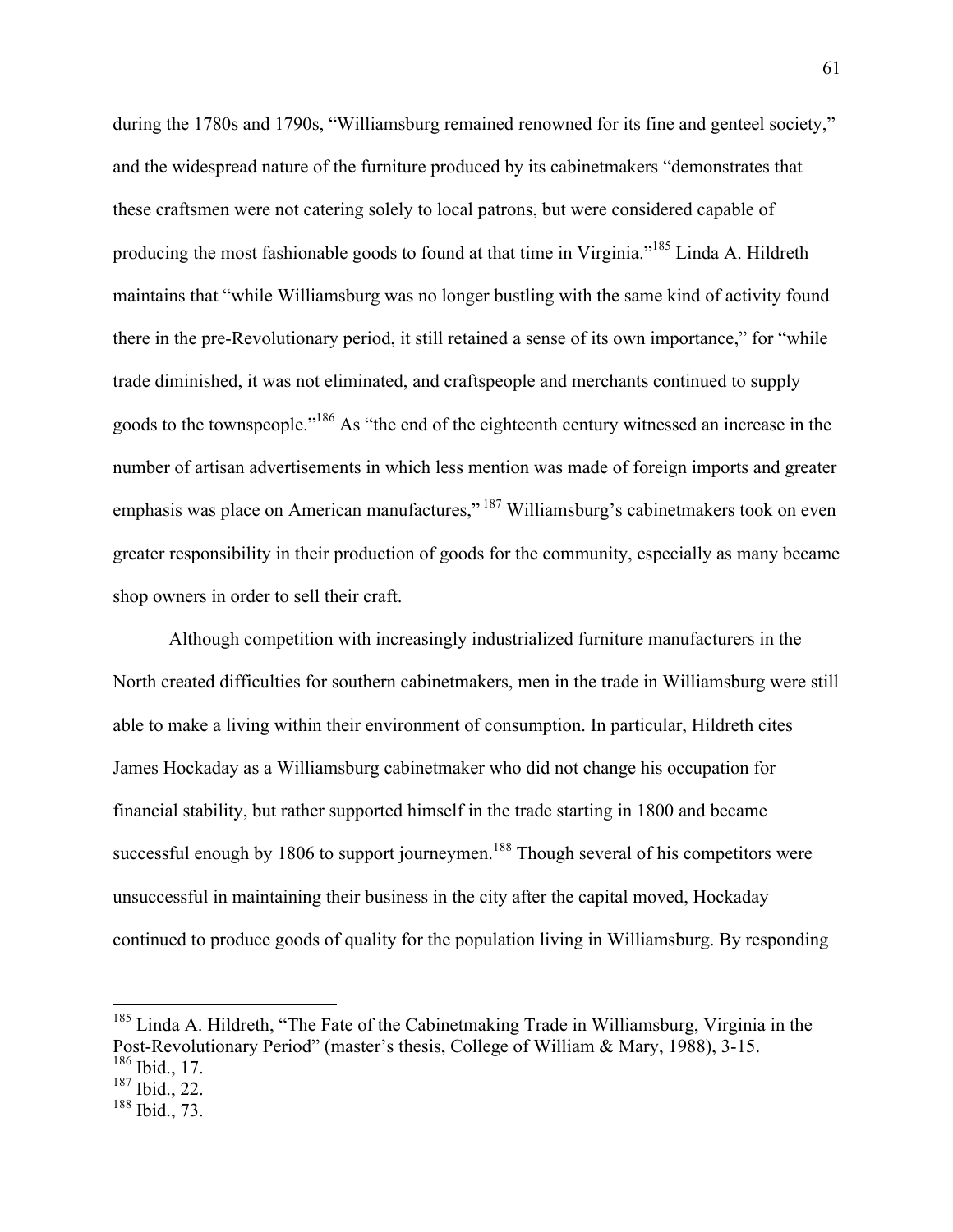to the genteel needs of consumers who wanted furniture that displayed social mobility and wealth while adhering to new American standards of production according to its regional variations, Hockaday's enterprise represents a timely response to the changes in Williamsburg's distinct material culture that does not invalidate its existence. Rather, it reflects adaptations to the new social and political climate in the United States, emphasizing continuity in the desire for genteel goods even as the methods to meet that desire developed to reflect changing times. The Apothecary and Medical Trades

Dr. John Minson Galt also chose to remain in Williamsburg after the capital moved to Richmond in order to conduct his apothecary business and medical visits to patients. In one of his ledgers, which details transactions made for his services between 1782 and 1798, more information about Williamsburg's residents in the 1780s and 1790s can be gleaned, particularly in terms of their social importance. While previous demographic examinations reveal that the population left in Williamsburg post-Revolution did include middling and lower class individuals, it also included more individuals of prominence than simply St. George Tucker. Galt's ledger lists accounts with George Wythe, Bishop James Madison, John Blair, Robert Nicholson, and St. George Tucker himself.<sup>189</sup> In addition, he held accounts with other tradesmen and merchants in the city, including William Pasteur, William Pitt, Severinus Durfey, Matthew Anderson, and Edward Charlton, as well as public institutions like the Public Hospital and the College of William  $\&$  Mary.<sup>190</sup> While most of these debits and credits coincide with medical visits rather than purchases of apothecary goods, they paint an important picture of the population living in Williamsburg in the 1780s and 1790s. That population did include

<sup>&</sup>lt;sup>189</sup> Galt-Barraud Account Book, 1782-1798, Galt Papers (I), Special Collections Research Center, Swem Library, College of William and Mary.  $190$  Ibid.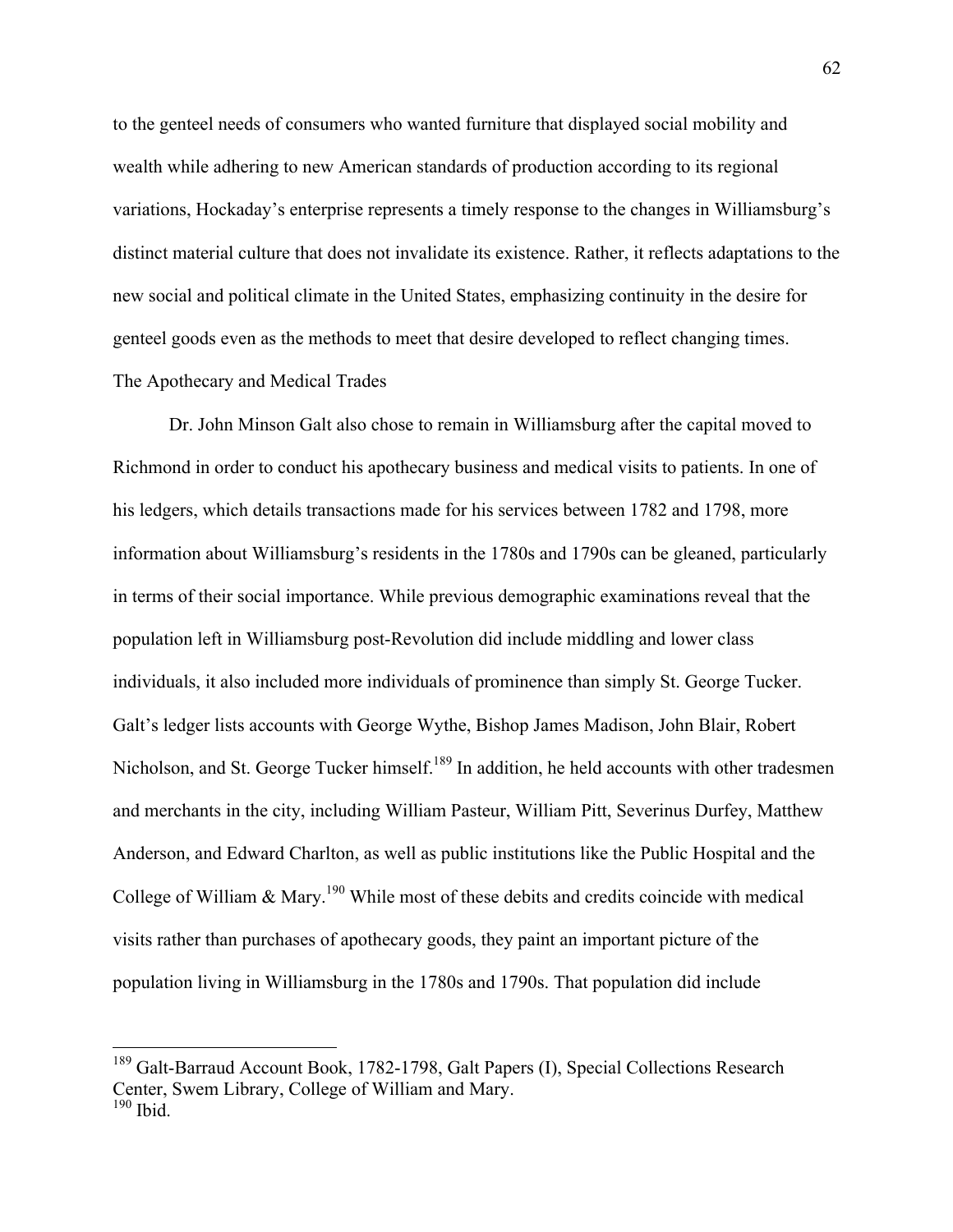prominent and wealthy men like George Wythe and St. George Tucker, as well as merchants who acted as both consumers and producers of goods, and it needed the manufactures of many different trades, from cabinetmaking to apothecary to coachmaking, in order to function properly in the social and economic climate.

#### *The Textile Trades in Post-Revolutionary Williamsburg: A Material Cultural Case Study*

To solidify this image of Williamsburg's material culture after the Revolution as not unlike its predecessor, the case study of the textile trades in the city traced in the previous chapters shall again be examined. Kate Haulman describes post-Revolutionary fashion as "a form of power politics with consequences for the relationship between state and society, linking the personal and the political in ways that characterized the debates of the 1780s."191 With Americans "observing that independence had not resulted in a clean break" culturally, some argued that political transformation through an independence in dress could create balances between fashion and taste and between social station and republican displays of freedom and equality that were necessary for the validation of the new republic.<sup>192</sup> Similar to the changes in the regional production of goods in the states, which emphasized a distinctly American view of material culture, an American spin on fashionable forms began to develop in the 1780s and 1790s and into the early nineteenth century. Short gowns in bright colors, polonaise gowns, and the false rump combined the rural and urban elements of American culture and everyday lifestyle, although these changes "appeared ungenteel to foreign observers" who sought to challenge the new country's sovereignty.<sup>193</sup> Despite the increasing regionalism in fashion in the United States, "American desire for and dependence on imported manufactures meant that

 <sup>191</sup> Haulman, *The Politics of Fashion*, 180.

<sup>192</sup> Ibid., 181.

 $193$  Ibid., 198.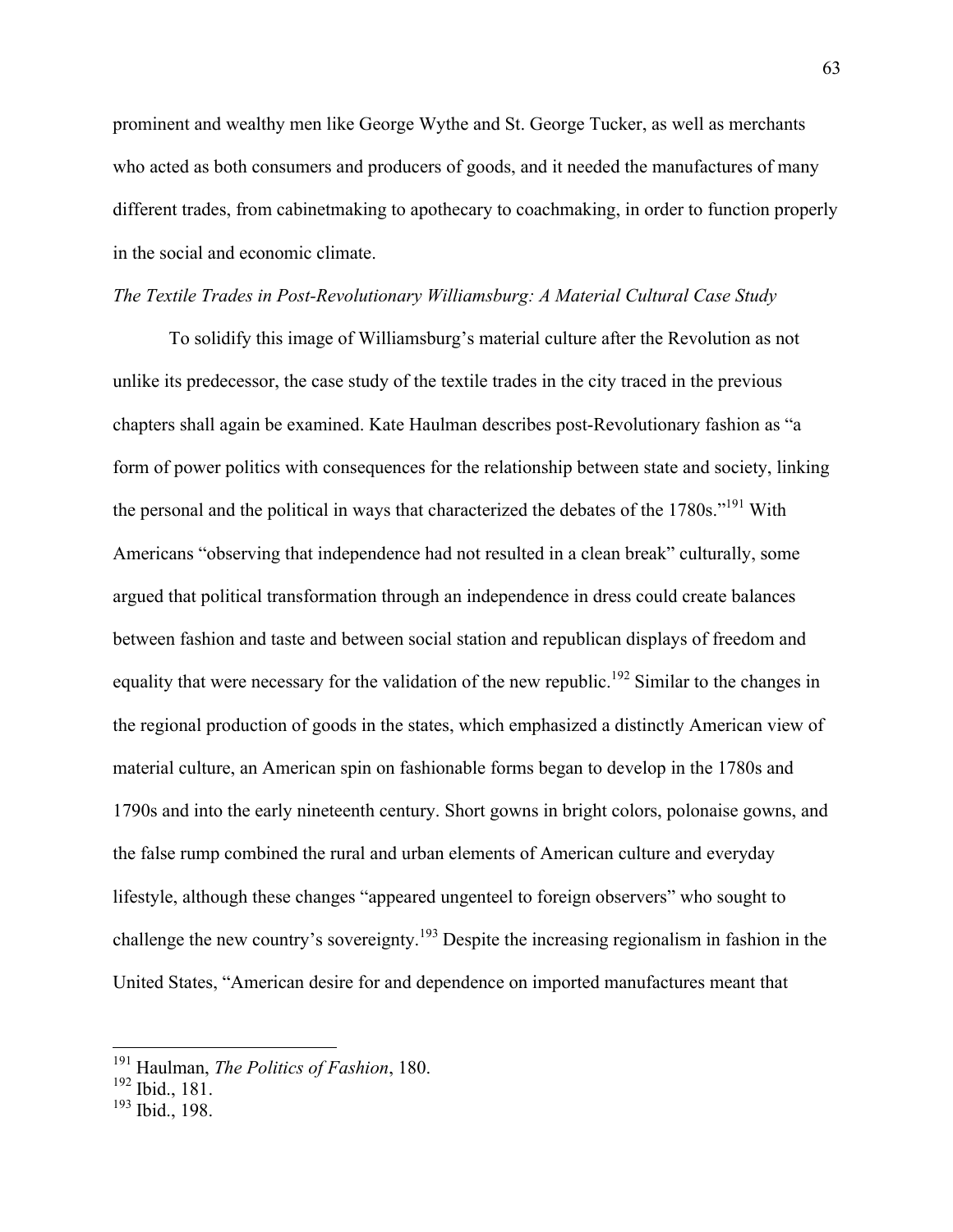Britain could set whatever terms it wanted for the commercial relationship, shutting its own ports to American products while exporting great quantities of goods."194 Americans had to juggle their desires for luxury textiles with their need to display an economically independent America through the politics of fashion. In particular, fashion still represented the political choices of consumers as it had done a decade before, for clothing choices made by Federalists and Antifederalists showed that "domestic goods could be fashionable;" George Washington wore a domestic suit to his inauguration in 1789.<sup>195</sup> By attempting to discourage consumer habits that overstressed the importance of foreign goods, the textile trades and the import duties instated with Tariff of 1789 encouraged labor and industry in the late eighteenth century, especially as the quality of homespun textiles needed to improve in order to compete with their foreign counterparts. As Haulman concludes, "fashion was citizenship's corset: a hidden but foundational device that underpinned the figurative garb of democracy and equality."196 From a material cultural perspective, the desire for fashionable goods to represent social status, economic stability, and political stance was not dead at the end of the long eighteenth century in the once-capital of Virginia.

Milliners, tailors, and mantuamakers maintained the responsibility for managing the textile and fashion trades in Williamsburg after the Revolution. Both Margaret Hunter and her sister Jane Hunter Charlton carried their businesses into the new republic. Although Jane no longer advertised in the *Virginia Gazette* after 1775, when she intended to leave for London at the eve of the American Revolution, her accounts suggest she was in business between 1778 and

 <sup>194</sup> Ibid., 200.

 $195$  Ibid., 213.

 $196$  Ibid., 225.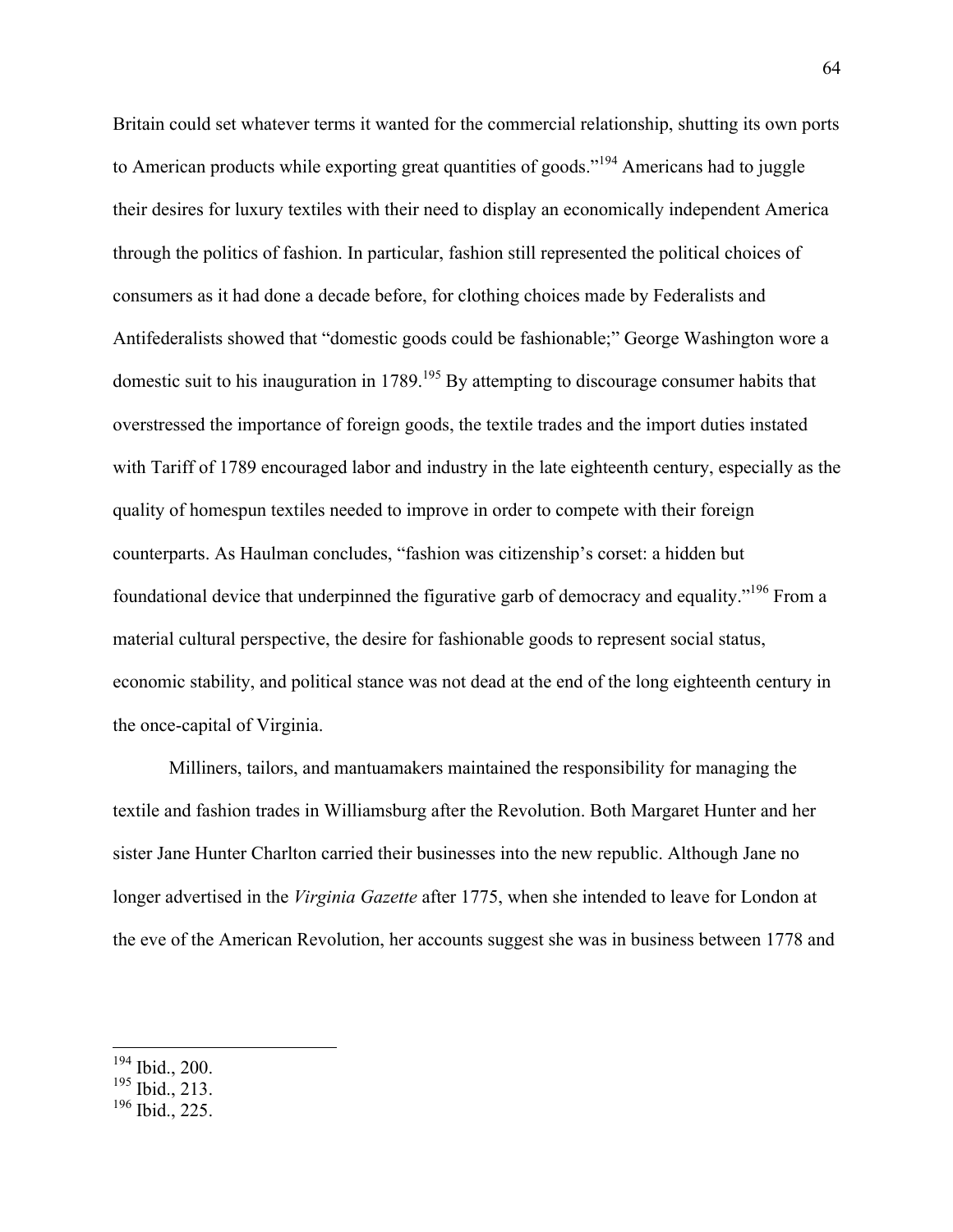1799 with Edward as her partner.<sup>197</sup> Margaret, on the other hand, did not advertise again until 1780, expressing that she still practiced millinery on commission and had "an elegant assortment of the most beautiful calico and chintz patterns, black and white gauze, [and a] small quantity of the best soap" at her store.<sup>198</sup> Her last advertisement appeared in the *Gazette* on March 8, 1787, in which she declared that she was selling a "valuable negro woman" who was "a good washer, ironer and clear starcher, an excellent pastry cook, and is capable of all kinds of household business" and her daughter.<sup>199</sup> This advertisement stresses the role that enslaved women played in the textile trades, as discussed previously in terms of the race and gender demographics in Williamsburg, but it also highlights the relative economic success that Margaret Hunter had in her lifetime to own slaves even after the Revolution as a tradeswoman.

Unfortunately, it is difficult to examine her continued impact on the Williamsburg community, as she died only a few months after the advertisement was placed. On October 8, 1787, Edward Charlton announced in the paper that he would serve as the executor of her will, selling the brick house on her property that had served as her millinery shop as well as two enslaved women and their six children, one of whom was the same woman advertised for sale only months before.<sup>200</sup> The number of slaves listed here amplifies the previous assertion, indicating that Margaret continued to maintain a business that was able to support a comfortable lifestyle even after the capital moved to Richmond with the high demand still present for textiles and fashionable goods. After Edward's death in 1792, Margaret's goods and property transferred to Jane, who bought her sister's house in 1795.<sup>201</sup> She carried on her millinery business until her

<sup>&</sup>lt;sup>197</sup> Cabell, "Women Merchants and Milliners in Eighteenth Century Williamsburg," 103.

<sup>&</sup>lt;sup>198</sup> Qtd. in Cabell, "Women Merchants and Milliners in Eighteenth Century Williamsburg," 108.<br><sup>199</sup> Virginia Gazette and Weekly Advertiser, 28 Feb. 1787 [Nicolson].

<sup>&</sup>lt;sup>200</sup> *Virginia Gazette and Weekly Advertiser*, 8 Oct. 1787 [Nicolson].

 $201$  Cabell, "Women Merchants and Milliners in Eighteenth Century Williamsburg," 111.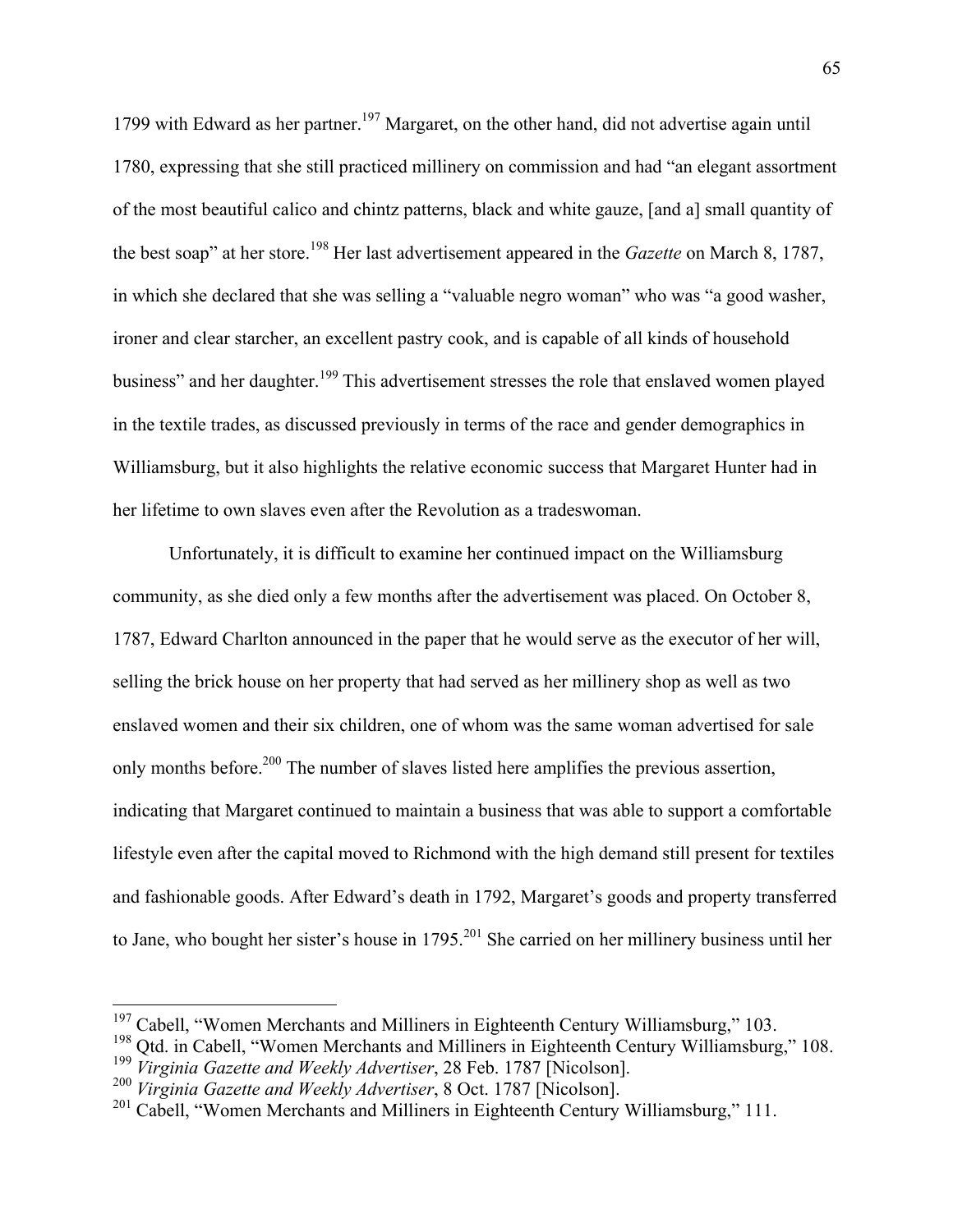death in 1802, and with an estate valued at  $$6955.59$ ,  $^{202}$  she, too, clearly experienced economic stability in the trade in the post-war period and into the early nineteenth century. In her will, Jane left relatively large monetary gifts to the members of her and Edward's families, and freed several of her slaves, further emphasizing the continued success she found in the trade.<sup>203</sup> Although the *Gazette* advertisements for these milliners dwindle in the 1780s and 1790s, their influence on the material culture of Williamsburg did not, particularly as the textile trades remained an important language of goods in the city after the capital moved to Richmond. Williamsburg residents still wanted to present themselves as fashionable and genteel members of society in the new republic, and the Hunter sisters sought to meet that quotient, and this case study of the textile trades reveals the continuity in consumer desire that linked pre-Revolutionary, Revolutionary, and post-Revolutionary Williamsburg.

#### Conclusion

Although the study of the history of Williamsburg has often stopped with the Virginia capital's transference to Richmond in April of 1780, the consumers and producers in the former capital helped to sustain the distinct material culture that had developed in the consumer revolution and extend it into the next century. This did require adaptation, as new American preferences of economic independence from Western Europe required the development of a larger manufacturing industry in the United States. Williamsburg's material culture did not, however, differ so greatly as to reject the consumer choices that necessitated a preponderance of luxury and genteel goods in the area. A significant population remained in the city to manufacture and purchase furniture, medicine, household items, and textiles, with both men and

 <sup>202</sup> Ibid., 112.

<sup>&</sup>lt;sup>203</sup> Will of Jane Charlton, Robinson Family Papers, 1732-1921, Virginia Historical Society, Richmond, Virginia.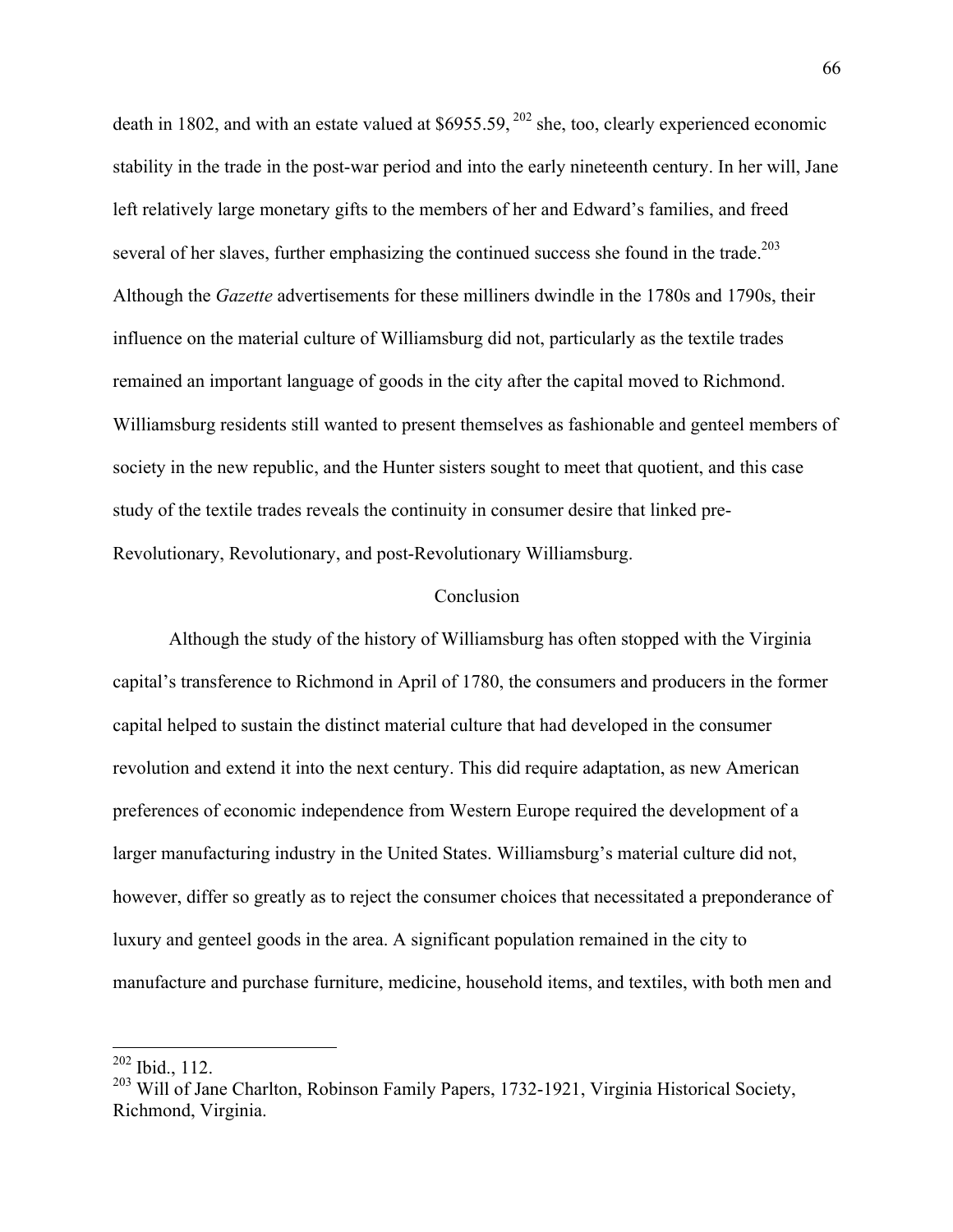women, enslaved and free, participating in the market. The artisans that had helped to develop a regional distinctiveness to Williamsburg's material culture in the preceding decades, a culture that had been based mainly on Williamsburg's economic, social, and political influence as the capital of a powerful Southern colony, still remained at the forefront as the preservers of that culture after the city lost its status as a capital. Williamsburg still held onto its influence as a genteel center, and these tradesmen, tradeswomen, and shopkeepers used their skills to provide goods that kept the city full of life. As American material culture became more distinct from that of its European counterparts, Williamsburg's individual interpretation of gentility through consumption continued to hold weight long after it lost its political title.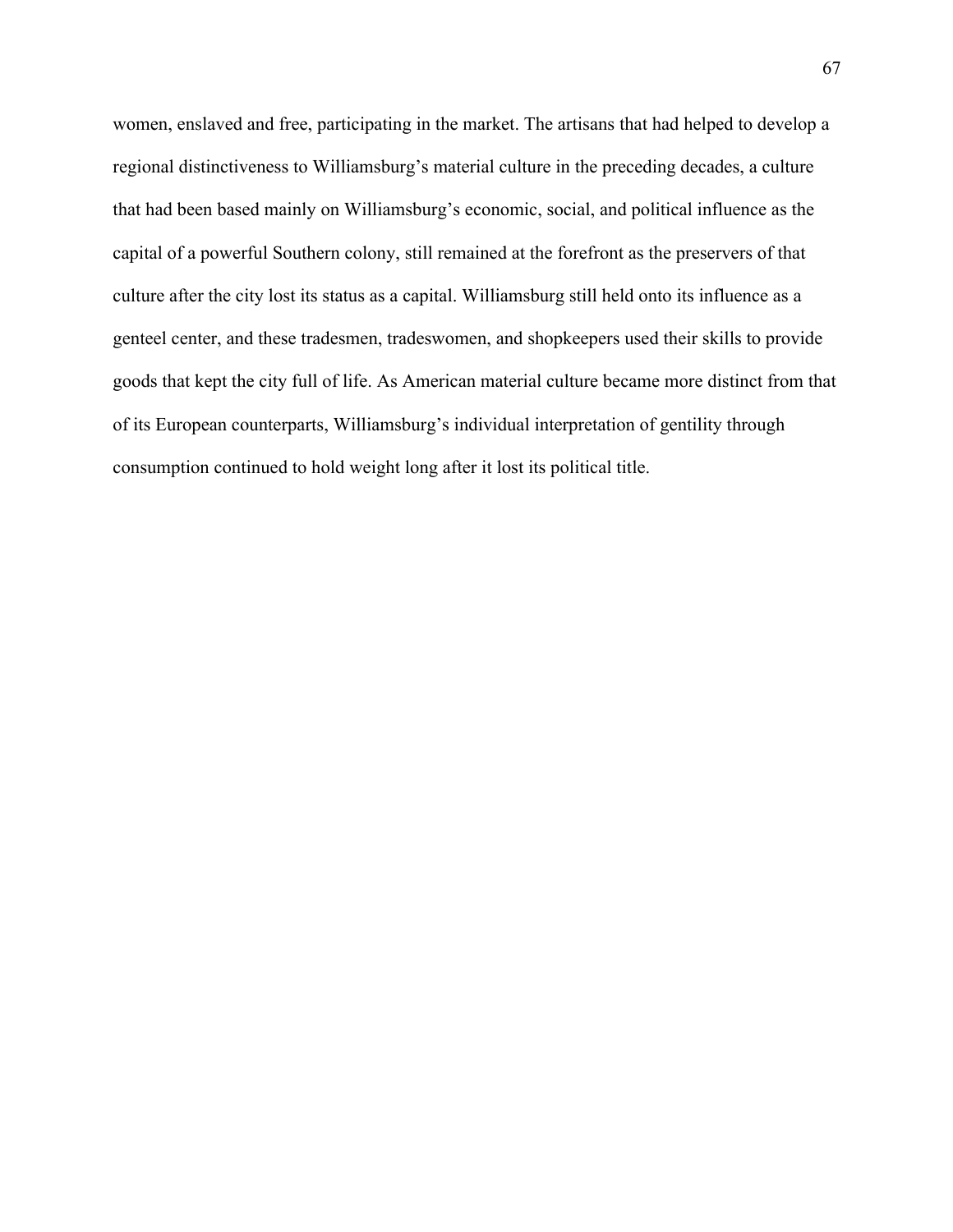## **Conclusion**

"Some Observers have held that, with the Passing of the War, Williamsburg fell into a Sleep; while Others have protested that it was not a Sleep, but a Soliloquy (which is a Talking to one's Self). The Population fell away; for many of the Tradesmen now followed the Government to  $Richmond$ <sup>"204</sup>

The assertion espoused by Reverend Dr. William Archer Rutherfoord Goodwin and presented above has remained the general consensus in scholarship of post-Revolutionary Williamsburg for much of the last century. Scholars have continued to perpetuate a narrative of Williamsburg that denies any political, social, economic, or material cultural influence after the period in which served as the capital of Virginia. In particular, this view of the eighteenthcentury city is one that supports the idea of the Colonial Williamsburg Foundation, of which Goodwin helped to found with John D. Rockefeller, Jr., as the savior of this historical place and historical moment. After its completion, Goodwin describes this mission to create Colonial Williamsburg after its completion as an endeavor that allowed a "City which in the Year 1926 looked forward to a Future of little Promise" to instead shift backward "into the Protection of a Past which in the Annals of American History is unexcelled."<sup>205</sup> While Colonial Williamsburg has without question encouraged foundational scholarship of the eighteenth-century city, its efforts to freeze Williamsburg in the 1770s as the "Revolutionary City" seek to validate the concept of the "sleeping" or "disappeared" city with few events or cultural productions of importance between April 18, 1780 and late 1927.

This thesis has argued that this presentation neglects the persistent material cultural efforts in Williamsburg at the end of the long eighteenth century and extending well into the

 <sup>204</sup> William A. R. Goodwin, *A Brief & True Report Concerning Williamsburg in Virginia: Being an Account of the most importamt Occurences in that Place from its first Beginning to the present Time* (Richmond, VA: Colonial Williamsburg, Inc., 1940), 83.  $205$  Ibid., 93.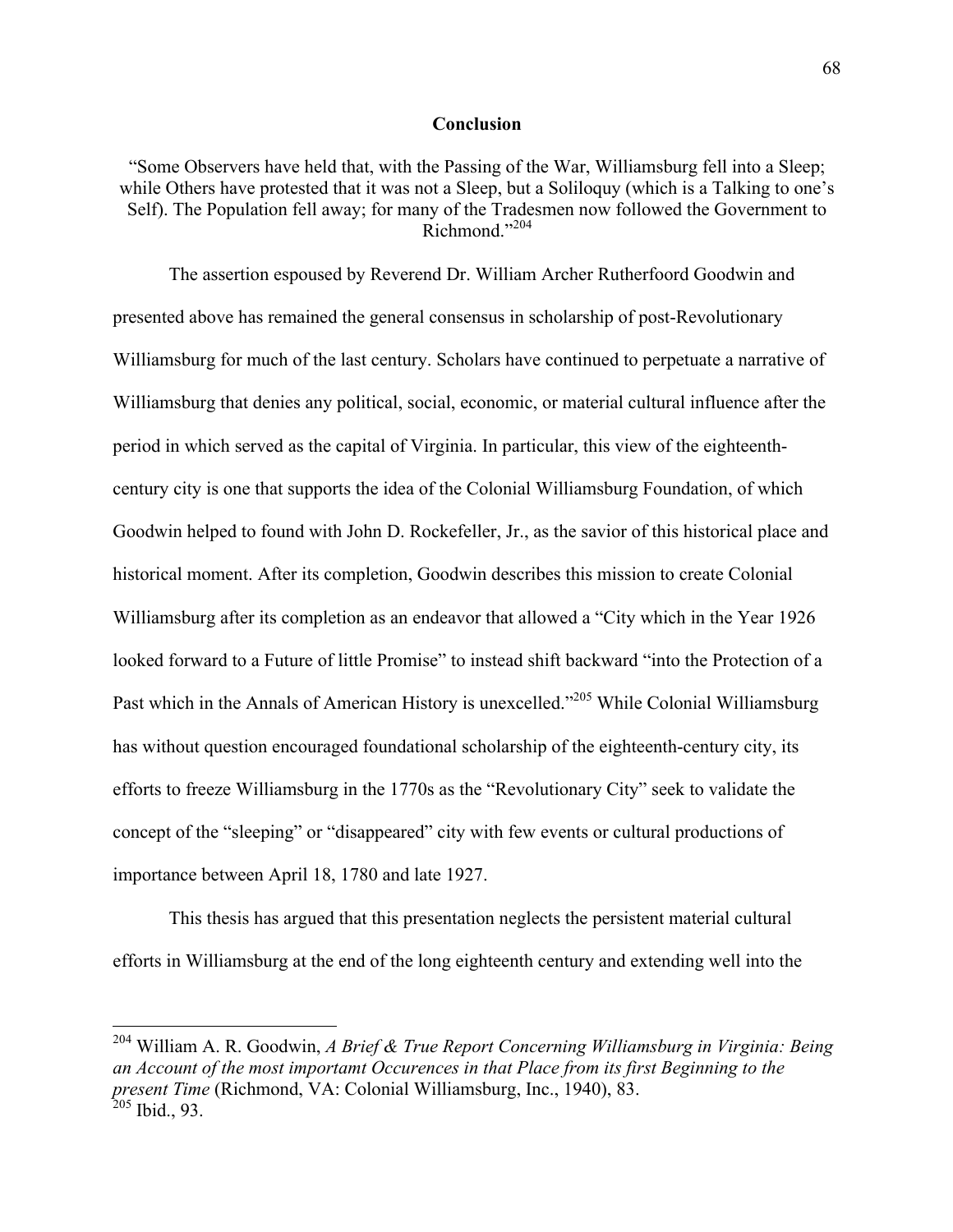nineteenth century, denying the existence of its growth reaching beyond that of the colonial period, a growth that gives the city greater importance in the American historical narrative. Instead, it has proposed a study of Williamsburg that traces its material cultural developments before, during, and after the American Revolution in order to stress adaptation rather than stagnation of its growth, beginning with the consumer revolution and ending with economic changes that characterized the new republic at the turn of the nineteenth century. Following a case study of the textile trades in each chapter in order to emphasize consumer continuity, this thesis seeks to identify the city of Williamsburg as an influential cultural center even after the loss of the capital.

The development of the city of Williamsburg from its founding in 1699 to the eve of the American Revolution involves the growth of an entertainment and dining culture through the consumer revolution that necessitated vast numbers of luxury goods; this created social mobility and gentility for colonial Virginians. As textiles comprised the largest proportion of these goods, the case study of these goods and the tradesmen and tradeswomen that handled them in the city emphasized the cultural and social power of Williamsburg as represented through its economic culture at the eve of the Revolution. These elements created a distinct material culture that distinguished Williamsburg as an influential colonial capital in the South, and by the extension of its political power, the colonies as a whole. After the Revolution began, this material culture adapted to reflect the needs of a colony at war, with tradespeople shifting their focus from commercial work to public work in order to clothe and arm colonial soldiers, but the culture did not dissipate with the conflict.

Once the Virginian capital moved to Richmond in 1780 and the war ended, Williamsburg and its residents faced the challenge of maintaining the city's material cultural influence without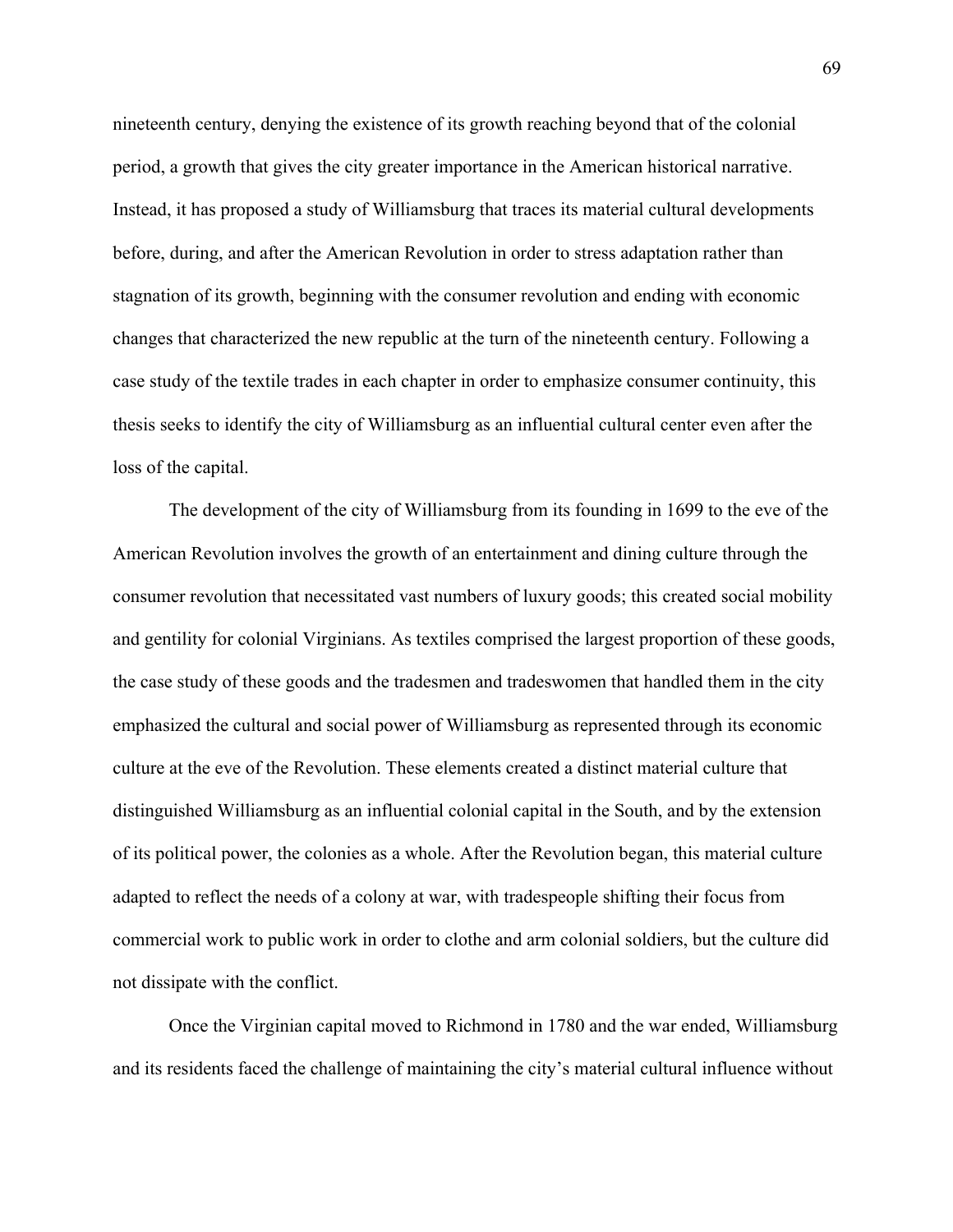the benefits of consumption from visitors to the colonial capital that the city had once received. With the help of population that remained in the city to support cultural and economic endeavors, which included both prominent and middling citizens, Williamsburg held on to its genteel status. Tradesmen and tradeswomen in the city kept up their businesses in order to meet the consumer demands of the new state, returning to a regional perspective on materialism that represented both the history and future of the sociability found in Williamsburg. As textiles remained the most popular good at the close of the eighteenth century in Williamsburg, the post-1780 material culture in Williamsburg represents an extension of its pre-Revolutionary counterpart, one in which fashionability and gentility are both important and achievable in social and economic terms.

In conclusion, Williamsburg's social, cultural, economic, and material influence did not disappear with its political power in 1780. As a city with a rich history of influence in the colonial world, Williamsburg remained in cultural memory as a center of gentility and sociability. Its residents continued to produce, provide, and purchase raw and finished goods that connected the community with the rest of the new republic and its ideals of economic independence from Western Europe, and in particular, Great Britain. As a result, Williamsburg should be studied in its full historical context from its founding in 1699 to the present day as a city with a layered social, cultural, and economic culture, rather than solely in terms of its period as the "Revolutionary City" or its role as an influential research institution and history museum under the Colonial Williamsburg Foundation. Its complex material cultural narrative, constructed throughout the eighteenth and into the nineteenth century, warrants a second look.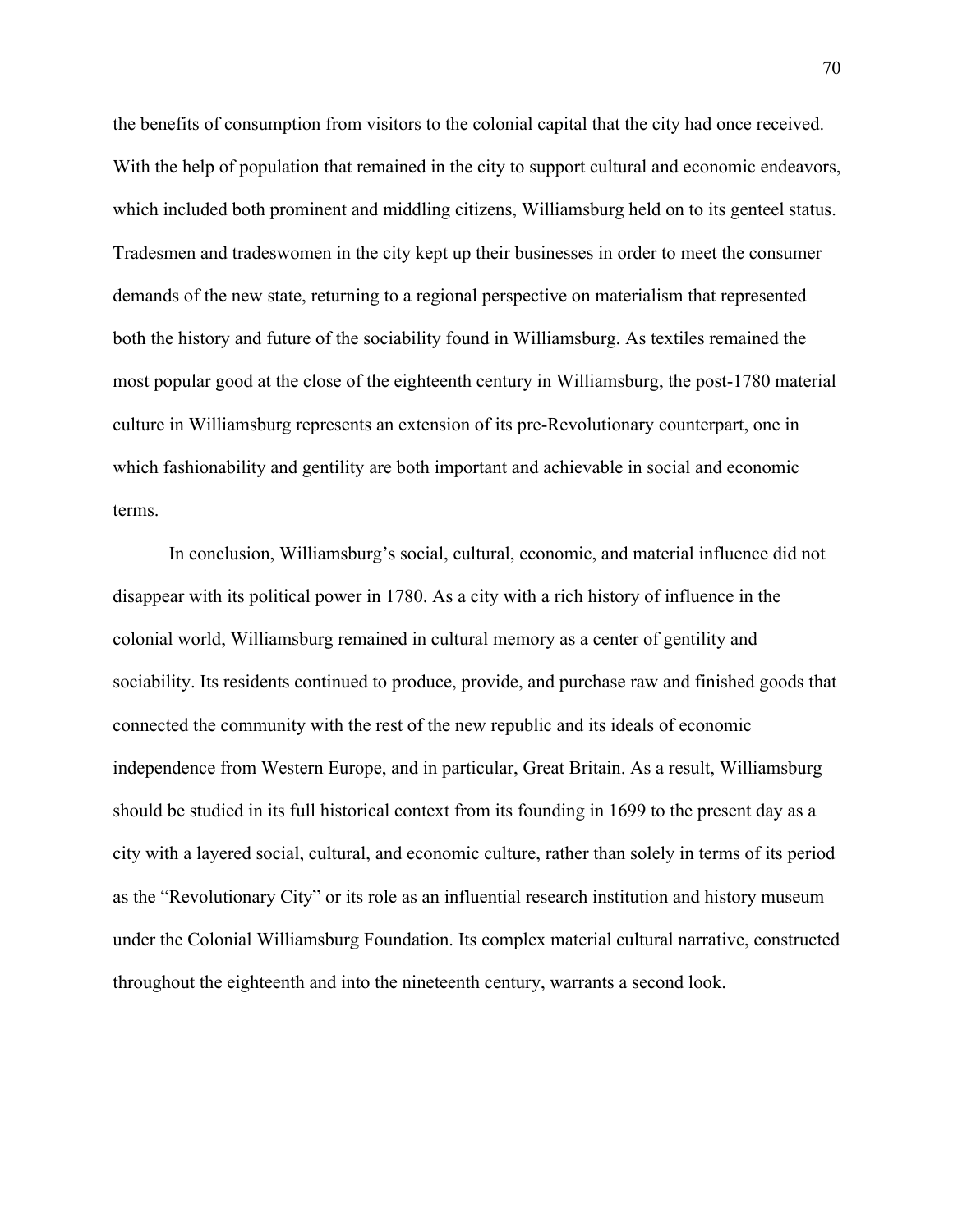## Bibliography

- Breen, T. H. "'Baubles of Britain': The American and Consumer Revolutions of the Eighteenth Century." *Past and Present* 119 (May 1988): 73-104.
- –––. *The Marketplace of Revolution: How Consumer Politics Shaped American Independence.* Oxford: Oxford University Press, 2004.
- –––. *American Insurgents, American Patriots*. New York: Hill & Wang, 2010.
- Bushman, Richard L. *The Refinement of America: Persons, Houses, Cities*. New York: Vintage Books, 1993.
- Byrd, William II. *Another Secret Diary of William Byrd of Westover, 1739-1741: With Letters & Literary Exercises, 1696-1726*. Edited by Maude H. Woodfin. Translated by Marion Tinling. Richmond, Virginia: Dietz Press, Inc., 1942.
- –––. *The Secret Diary of William Byrd of Westover, 1709-1712*. Edited by Louis B.Wright and Marion Tinling. Richmond, Virginia: Dietz Press, Inc., 1941.
- Cabell, Eleanor Kelley. "Women Merchants and Milliners in Eighteenth Century Williamsburg." Report, Colonial Williamsburg Foudation, 1988.
- Carson, Cary. "The Consumer Revolution in Colonial British America: Why Demand?" In *Of Consuming Interests: The Style of Life in the Eighteenth Century*, edited by Cary Carson, Ronald Hoffman, and Peter J. Albert, 483-697. Charlottesville, VA: University Press of Virginia, 1994.
- Charlton Account Book. Galt Papers (I). Special Collections Research Center. Swem Library, College of William and Mary.
- de Vries, Jan. *The Industrious Revolution: Consumer Behavior and the Household Economy, 1650 to the Present*. Cambridge: Cambridge University Press, 2008.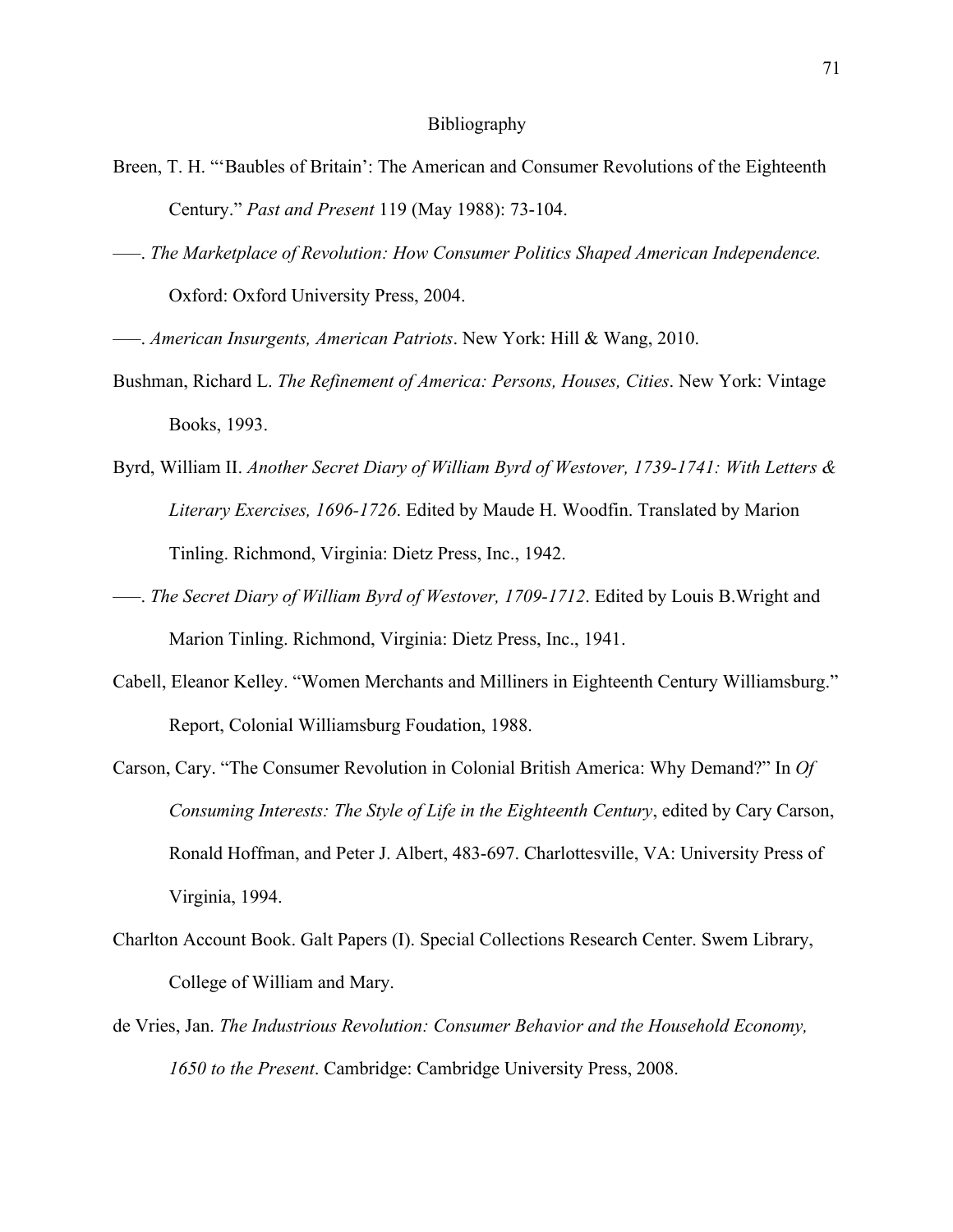- Galt-Barraud Account Book, 1782-1798. Galt Papers (I). Special Collections Research Center. Swem Library, College of William and Mary.
- Greene, Susan W. *Wearable Prints, 1760-1860: History, Materials, and Mechanics*. Kent, OH: Kent State University Press, 2014.
- Goodwin, Mary R. M. "Clothing and Accoutrements of the Officers and Soldiers of the Virginia Forces, 1775-1780; From the Records of the Public Store at Williamsburg." Report, Colonial Williamsburg, 1962.
- Goodwin, William A. R. *A Brief & True Report Concerning Williamsburg in Virginia: Being an Account of the most importamt Occurences in that Place from its first Beginning to the present Time*. Richmond, VA: Colonial Williamsburg, Inc., 1940.
- Gruber, Kate Egner. "For the Use of the Public: An Introduction to the Records of the Williamsburg Public Store, 1775-1780." Unpublished paper, 2012.
- Hamilton, Phillip. *The Making and Unmaking of a Revolutionary Family: The Tuckers of Virginia, 1752-1830*. Charlottesville, VA: University of Virginia Press, 2008.
- Hansen, Chris. "Ann Ashby Jones." Unpublished paper, 2010.
- Haulman, Kate. *The Politics of Fashion in Eighteenth-Century America*. Chapel Hill: University of North Carolina Press, 2011.
- Hildreth, Linda A. "The Fate of the Cabinetmaking Trade in Williamsburg, Virginia in the Post-Revolutionary Period." Master's thesis, College of William & Mary, 1988.
- Holton, Woody. *Forced Founders: Indians, Debtors, Slaves, and the Making of the American Revolution in Virginia*. Chapel Hill: University of North Carolina Press, 1999.
- Howell, Mark, ed. "Buying Respectability: The Consumer Revolution in Virginia." Resource manual, Colonial Williamsburg Foundation, 2000.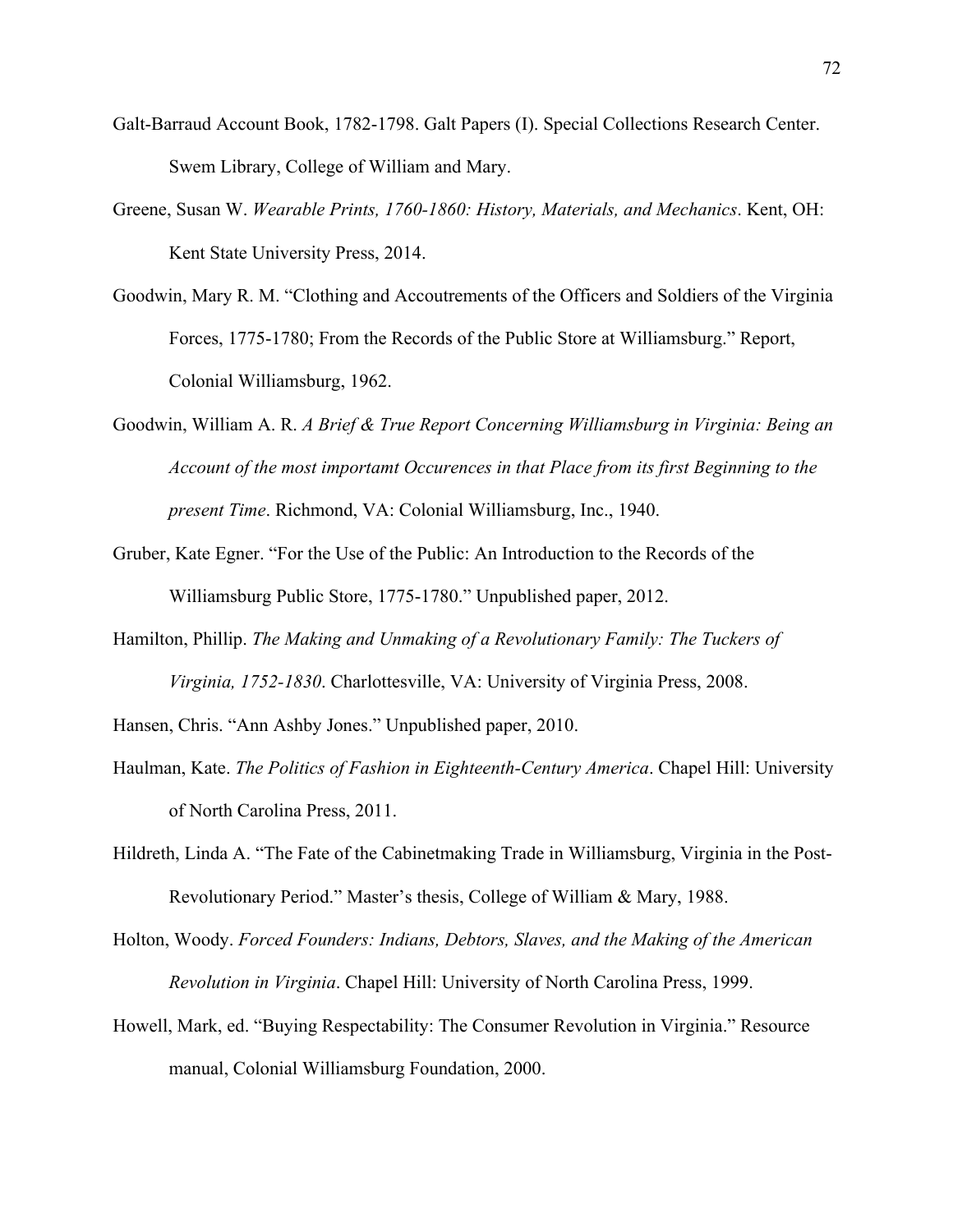- Howell, Mark and Emma L. Powers, et al. "The Consumer Revolution." *Colonial Williamsburg*. Accessed May 11, 2015, http://www.history.org/history/teaching/enewsletter/ volume5/december06/consumer\_rev.cfm.
- Jarrett, M. Michelle. "An Independent Domesticity: Single Women in Post-Revolutionary Williamsburg." Honors thesis, College of William & Mary, 1995.
- Jefferson, Thomas. *Jefferson's Memorandum Books: Accounts, with Legal Records and Miscellany, 1767-1826; Volume 1*. Edited by James A. Bear, Jr. and Lucia Stanton. Princeton: Princeton University Press, 1997.
- Kelly, Kevin. "The World Turned Upside Down: Williamsburg During the War for Independence." In *Williamsburg, Virginia: A City Before the State, 1699-1999*, edited by Robert P. Maccubbin and Martha Hamilton-Phillips, 61-71. Charlottesville, Virginia: University of Virginia Press, 2000.
- Leath, Robert. "Wetherburn's Refurbished: Re-creating an Eighteenth-Century Virginia Tavern." *The Colonial Williamsburg Interpreter* 22, no. 4 (Winter 2001-2002): 1-8.
- Lounsbury, Carl R. "'To Emulate the British Stage": The Research and Design of the Douglass Theatre, Williamsburg, Virginia." Report, Colonial Williamsburg Foundation, 2015.
- Martin, Ann Smart. "Buying Into the World of Goods: Eighteenth-Century Consumerism and the Retail Trade from London to the Virginia Frontier." Dissertation, College of William & Mary, 1993.
- –––. "Suckey's Looking Glass: African Americans as Consumers." In *Buying Into the World of Goods: Early Consumers in Backcountry Virginia*, 173-193. Baltimore: Johns Hopkins University Press, 2008.

Mason, Frances Norton, ed. *John Norton and Sons: Merchants of London and Virginia*. Exeter,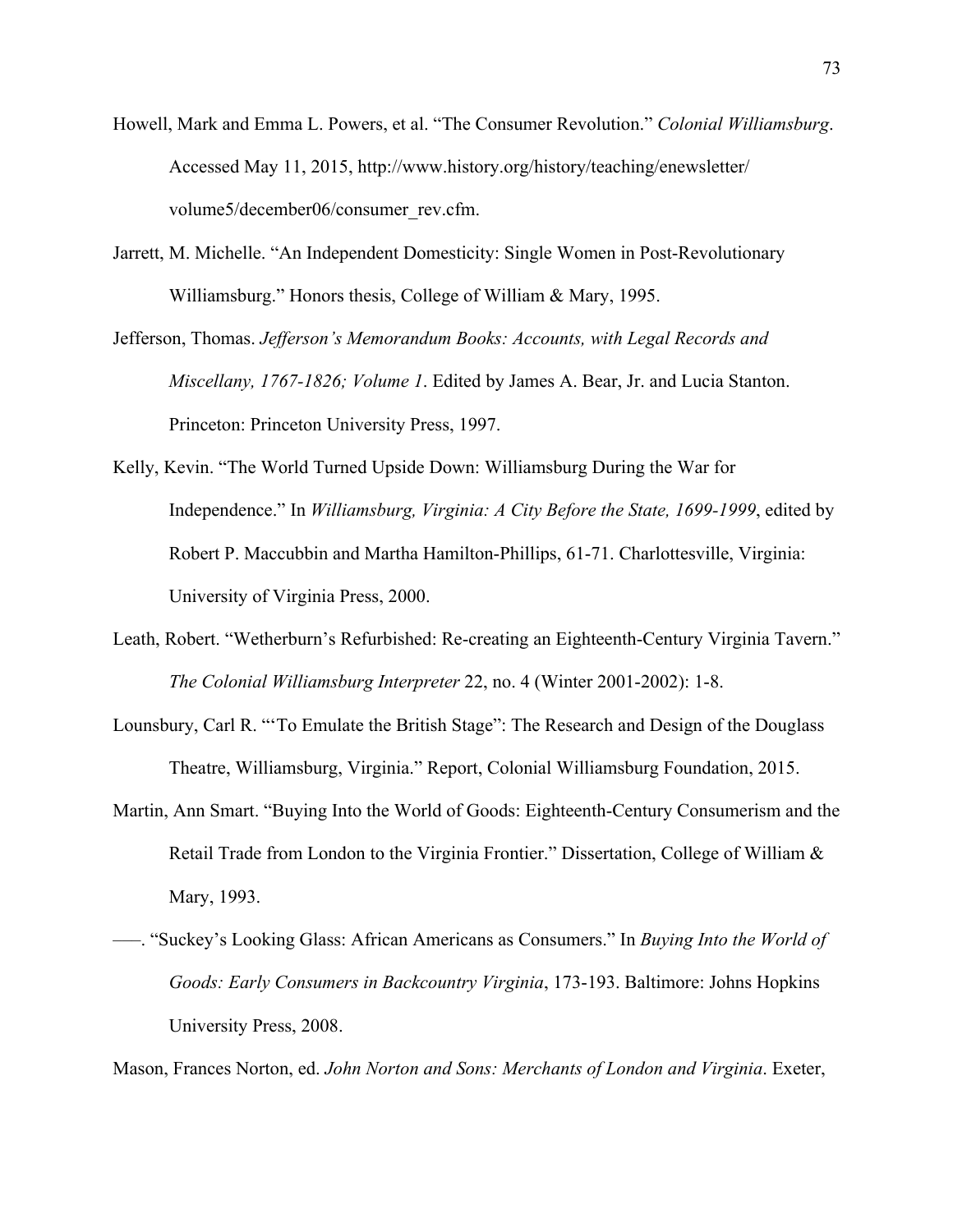UK: David & Charles, 1968.

- McDonnell, Michael A. *The Politics of War: Race, Class, & Conflict in Revolutionary Virginia*. Chapel Hill: University of North Carolina Press, 2010.
- McIlwaine, H. R. and Virginia State Library. "Dudley Digges Esqr Lieutenant Governor." 28 Apr. 1778. Official Letters of the Governors of the State of Virginia. Richmond: D. Bottom, Superintendent of public printing, 1926.
- Nicholls, Michael L. "Aspects of the African American Experience in Eighteenth-Century Williamsburg and Norfolk." Report, Colonial Williamsburg Foundation, 1990.
- Peck, Amelia, ed. *Interwoven Globe: The Worldwide Textile Trade, 1500-1800*. New York: Metropolitan Museum of Art, 2013.
- Second Virginia Orderly Book. 28 October 1775. Brock Collection. The Huntington Library, San Marino, California.
- Soltow, James H. "The Occupational Structure of Williamsburg in 1775." Report, Colonial Williamsburg Foundation, 1956.
- –––. "The Role of the Williamsburg Economy, 1750-1775." *William and Mary Quarterly* 15, no. 4 (1958): 467-482.
- Sturtz, Linda L. "'Madam & Co.': Gender, Family, and Trade Enterprises." In *Within Her Power: Propertied Women in Colonial Virginia*, 141-175. Abingdon, UK: Routledge, 2002.
- *Virginia Gazette*. 16 Dec. 1775 [Dixon & Hunter].
- –––. 6 Jan. 1776 [Dixon & Hunter].
- –––. 8 Mar. 1776 [Dixon & Hunter].
- –––. 7 Nov. 1777 [Dixon & Hunter].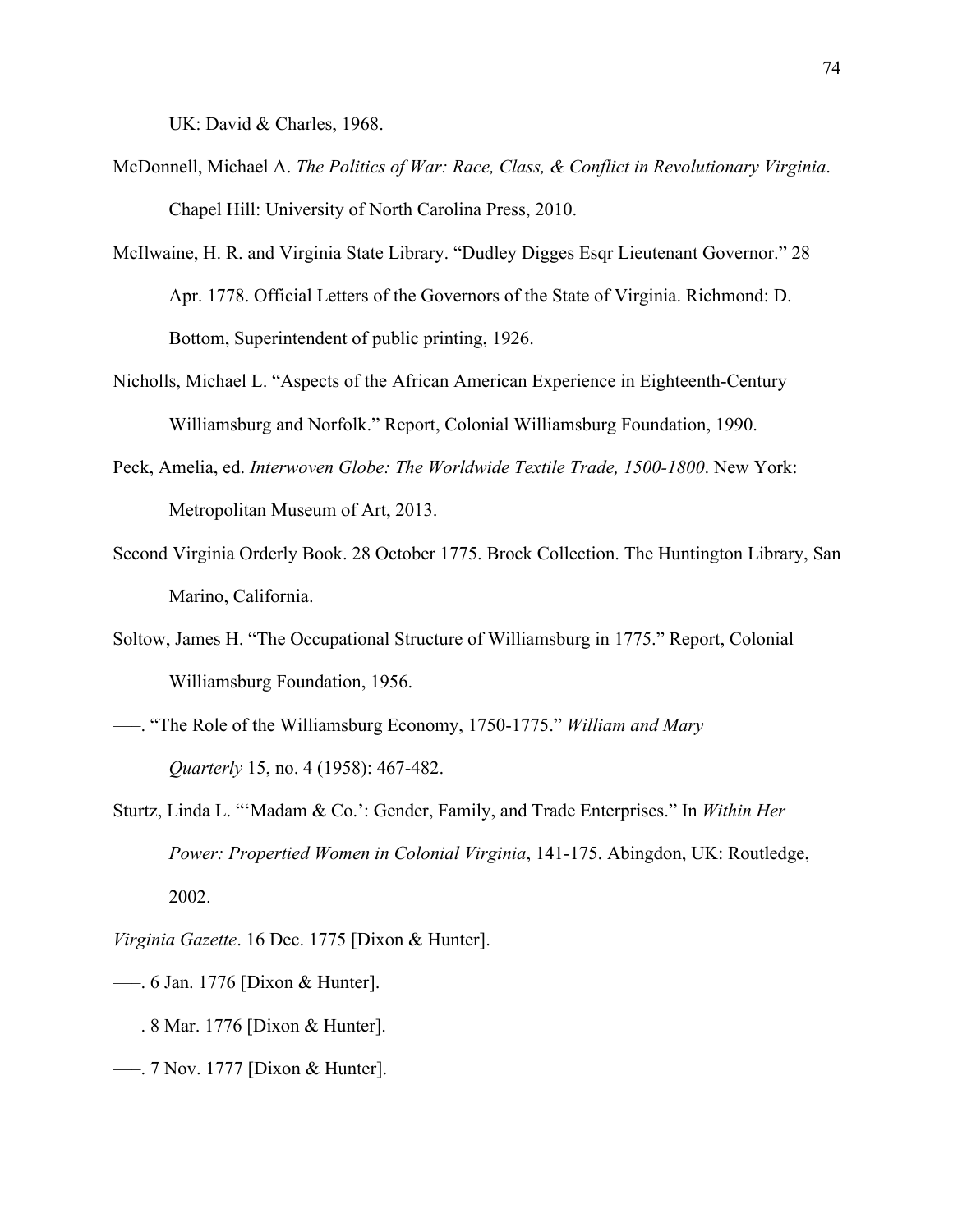–––. 6 Mar. 1778 [Dixon & Hunter].

*Virginia Gazette*. 5 Feb. 1780 [Dixon & Nicolson].

*Virginia Gazette*. 10 July 1752 [Hunter].

*Virginia Gazette*. 1 Mar. 1738 [Parks].

–––. 20 June 1745 [Parks].

*Virginia Gazette*. 6 May 1777 [Purdie].

*Virginia Gazette*. 1 Oct. 1767 [Purdie & Dixon].

–––. 22 Oct. 1767 [Purdie & Dixon].

–––. 14 Dec. 1769 [Purdie & Dixon].

–––. 20 June 1771 [Purdie & Dixon].

–––. 10 Oct. 1771 [Purdie & Dixon].

–––. 24 Oct. 1771 [Purdie & Dixon].

–––. 7 May 1772 [Purdie & Dixon].

–––. 4 Mar. 1775 [Purdie & Dixon].

*Virginia Gazette*. 14 Dec. 1769 [Rind].

*Virginia Gazette and Weekly Advertiser*. 28 Feb. 1787 [Nicolson].

*Virginia Gazette and Weekly Advertiser*. 8 Oct. 1787 [Nicolson].

Walsh, Lorena S. *Motives of Honor, Pleasure, and Profit: Plantation Management in the Colonial Chesapeake, 1607-1763*. Chapel Hill, N.C.: University of North Carolina Press, 2010.

Wenger, Mark R. "Boomtown: Williamsburg in the Eighteenth Century." In *Williamsburg, Virginia: A City Before the State, 1699-1999*, edited by Robert P. Maccubbin and Martha Hamilton-Phillips, 39-48. Charlottesville, Virginia: University of Virginia Press, 2000.